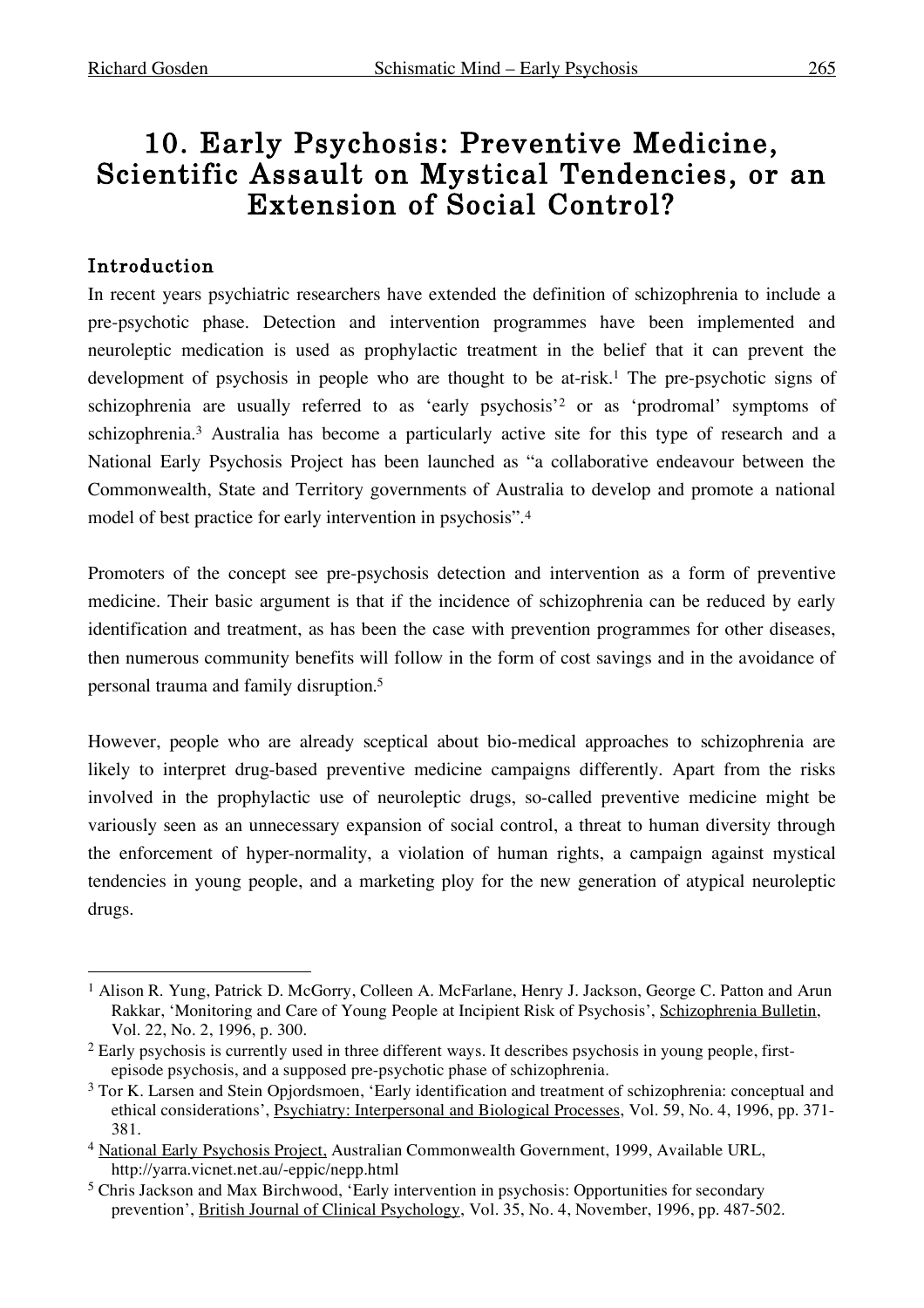Early psychosis identification and treatment is a recent extension of the medical model for schizophrenia and the mystical and myth-of-mental-illness models have not yet been analysed in relation to it. It is proposed in this chapter to see whether a focus on the supposed prodromal symptoms can bring the three aetiological models for schizophrenia into clearer focus.

# Early Psychosis as Preventive Medicine

Medical historians have identified an epidemiological transition which occurred around 1940 involving a shift of medical emphasis from the control of infectious diseases to the control of chronic diseases like cancer and heart disease.6 The medical emphasis that has been applied to chronic diseases in the second part of the twentieth century has largely involved various programmes of health promotion and disease prevention. Where lifestyle has been found to be a major contributor to the development of chronic diseases publicity campaigns have been put into place to guide people away from self-damaging habits and behaviours, to adopt healthy diets, and to take precautions and avoidance measures. 7

Similarly, where early or prodromal signs and symptoms can be identified, and where early treatment can effectively prevent or cure, or make the management of a chronic disease easier, screening programmes have frequently been inaugurated and publicity campaigns launched to alert the public about dangerous signs.<sup>8</sup> An on-going campaign against skin cancer in Australia, which alerts people to the dangers of exposure to ultraviolet light and encourages them to seek early treatment for suspicious skin lesions, is a typical example of this kind of preventive medicine.

Various preventive campaigns against mental diseases also fit into this pattern:

Mental health prevention has three primary aims: (1) decreasing the occurrence of new cases, (2) delaying onset, and (3) decreasing the duration of early symptoms or halting the progression of severity. The first aim is known as primary prevention or reducing the incidence of disorder; the second aim, secondary prevention or reducing the prevalence of disorder; the third aim, tertiary prevention or reducing the morbidity of disorder. 9

 <sup>6</sup> Kenneth R. McLeroy and Carolyn E. Crump, 'Health promotion and disease prevention: a historical perspective', Generations, Vol. 18, No. 1, 1994, pp. 9-18.

<sup>7</sup> Mary T. Shannon, 'Health promotion and illness prevention: a biopsychosocial perspective', Health and Social Work, Vol. 14, No. 1, February, 1989, pp. 32-41.

<sup>8</sup> F. Douglas Scutchfield, Karma T. Hartman, 'Physicians and preventive medicine', JAMA, The Journal of the American Medical Association, Vol. 273, No. 14, April 12, 1995, pp. 1150-1152.

<sup>9</sup> Thomas H. McGlashan, 'Early Detection and Intervention in Schizophrenia: Research', Schizophrenia Bulletin, Vol. 22, No. 2, 1996, p. 328.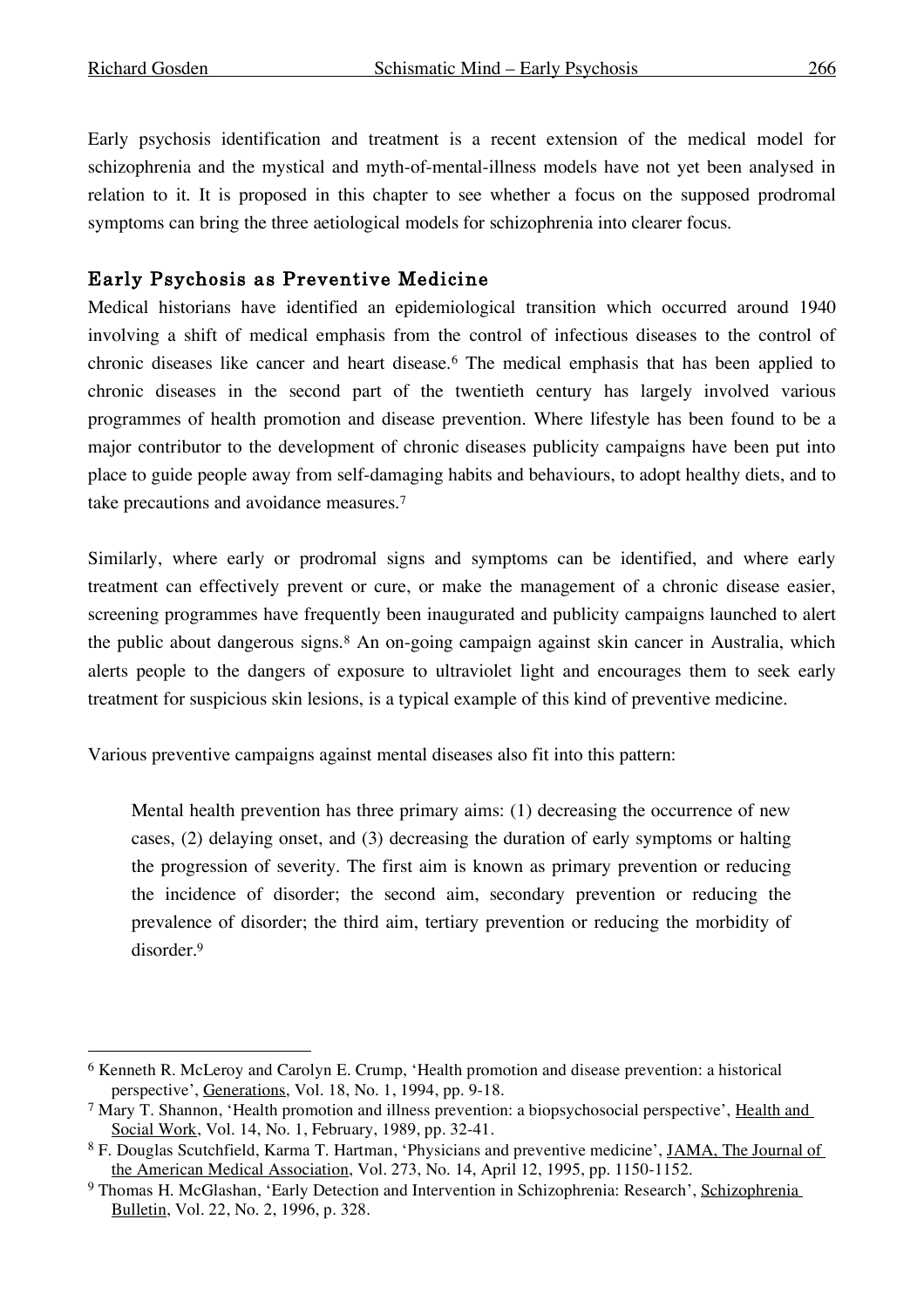Whereas primary prevention often only involves strategies to avoid the risk of disease, secondary and tertiary prevention enlist both preventive strategies and active treatment.

In the United States there is a long history of strategies to prevent mental illness which go back to the turn of the century.10 A recent large scale project was initiated in 1992 when the Senate Appropriations Committee of the US Congress "mandated the National Institute of Mental Health to enter into an agreement with the Institute of Medicine (IOM) to prepare an integrated report of current research with policy-oriented and detailed long-term recommendations for a prevention research agenda."11

The 1994 report that emerged from this investigation divided mental health intervention into a spectrum of stages. <sup>12</sup> The over-arching stages were Prevention, Treatment and Maintenance. Prevention was divided into three sub-groups: Universal, which is aimed at the general public or entire populations; Selective, which involves individuals or groups with above average risk factors; and Indicated, which targets "high risk individuals who are identified as having minimal but detectable signs or symptoms foreshadowing mental illness".13

The investigators reviewed the various theories about the aetiology of schizophrenia and the evidence for certain risk factors and indicators. They concluded that there was not sufficient aetiological evidence at this stage to warrant preventive intervention for schizophrenia at either the Universal or Selective stages. However, they did support

indicated preventive interventions targeted at individuals manifesting precursor signs and symptoms who have not yet met full criteria for diagnosis. The identification of individuals at this early stage, coupled with the introduction of pharmacological and psychosocial interventions, may prevent the development of full-blown disorder. 14

For the purpose of developing indicated prevention strategies for schizophrenia, researchers have divided the condition into three stages of development: premorbid, prodromal and onset.15 Early psychosis detection and intervention programmes generally aim at reducing the duration of untreated psychosis (DUP). The DUP is the period preceding first treatment for schizophrenia during which symptoms and signs of an impending psychological crisis are present. It is argued by

<sup>&</sup>lt;sup>10</sup> Patricia J. Mrazek and Robert J. Haggerty, Reducing Risks For Mental Disorders: Frontiers For Preventive Intervention Research, National Academy Press, Washington, 1994, pp. 8-11.

 $11$  Ibid., p. xi.

<sup>12</sup> Ibid., p. 23.

<sup>13</sup> Ibid., p. 25.

<sup>14</sup> Ibid., p. 154.

<sup>15</sup> Tor K. Larsen, Thomas McGlashan, and Lars Conrad Moe, 'First-Episode Schizophrenia: 1. Early Course Parameters', Schizophrenia Bulletin, Vol. 22, No. 2, 1996, p. 241.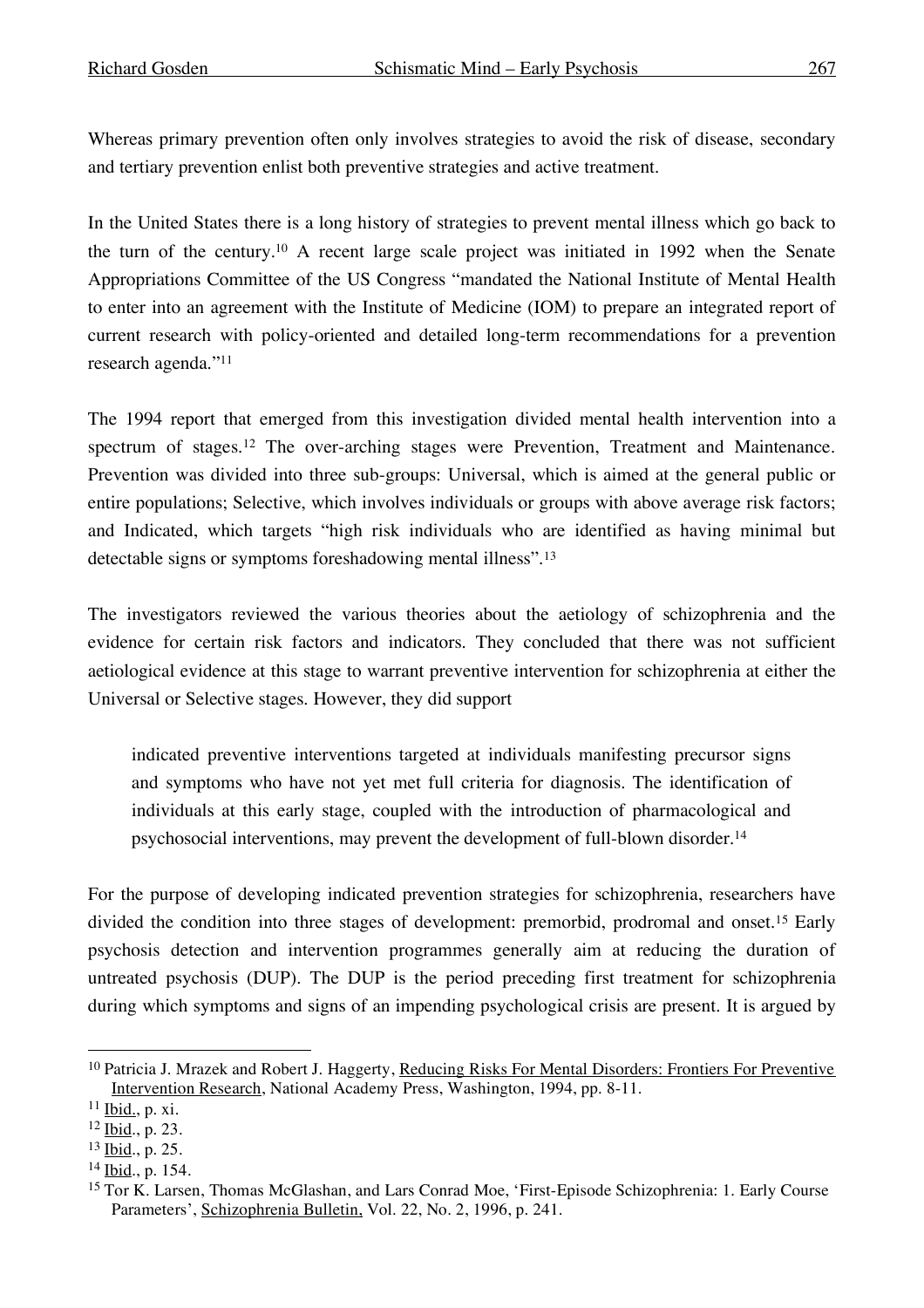bio-medical psychiatrists that the DUP for most people who develop psychosis is much longer than it should be and can often be measured in years.16 There are on-going debates about the relevance of the length of the DUP to the intensity of the subsequent psychotic experience, to the response of the patient to medication, and to the course of post-psychotic morbidity. 17

It has been claimed that "the cost of treatment for patients with a DUP greater than 6 months is twice the cost of those with a DUP less than 6 months". <sup>18</sup> Some psychiatric researchers argue that brain damage is occurring during the DUP and that the longer it continues the less chance a person has of ultimate recovery: "most of the neurobiological damage is already accomplished by the time it is possible to make a valid DSM-IV diagnosis"19 and "applying existing schizophrenia treatment as soon as possible in the course of the disorder may slow or stop deterioration". <sup>20</sup> But apart from the equivocal evidence of unconfirmed pilot studies (see below)21 there is nothing much of substance to support these bio-medical contentions.

Nevertheless, despite the weak theoretical base, claims have been forcefully made that when a programme of early detection is put into place the incidence of full-blown psychosis in the community can be reduced. This is supposedly achieved by applying combined psycho-social and neuroleptic treatment to people deemed to be at risk and thereby diverting the progression of their developing psychological crisis.

# Early Psychosis Programmes

Falloon has reported on a pilot project which commenced in 1984 in Buckingham, UK.<sup>22</sup> The Buckingham Project enlisted the participation of 18 family doctors to screen a population of 35,000 people over a four year period. The screening process involved ten questions which the doctors were required to ask their patients and an eight point checklist of prodromal signs for schizophrenia, which the doctors would look for. The eight prodromal signs were derived from a list of prodromal

 <sup>16</sup> Ibid., pp. 243-244.

<sup>&</sup>lt;sup>17</sup> John Cocks, 'The use of very-low-dose antipsychotic medication in the treatment of first-episode psychosis', Early Psychosis News, No. 9, June 1998, p. 5.

<sup>18</sup> Thomas H. McGlashan and Jan Olav Johannessen, 'Early Detection and Intervention With Schizophrenia: Rationale', Schizophrenia Bulletin, Vol. 22, No. 2, 1996, p. 212.

<sup>19</sup> Ibid., p. 209.

<sup>20</sup> Ibid., p. 201.

<sup>21</sup> Jay W. Pettegrew, Matcheri S. Keshavan, Kanagasabai Panchalingam, Sandra Strychor, David B. Kaplan, Marjorie G. Tretta, and Maureen Allen, 'Alterations in Brain High-Energy Phosphate and Membrane Phospholid Metabolism in First-Episode, Drug-Naive Schizophrenics: A Pilot Study of the Dorsal Prefrontal Cortex by In Vivo Phosphorus 31 Nuclear Magnetic Resonance Spectroscopy', Archives of General Psychiatry, Vol. 48, June 1991, pp. 563-568.

<sup>&</sup>lt;sup>22</sup> Ian R. H. Falloon, Robert R. Kyd, John H. Coverdale and Tannis M. Laidlaw, 'Early Detection and Intervention for Initial Episodes of Schizophrenia', Schizophrenia Bulletin, Vol. 22, No. 2, 1996, pp. 271-282.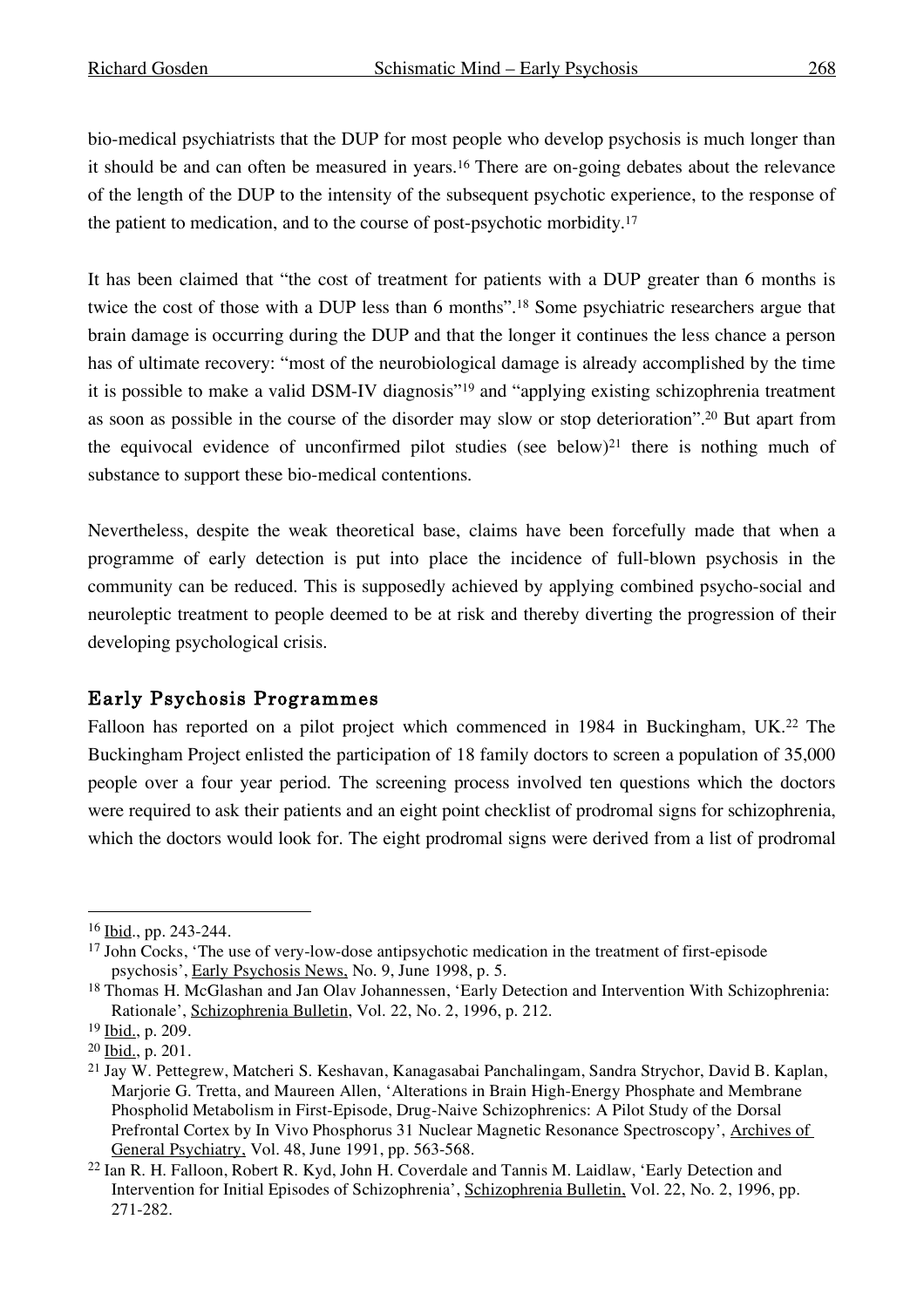indicators outlined in DSM-III. The doctors were assured that any person they referred would receive specialised psychiatric assessment without delay.

The screening questionnaire and prodromal checklist were as follows:

### **10-question screening**

- 1. How have you been sleeping in the past week? Any difficulties getting to sleep? Wake early?
- 2. Have you lost your appetite recently? Weight loss of two or more kilograms?
- 3. Have you experienced loss of energy or interests recently?
- 4. Have you been worrying a lot about everyday problems?
- 5. Have you had difficulty concentrating on reading or watching television? Have you been more forgetful than usual?
- 6. How do you see the future? Do you feel that life is not worth living Have you ever felt you would like to end it all?
- 7. Have you any odd habits, like checking or cleaning more than other people?
- 8. Do you ever have attacks of palpitations, sweating, shaking, or dizziness accompanied by feelings of intense fear?
- 9. Has anybody commented that your speech has become odd or difficult to understand?
- 10. Have you ever had the experience of hearing people's voices speaking when nobody seems to be around?

# **Prodromal signs checklist**

Onset of one of the following without explanation:

- **\*** Marked peculiar behaviour
- **\*** Inappropriate, or loss of, expression of feelings
- **\*** Speech that is difficult to follow
- **\*** Marked lack of speech and thoughts
- **\*** Marked preoccupation with odd ideas
- **\*** Ideas of reference things have special meanings
- **\*** Persistent feelings of unreality
- **\*** Changes in the way things appear, sound, or smell23

People who failed the screening test with the family doctor were referred on for a more formal psychiatric assessment. This involved completing another questionnaire in the company of a

 <sup>23</sup> Ibid., p. 274.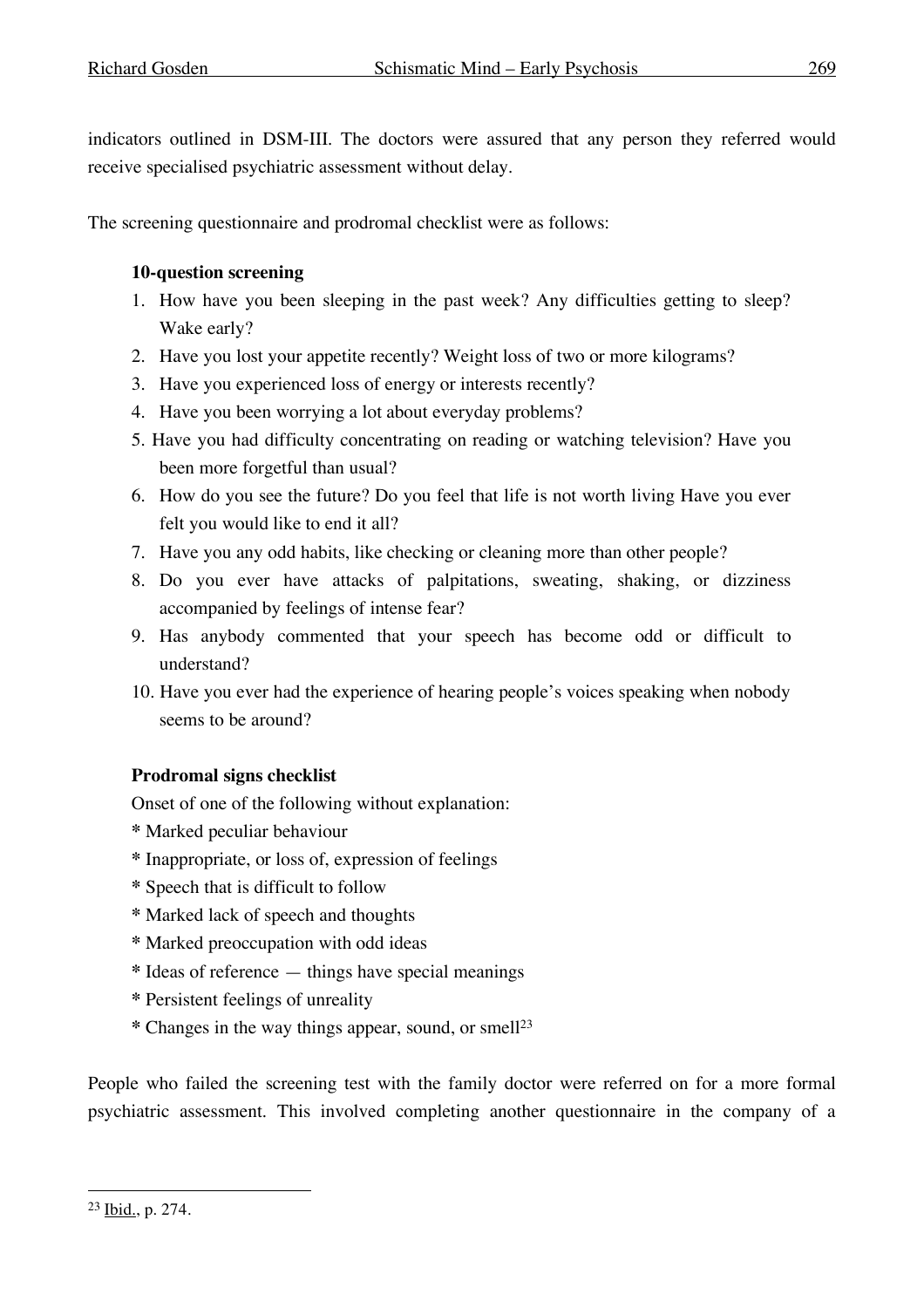relative or household member. This psychiatric assessment was designed to "identify prodromal symptoms, particularly those of a subtle nature, such as interpersonal withdrawal."<sup>24</sup>

When a person was suspected of experiencing an early phase of schizophrenia, an integrated crisis management program was initiated without delay. Each component of this program, which included education, stress management, and neuroleptic medication, was tailored to individual needs within a clinical management protocol. 25

It was claimed for the Buckingham Project that the incidence of schizophrenia in the 35,000 person catchment area was lowered during the four years of the pilot scheme from an expected annual rate under normal conditions of 7.4 new cases of schizophrenia per 100,000 population to an annual rate of 0.75 new cases per 100,000 population.26 But the researchers admit that "during the 4-year period, 15 other cases with symptom patterns suggesting an early phase of a florid schizophrenic episode were observed; however, these cases failed to reach the diagnostic thresholds for functional psychotic disorders".27 Since all of these 15 people were treated for schizophrenia it seems likely that the interpretation of the "diagnostic threshold" was intended to be flexible enough to provide statistical evidence to support claims of a successful pilot project.

However, this arbitrariness in the definition of psychosis was overlooked and the apparent success of the Buckingham Project was well received by schizophrenia researchers in various parts of the world. A considerable literature is building as early psychosis projects are commenced in a number of countries. Falloon has since moved to Auckland, New Zealand, where he has another early psychosis project operating.28 In 1995 a symposium was organised in Norway to bring together early psychosis researchers from the United States, Australia, New Zealand and Scandinavia. The symposium stimulated numerous research papers and the following year an edition of the Schizophrenia Bulletin<sup>29</sup> was devoted to papers on the subject.

Some of the early psychosis research projects currently operating in various parts of the world include: the Clarke Institute of Psychiatry in Toronto, Canada; Hillside Hospital in Glen Oaks, New York; the Schizophrenia Research Program at the London Health Sciences Center in London, Ontario, Canada; Nova Scotia Hospital in Dartmouth, Nova Scotia, Canada; Rogaland Psychiatric Services in Stavangar, Norway; the National Early Psychosis Project, University of Melbourne, Royal Park Hospital Department of Psychiatry, Parkville, Victoria, Australia; Mental Health

 <sup>24</sup> Ibid., p. 276.

<sup>25</sup> Ibid., p. 277.

<sup>26</sup> Ibid., p. 278.

<sup>27</sup> Ibid., p. 279.

<sup>28</sup> Thomas H. McGlashan, 'Early Detection and Intervention in Schizophrenia: Editor's Introduction', Schizophrenia Bulletin, Vol. 22, No. 2, 1996, p. 198.

<sup>29</sup> See, Schizophrenia Bulletin, Vol. 22, No. 2, 1996.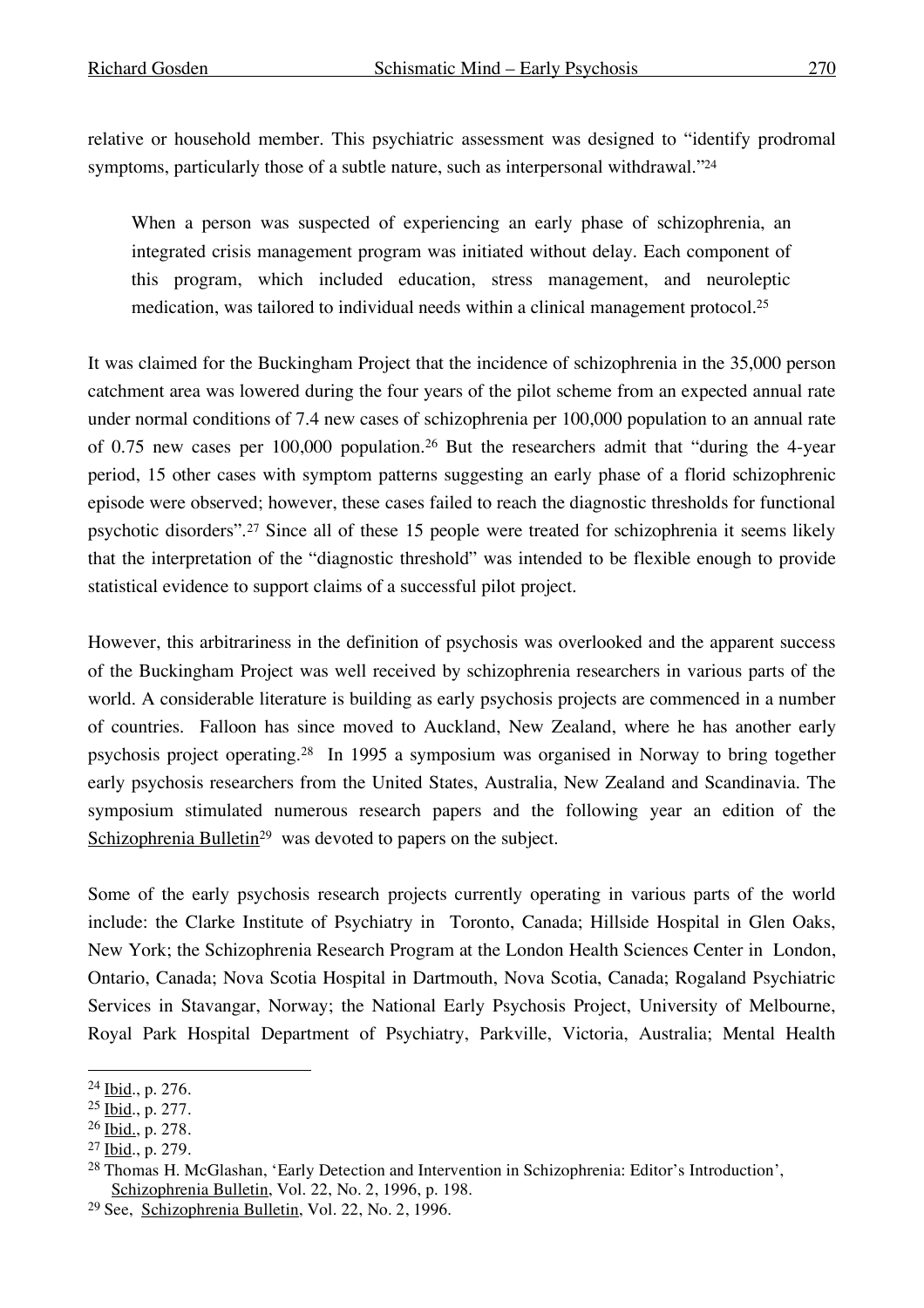Clinical Research Centre, University of North Carolina, NC Neurosciences Hospital, Chapel Hill, North Carolina; University of Pittsburgh Medical Center/Western Psychiatric Institute and Clinic, Psychosis Research Program, Pittsburgh, Pennsylvania; West Birmingham Mental Health Services, The Archer Centre, All Saints Hospital, Birmingham, UK.<sup>30</sup>

Developing a consensus about vulnerability markers for schizophrenia is one of the first priorities: "so many markers have emerged that it seems reasonable to begin thinking about using them in 'normal' populations to identify groups that are at heightened risk for psychoses".31 It is argued that current treatment for schizophrenia is only applied palliatively but that if an 'at-risk' population could be identified then vulnerability could be treated directly. It is further argued that whereas the incidence of schizophrenia in the general population is about  $1-2\%$  it would be much higher in a hypothetical population of people who all carried the vulnerability markers. <sup>32</sup> The assembly of such a hypothetical group would therefore make surveillance of potential schizophrenics much easier.<sup>33</sup>

Researchers believe that the use of vulnerability markers as an initial means of screening the population would reduce the incidence of false positives. <sup>34</sup> But a comprehensive list of vulnerability markers compiled for initial discussion involves many controversial aetiological and diagnostic hypotheses and it is unlikely to win the consensus support necessary for this type of screening to begin.

#### **Vulnerability markers**

Clinical

Cluster A personality disorders

Schizotypy in subjects, families

Psychosis proneness

**Behavioural** 

Early neurointegrative deficits in temperament, arousal, development

(pandysmaturation)

Premorbid behavioural problems: perceptual-cognitive, emotional, neuromotor,

social, scholastic, functional patterns

Environmental

Perinatal factors: winter births, influenza, starvation, RH incompatibility, pregnancy and birth complications

<sup>&</sup>lt;sup>30</sup> Neuropsychiatry Branch, National Institute of Mental Health, accessed July 1998, Available URL, http://silk.nih.gov/silk/NPB/treat.html

<sup>&</sup>lt;sup>31</sup> McGlashan and Johannessen, op.cit., pp. 204-205.

<sup>32</sup> Ibid., p. 205.

<sup>&</sup>lt;sup>33</sup> Steven Adlard, 'Early Warning: The Early Detection of Psychosis', Early Psychosis News, No. 7, September 1997, pp. 1-2.

<sup>&</sup>lt;sup>34</sup> McGlashan and Johannessen, op.cit., p. 205.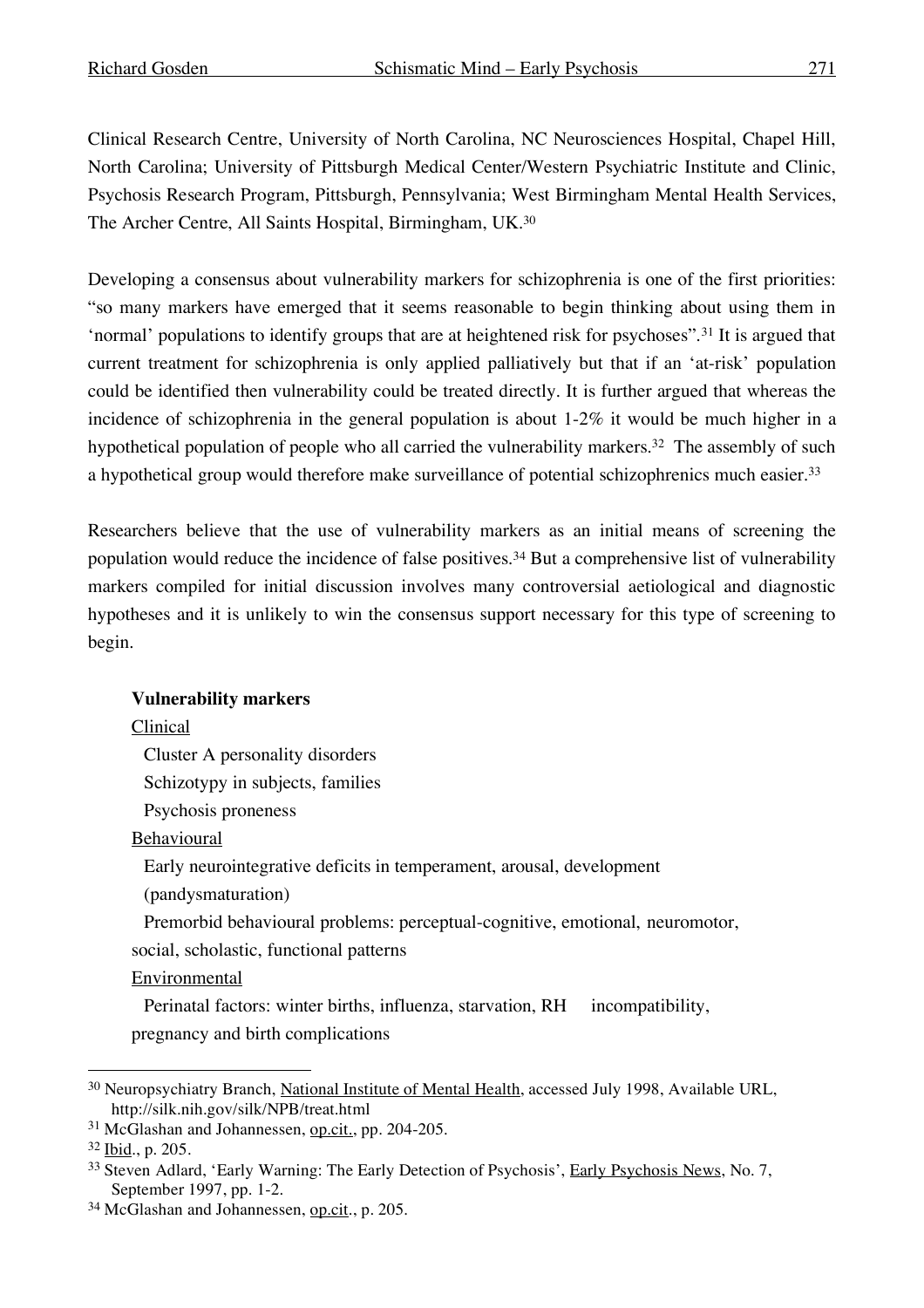Psychosocial stress: low socioeconomic status, unstable rearing environment, negative affective climate Anatomy/neuroanatomy Minor physical anomalies Fluctuating anatomical asymmetries Structural brain abnormalities **Chemistry** HVA in plasma and CSF of SPD MAO in platelets of SPD Motor processes Smooth-pursuit eye movements Visual scanning/fixation Grip-induced muscle tension Perceptual processes Arousal: psychophysiology Sustained attention: Continuous Performance Task Selective attention: Span of Apprehension Task Discrimination: sensory saltation Processing: cognitive inhibition, sensory motor gating, startle, prepulse inhibition, backward masking, negative priming, event-related potentials, mismatch negativity, P300 latency Contextual set: semantic priming, Stroop Test Hemispheric integration/asymmetry: dichotic listening, covert visual attention Perceptual-motor speed Neuropsychology Intelligence Abstraction Mental control/encoding Verbal, spatial, story memory Language Dyslexia <sup>35</sup>

Apart from the vulnerability markers which are listed above under the headings of "Clinical" and "Behavioural", and perhaps some under the heading of "Neuropsychology", most of the others on this list are highly controversial, even within the confines of the medical model. They represent a variety of observations that have been made about some schizophrenics after diagnosis. But mostly these signs are not thought to be reliable enough for use as diagnostic indicators. The authors of this

 <sup>35</sup> Ibid., pp. 204-205.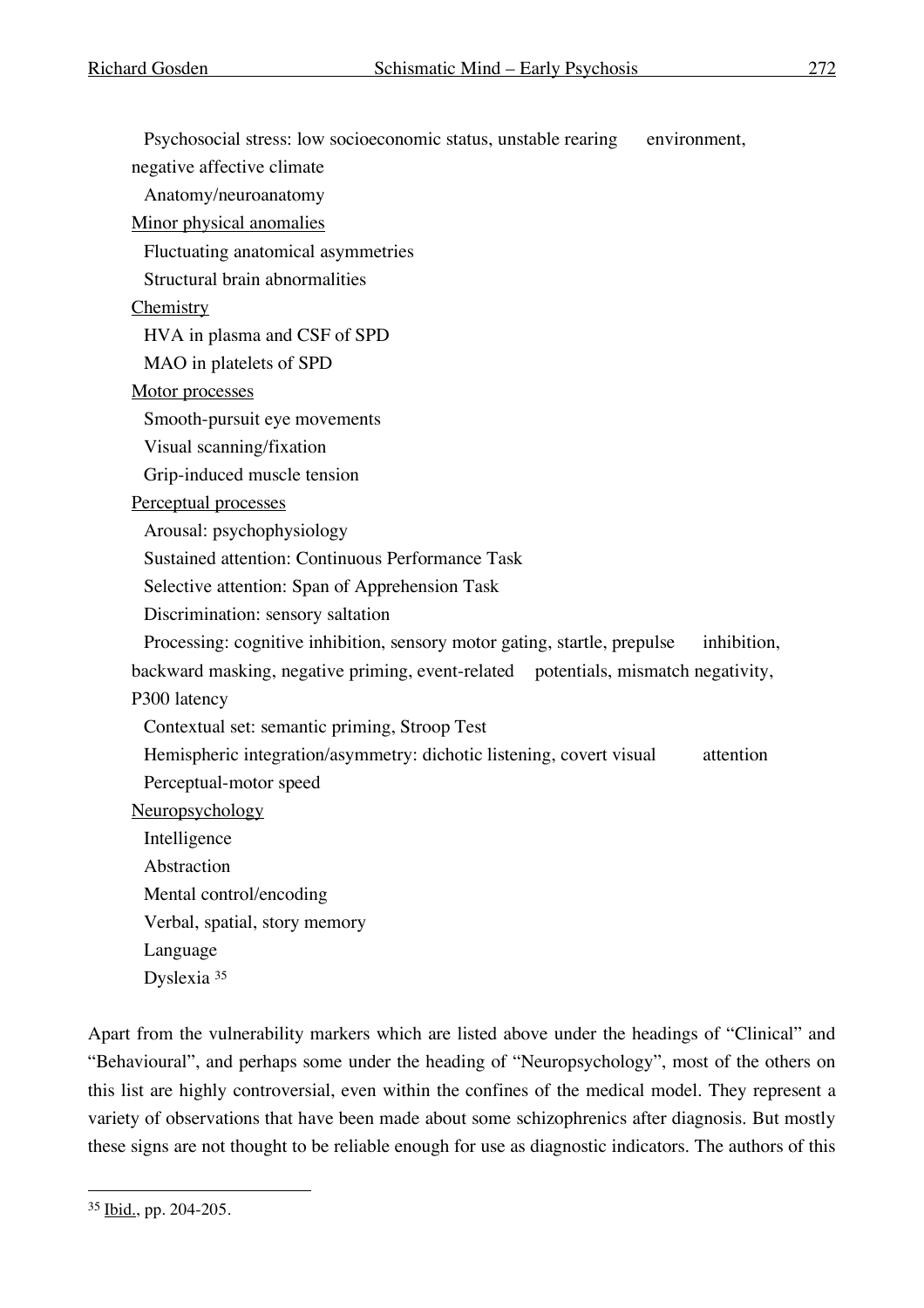list do not mount any discussion about how many, and in what combinations, these indicators would be useful for identifying at-risk individuals in a screening programme and it is unlikely that the full inventory of vulnerability markers will be adopted by early psychosis researchers in the near future.

In the meantime it is usually proposed to rely mostly on clinical and behavioural markers. In follow-up and follow-back studies it has been found that "social dysfunction and behavioural deviance reported by teachers are reliable predictors of later schizophrenia". <sup>36</sup> School reports have indicated that in childhood and adolescence, before the development of psychosis, schizophrenics tend to be shy, passive and withdrawn, with few friends and with low academic grades.37 But it is generally believed that the predictive indicators are too uncertain in childhood for diagnosis and it is only with the onset of adolescence that it becomes possible to more positively identify them: "Deviant behaviours tend to become more prominent in adolescence, a time of life that may present more socially challenging situations. Sex differences in social adjustment have also been noted with males showing more antisocial behaviours and females showing more passivity and withdrawal".<sup>38</sup>

It has been proposed that schizophrenic-type people can be identified by a combination of a psychiatric interview and reference to school teachers' reports. A six-point screening device has been suggested:

| <b>Composition of the six indicators of schizotypy</b> |                                              |  |  |
|--------------------------------------------------------|----------------------------------------------|--|--|
| <b>Indicator and source</b><br>Social withdrawal       | Item                                         |  |  |
| Psychiatric interview $-$                              | No friends during childhood                  |  |  |
|                                                        | No friends during and after adolescence      |  |  |
|                                                        | Has never been a member of any club          |  |  |
|                                                        | Avoids active social contact with peers      |  |  |
| Teacher's report -                                     | Rejected by peers                            |  |  |
|                                                        | Appears content with isolation               |  |  |
| Social anxiety                                         |                                              |  |  |
| Psychiatric interview $-$                              | Tense during interview                       |  |  |
|                                                        | Finds it extremely difficult to make friends |  |  |
|                                                        | Uncomfortable in the presence of strangers   |  |  |
| Teacher's report —                                     | Anxious and restrained with peers            |  |  |
|                                                        | Anxious and restrained with teacher          |  |  |
|                                                        | Appears to be a nervous individual           |  |  |

 <sup>36</sup> Su-chin Serene Olin and Sarnoff A. Mednick, 'Risk Factors of Psychosis: Identifying Vulnerable Populations Premorbidly', Schizophrenia Bulletin, Vol. 22, No. 2, 1996, p. 229.

<sup>37</sup> Ibid., pp. 229-230.

<sup>38</sup> Ibid., p. 230.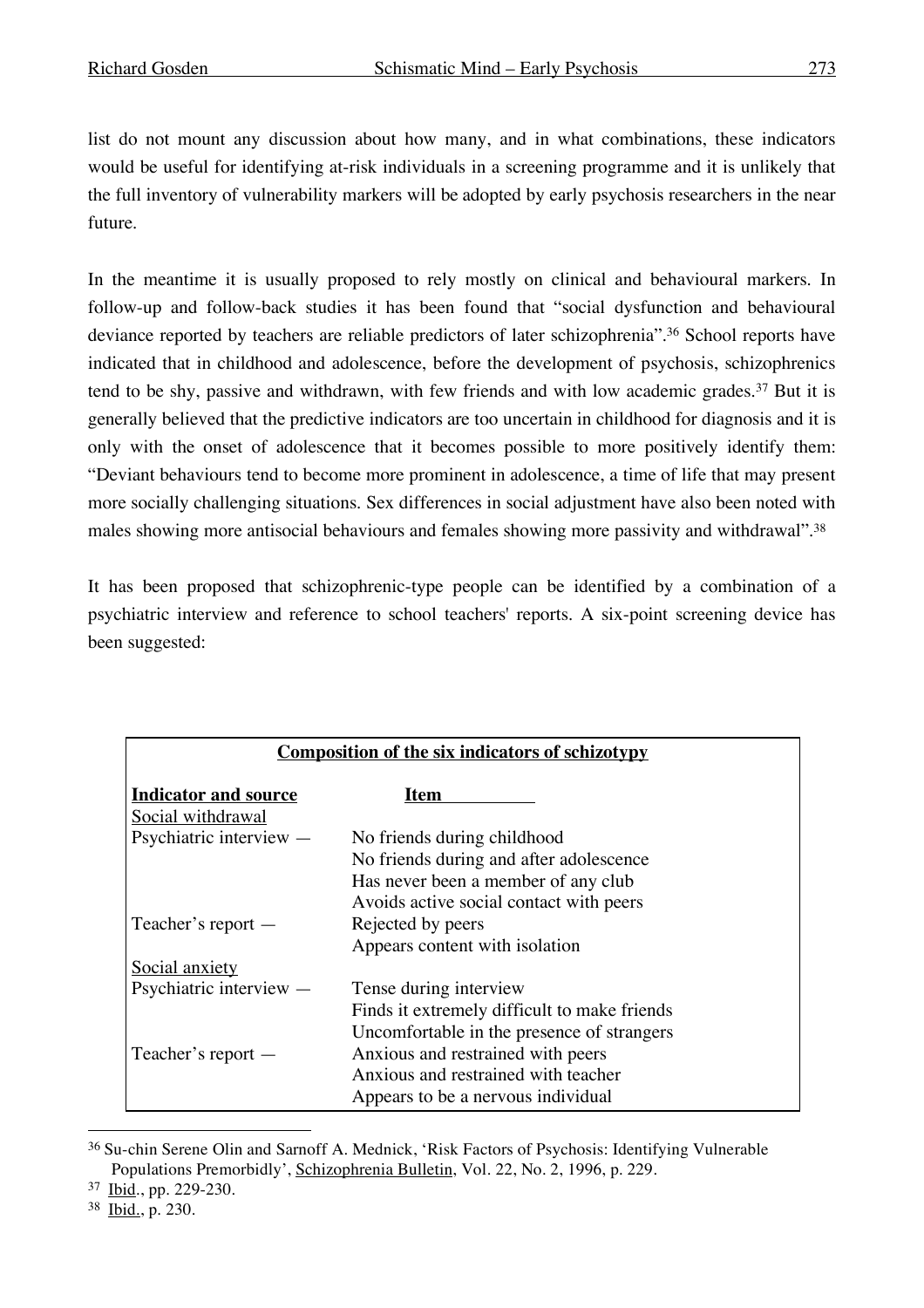| Passivity                 |                                             |  |
|---------------------------|---------------------------------------------|--|
| Teacher's report —        | Waits passively for instructions            |  |
|                           | Rarely takes part in spontaneous activities |  |
| Flat affect               |                                             |  |
| Psychiatric interview $-$ | Affect flat or inappropriate in interview   |  |
|                           | Facial expression flat or inappropriate     |  |
|                           | Schizoid                                    |  |
| Teacher's report —        | Seldom laughs or smiles; serious expression |  |
|                           | Doesn't react when praised or encouraged    |  |
| Peculiarity               |                                             |  |
| Psychiatric interview $-$ | Queer, peculiar, eccentric, distrustful,    |  |
|                           | or superstitious                            |  |
| <u>Poor prognosis</u>     |                                             |  |
| Psychiatric interview $-$ | Prognosis bad or dubious                    |  |
| Teacher's report —        | Likely to develop psychiatric or emotional  |  |
|                           | problems                                    |  |
|                           |                                             |  |
|                           |                                             |  |

**Source**: S. S. Olin and S. A. Mednick, 'Risk Factors of Psychosis: Identifying Vulnerable Populations Premorbidly', Schizophrenia Bulletin, Vol. 22, No. 2, 1996, p. 234.

Researchers argue that the frequent correlations that can be found between psychiatric indicators uncovered in clinical interviews, and observations already recorded in existing teachers' reports, confirm that "schizophrenia does not appear suddenly in early adulthood".<sup>39</sup> But school teaching is only one of many possible observations points in the community that could be utilised to filter adolescents and separate those who have the supposed early signs of psychosis. Other observation points that have been suggested include family doctors, parents and other family members, neighbours, youth workers, unemployment case managers, sports coaches, college counsellors, homeless agencies and police.<sup>40</sup>

A programme of detection and intervention operated by researchers from the Rogaland Psychiatric Hospital in Stavenger, Norway has set up a particularly ambitious system of detection. Their Early Treatment and Intervention in Psychosis (TIPS) project,

features an educational campaign about the early signs of psychosis. This campaign is aimed at health care professionals, treatment centers, teachers, school nurses, and the public, using radio, newspaper, movies, and television advertisements, as well as brochures mailed to every household in Rogaland County. The study also features a

 <sup>39</sup> Ibid., p. 233.

<sup>&</sup>lt;sup>40</sup> Max Birchwood, Pat McGorry and Henry Jackson, 'Early Intervention in Schizophrenia', British Journal of Psychiatry, Vol. 170, No. 1, January 1997, pp. 2-11.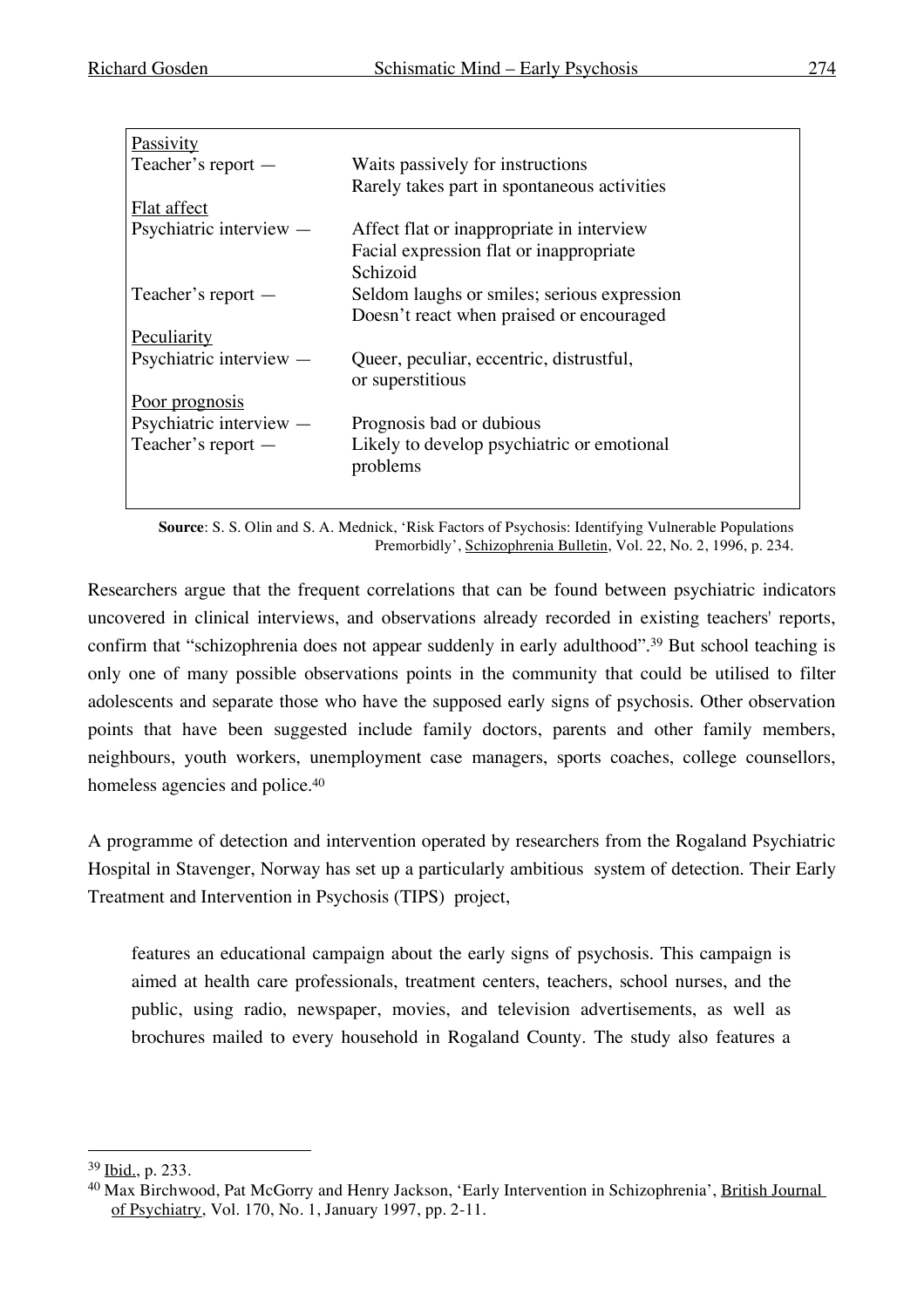special early detection team on-call 7 days a week, ready to respond within hours to calls about possible cases of first-episode psychosis or prepsychotic symptoms. 41

The essential task for the promoters of early psychosis identification and intervention is to reach consensus on three points: (1) an inventory of easily recognisable symptoms; (2) the design of a community-based catchment system that funnels at-risk people into a clinical setting; and (3) an appropriate pre-psychosis treatment programme.

# Case Study — The EPPIC Programme

Perhaps the most advanced programme at this stage, and one that is consistently cited as a model, is run by the Early Psychosis Prevention and Intervention Centre (EPPIC) in Melbourne, Victoria, Australia. <sup>42</sup> EPPIC was established by the Victorian government Department of Health and Community Services to provide a statewide specialised service in first episode psychosis.

The researchers at EPPIC use the term 'early psychosis' variously to describe first episode psychosis, psychosis in young people, and the prodromal stage of psychosis. As a way of illustrating what they mean by prodromal symptoms analogies are drawn between measles and schizophrenia.<sup>43</sup> People infected with measles display a prodrome of cough and coryza which usually precedes the measles rash by 3 to 4 days. These early signs are not specific to measles and so it is not until the characteristic rash appears that it is possible to diagnose measles with certainty. The relationship of angina to an increased risk of heart attack is also used to illustrate the concept of early psychosis and further analogies are drawn between indicator signs of latent schizophrenia, like overvalued ideas and delusional mood, with symptoms indicating a developing heart disease.44

The EPPIC researchers acknowledge that "the onset and course of psychotic disorders is more complex than in measles, which is an 'all or nothing' phenomenon; that is, either the full disorder develops or it does not. In psychosis, defining the onset of disorder involves a degree of judgment."45 One of the problems with defining psychosis is deciding whether or not psychotic disorders, of necessity, have to represent a break from normal psychological experience. Prodromal symptoms for schizophrenia are, by definition, indicators that precede, and are less significant than, a break with normal perceptions of reality. This suggests that it may not be correct to refer to a prodromal phase as early 'psychosis'.

<sup>&</sup>lt;sup>41</sup> Joan Stephenson, 'Schizophrenia Researchers Striving for Early Detection and Intervention', JAMA, The Journal of the American Medical Association, Vol. 281, No. 20, May 26, 1999, p. 1877.

<sup>42</sup> Patrick D. McGorry, Jane Edwards, Cathrine Mihalopoulos, Susan M. Harrigan, and Henry J. Jackson, 'EPPIC: An Evolving System of Early Detection and Optimal Management', Schizophrenia Bulletin, Vol. 22, No. 2, 1996, pp. 305-326.

<sup>43</sup> Yung et al., 'Monitoring and Care of Young People at Incipient Risk of Psychosis', op.cit., p. 284.

<sup>44</sup> Ibid.

<sup>45</sup> Ibid., p. 286.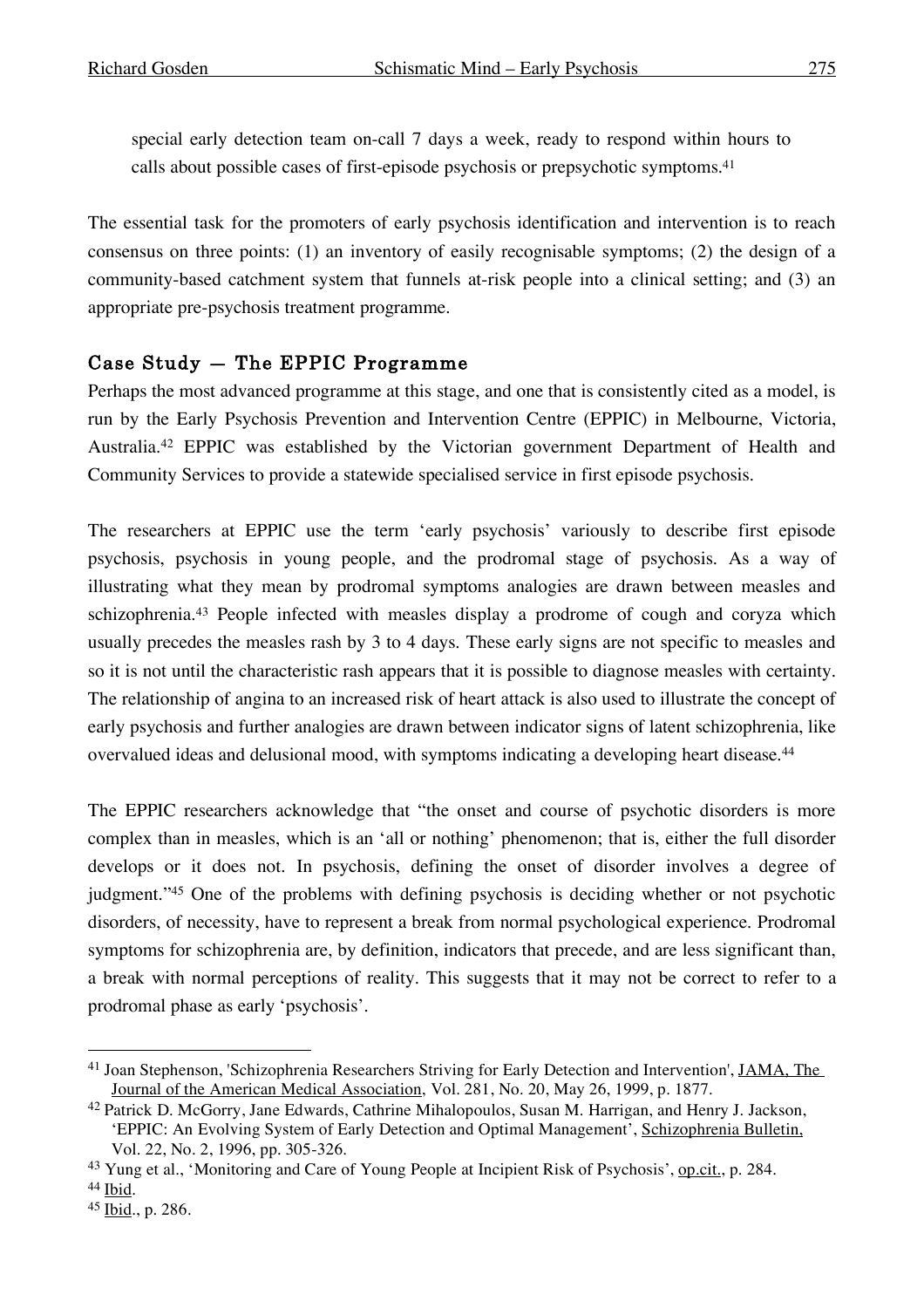The EPPIC researchers sometimes refer to the prodromal phase as being 'putative'. <sup>46</sup> They argue that it is important to reach a consensus about whether schizophrenia can be said to begin in the prodromal phase or whether the actual onset is not until the point is reached of a full-blown psychotic break.

If the prodromal period is considered to be part of the disorder itself, then intervention at this stage would be seen as secondary  $-$  albeit early secondary  $-$  prevention. If, however, the prodrome is viewed as a separate syndrome conferring heightened but not inevitable risk for psychosis, then intervention would be viewed as primary prevention.47

Retrospective studies of schizophrenic people, which have sought to clarify the indications and symptoms of impending psychosis, demonstrate that the most common symptoms are, "in descending order of frequency, reduced concentration and attention, reduced drive and motivation, anergia, depressed mood, sleep disturbance, anxiety, social withdrawal, suspiciousness, deterioration in role functioning, and irritability."48

The EPPIC researchers, however, found these to be too nonspecific for clinical work and instead looked to the list of prodromal symptoms for schizophrenia supplied in DSM-III-R. This definition of the prodrome requires:

at least two of the symptoms listed below:

- (1) marked social isolation or withdrawal
- (2) marked impairment in role functioning as wage-earner, student, or home-maker
- (3) markedly peculiar behaviour (e.g., collecting garbage, talking to self in public, hoarding food)
- (4) marked impairment in personal hygiene and grooming
- (5) blunted or inappropriate affect
- (6) digressive, vague, overelaborate, or circumstantial speech, or poverty of speech, or poverty of content of speech
- (7) odd beliefs or magical thinking, influencing behaviour and inconsistent with cultural norms, e.g., superstitiousness, belief in clairvoyance, telepathy, "sixth sense," "other can feel my feelings," overvalued ideas, ideas of reference

 <sup>46</sup> Alison R. Yung and Patrick D. McGorry, 'The Prodromal Phase of First-Episode Psychosis: Past and Current Conceptualisations', Schizophrenia Bulletin, Vol. 22, No. 2, 1996, pp. 353-370.

<sup>47</sup> Yung et al., 'Monitoring and Care of Young People at Incipient Risk of Psychosis', op.cit., p. 287. <sup>48</sup> Ibid.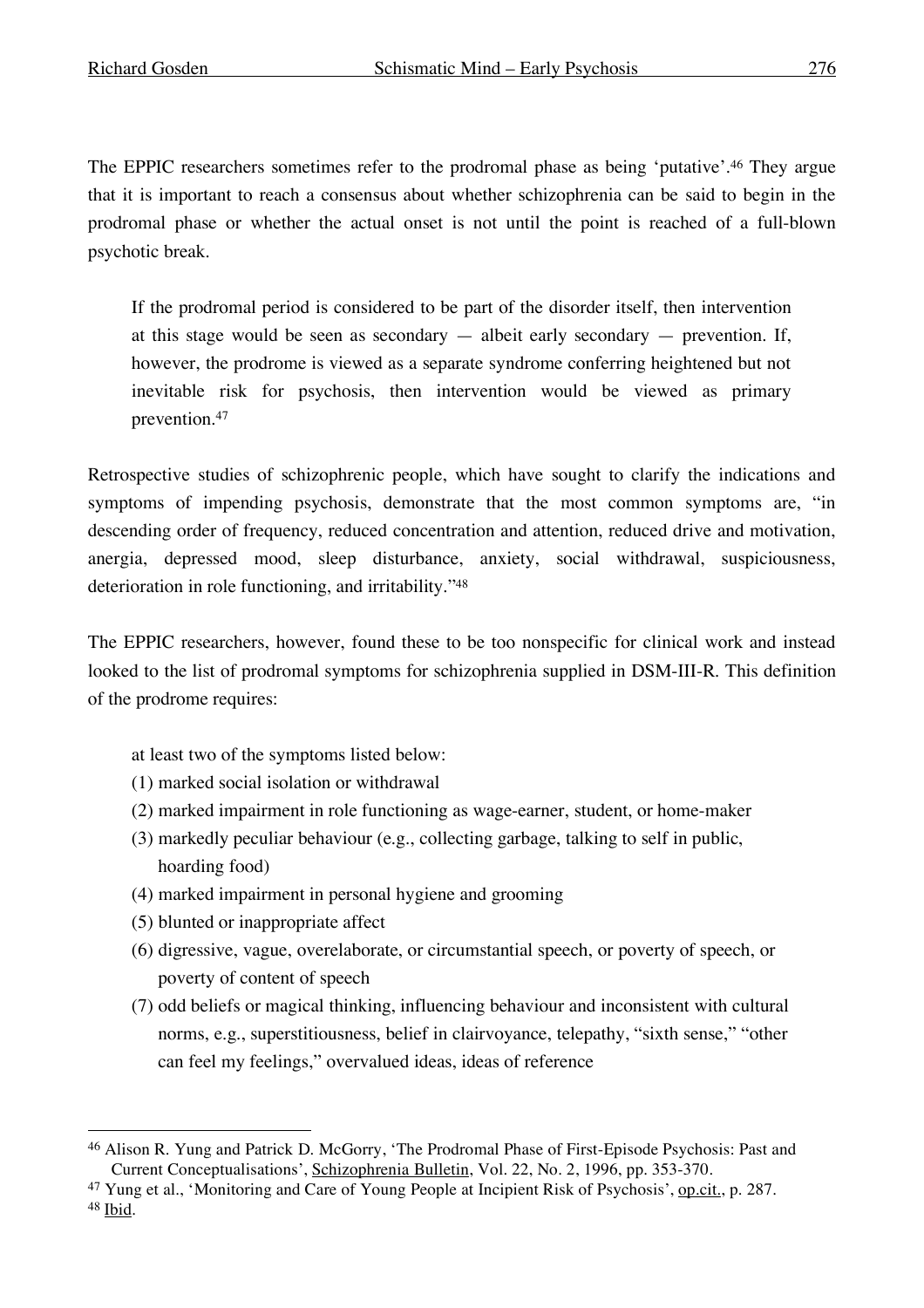- (8) unusual perceptual experiences, e.g. recurrent illusions, sensing the presence of a force or person not actually present
- (9) marked lack of initiative, interests, or energy<sup>49</sup>

Although the above prodromal symptoms for schizophrenia were included in the diagnostic criteria of the 1987 DSM-III-R they have been omitted from the more recent DSM-IV in order to simplify the definition of schizophrenia. <sup>50</sup> One of the problems was that the same list was used in DSM-III-R to describe both prodromal symptoms, which precede psychotic onset, and residual symptoms, which follow remission from psychosis. The same list was used presumably because the residual phase of one psychotic break was thought to also be the prodromal phase of the next. This duplication of residual and prodromal symptoms points to a earlier problem researchers had with not being sure whether the prodromal symptoms of first break psychosis were the same as the more familiar prodromal symptoms found in the intervals between recurring bouts of psychosis.

But the EPPIC researchers were mainly concerned with identifying and classifying the symptoms which precede the first psychotic break and while the DSM-III-R list was attractive because it gave a seal of professional consensus to the concept of prodromal symptoms they were uncertain about its accuracy as a screening device for adolescents: "no one knows how common these symptoms are in similarly aged persons with no disorder". 51

The problem of false positive diagnosis was very apparent to them and they hypothesised that there might be two groups of adolescents who would show the DSM-III-R vulnerability markers, but who would not go on to develop schizophrenia: (1) those who would eventually develop a different mental disorder, who were referred to as true-false positives, and (2) those who would avoid or prevent psychotic onset by learning some kind of adaptation or coping skills, who they called falsefalse positives. The false-false positives were thought of as people who had somehow made a "recovery before the frank psychosis develops".<sup>52</sup>

However, when the EPPIC researchers conducted a community survey of Australian high school students to determine the prevalence of the nine DSM-III-R prodromal symptoms in the general population of adolescents they found that "nearly half the sample (49.2%) had two or more symptoms and hence met the criteria for DSM-III-R schizophrenia prodrome".<sup>53</sup> This figure was unrealistically high for their purposes so they adjusted the threshold for diagnosis by reducing the

 <sup>49</sup> American Psychiatric Association, Diagnostic and Statistical Manual of Mental Disorders, Third Edition — Revised, (DSM-III-R), American Psychiatric Association, Washington, 1987, pp. 194-195.

<sup>50</sup> American Psychiatric Association, Diagnostic and Statistical Manual of Mental Disorders, Fourth Edition, (DSM-IV), American Psychiatric Association, Washington, 1994, p. 779.

<sup>51</sup> Yung et al., 'Monitoring and Care of Young People at Incipient Risk of Psychosis', op.cit., p. 288.

<sup>52</sup> Ibid., p. 288.

<sup>53</sup> Ibid., p. 289.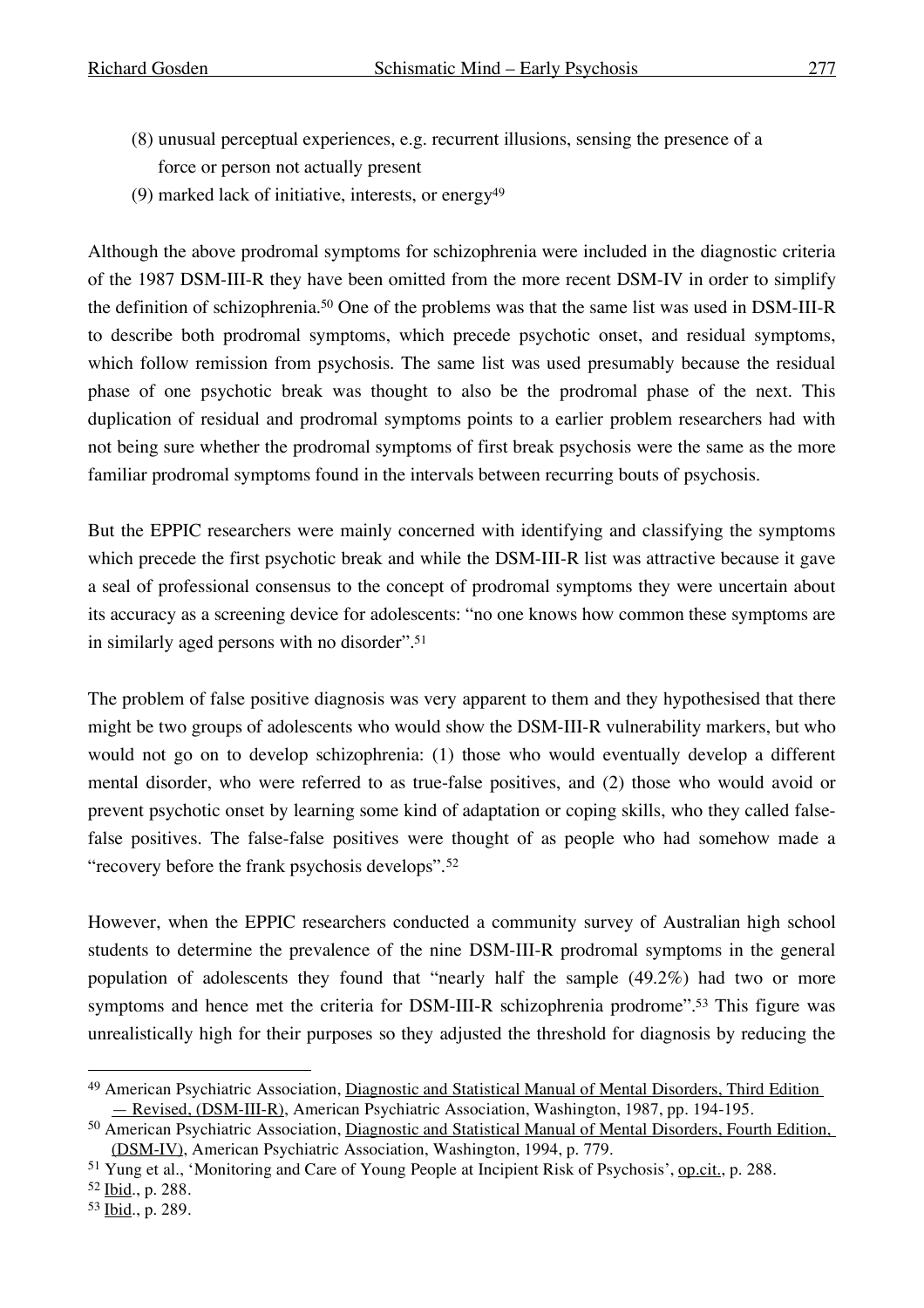number of symptoms. They further restricted the threshold by requiring that the symptoms needed to have been present for at least a week but less than 5 years. The 5 year limit was specified to exclude features that might have been incorporated as personality traits. When the new restricted criteria were tested on ordinary high school students it was found that only "10 to 15 percent of the sample met the criteria for schizophrenia prodrome."<sup>54</sup>

The usually accepted rate for schizophrenia in the general population is about 1 percent<sup>55</sup> and the discrepancy between that figure and the 10-15 percent for the prodrome was explained as being due to the inclusion of large fractions of both false-false positives  $-$  i.e. "students [who] were undergoing 'outpost syndromes', that is, syndromes that resemble schizophrenia prodromes but that resolve spontaneously"<sup>56</sup> — and true-false positives — i.e. students who will go on to develop a mental disorder other than schizophrenia.

Satisfied that the modified DSM-III-R prodromal criteria could be used to correctly identify their target group the EPPIC researchers went on to implement "a specialised outpatient service to monitor and care for young people thought to be at high risk for psychosis".57 Demonstrating a skill for coining catchy acronyms they called their new clinic PACE — Personal Assistance and Crisis Evaluation. Although PACE was to be a subsidiary programme of EPPIC it was decided it should not be located with EPPIC. The reason given was to protect the at-risk group of clients from the stigma that might attach to them if they were known to be visiting a clinic which was clearly dedicated to the treatment of serious mental illness. To further avoid this association the PACE clinic was located at a generalised outpatient service and health promotion centre called the Centre for Adolescent Health.58

This deception was motivated by more than a simple concern for protecting the clients from stigma. The EPPIC researchers did not want anything to impede the flow of clients into their clinic. It was thought that if a frank association with mental illness were declared up front it might "affect referrals, as primary caregivers may be afraid of the perception that they are labelling young people detrimentally. Stigma can also lead to attendance problems".<sup>59</sup>

 <sup>54</sup> Ibid.

<sup>55</sup> Eadbhard O'Callaghan, Tessa Gibson, Hubert A. Colohan, Peter Buckley, David G. Walshe, Conall Larkin and John L. Waddington, 'Risk of schizophrenia in adults born after obstetric complications and their association with early onset of illness: a controlled study', British Medical Journal, Vol. 305, No. 6864, 21 November, 1992, pp. 1256-1260.

<sup>56</sup> Yung et al., 'Monitoring and Care of Young People at Incipient Risk of Psychosis', op.cit., p. 289.

<sup>57</sup> Ibid.

<sup>58</sup> Ibid., p. 291.

<sup>59</sup> Ibid.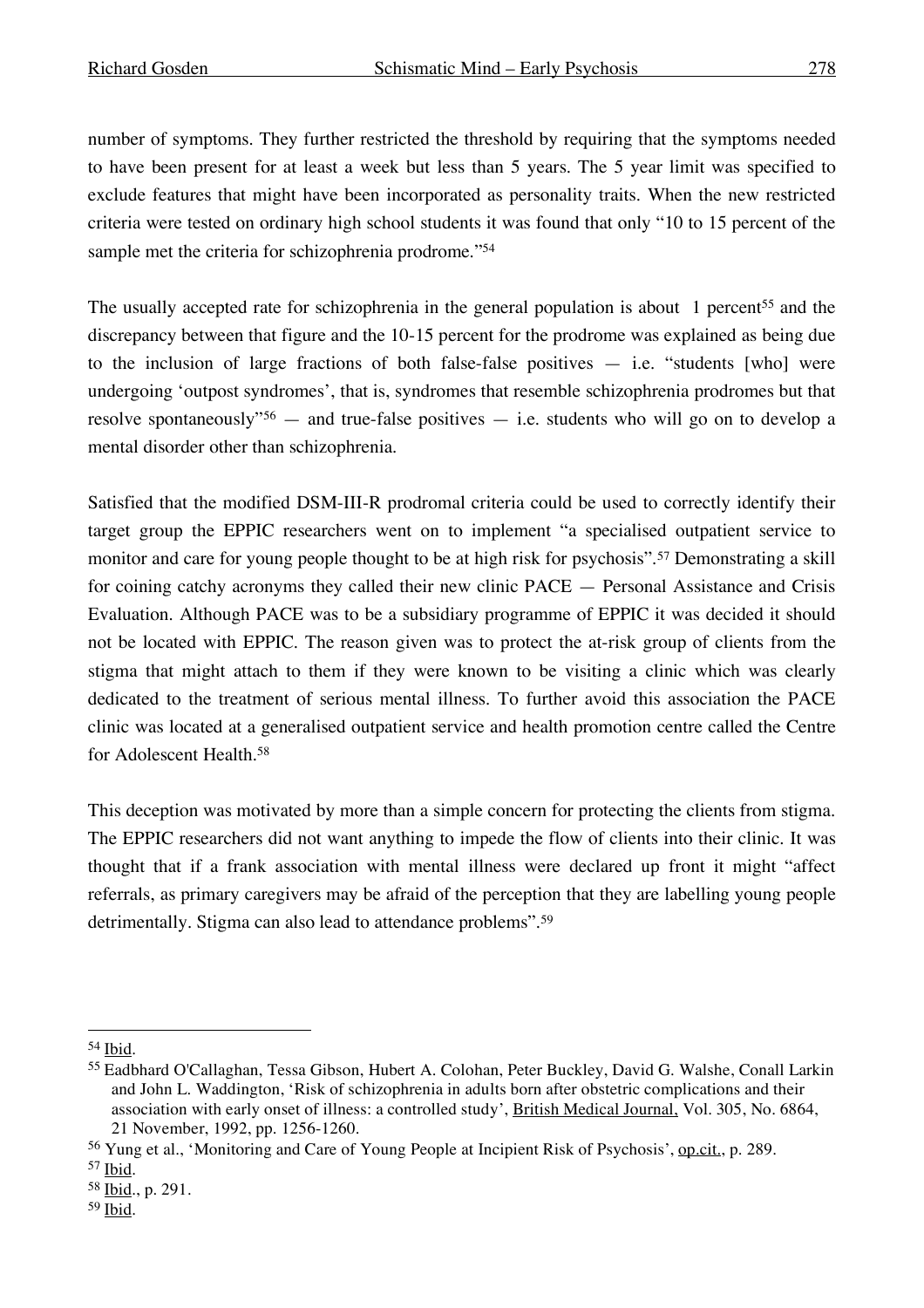On top of the deception in the naming and location of PACE it also appears as if the clients themselves were not properly informed about the real purpose of the programme into which they were inducted. Instead of informing the clients that they had been diagnosed for being at-risk of developing psychosis, and were therefore being treated for early psychosis, "the need for intervention was explained in relation to the patient's presenting problems. For example, the focus might be on helping a young person with social skills and coping at school."60 In other words, the clients were led to believe that their self-evident symptoms were all that was wrong with them and they were not told that these minor deviations were thought to be early indicators of serious mental disease.

The initial programme of the PACE clinic targeted young people between 16 and 30 years of age. These people were divided into three groups by categorising their symptoms. Group 1 were people who met the DSM-III-R criteria for schizophrenia prodrome and who also had a first or second degree relative with a history of a DSM-III-R psychotic disorder or schizotypal personality disorder. Group 2 were people who had one or more of the DSM-III-R positive-only criteria for schizophrenia prodrome — i.e. (1) markedly peculiar behaviour; (2) digressive, vague, overelaborate, or metaphorical speech; (3) odd or bizarre ideation or magical thinking; (4) unusual perceptual experiences. Group 3 were "young people with a history of fleeting psychotic experiences that spontaneously resolved (called brief limited intermittent psychotic symptoms, or BLIPS) within 1 week". 61

To detect these types of people in the community, and channel them into the PACE clinic, a public education campaign was launched aimed particularly at general practitioners and other specialised professionals who are frequently in contact with young people — like school counsellors, teachers and youth workers. The Early Psychosis Prevention and Intervention Centre itself, which specialises in assessing and managing young people who are deemed to have already crossed over into psychosis, proved useful in channelling a number of people who had failed to meet the threshold criteria for actual psychosis, but who appeared to be on the way.

EPPIC's "mobile Early Psychosis Assessment Team, which, through extensive community networking, comes into contact with not only young people experiencing psychosis but also some 'doubtful' cases who may be in the prodromal phase",<sup>62</sup> was also a useful source of referrals.

The initial PACE programme involved 52 patients; 22 were students, 6 were in employment and 24 were unemployed. Their "most frequently occurring DSM-III-R prodromal symptoms were magical thinking, perceptual disturbance, and impaired role function, present in 67.7, 54.8, and 54.8 percent

 <sup>60</sup> Ibid., p. 292.

<sup>61</sup> Ibid.

<sup>62</sup> Ibid., p. 290.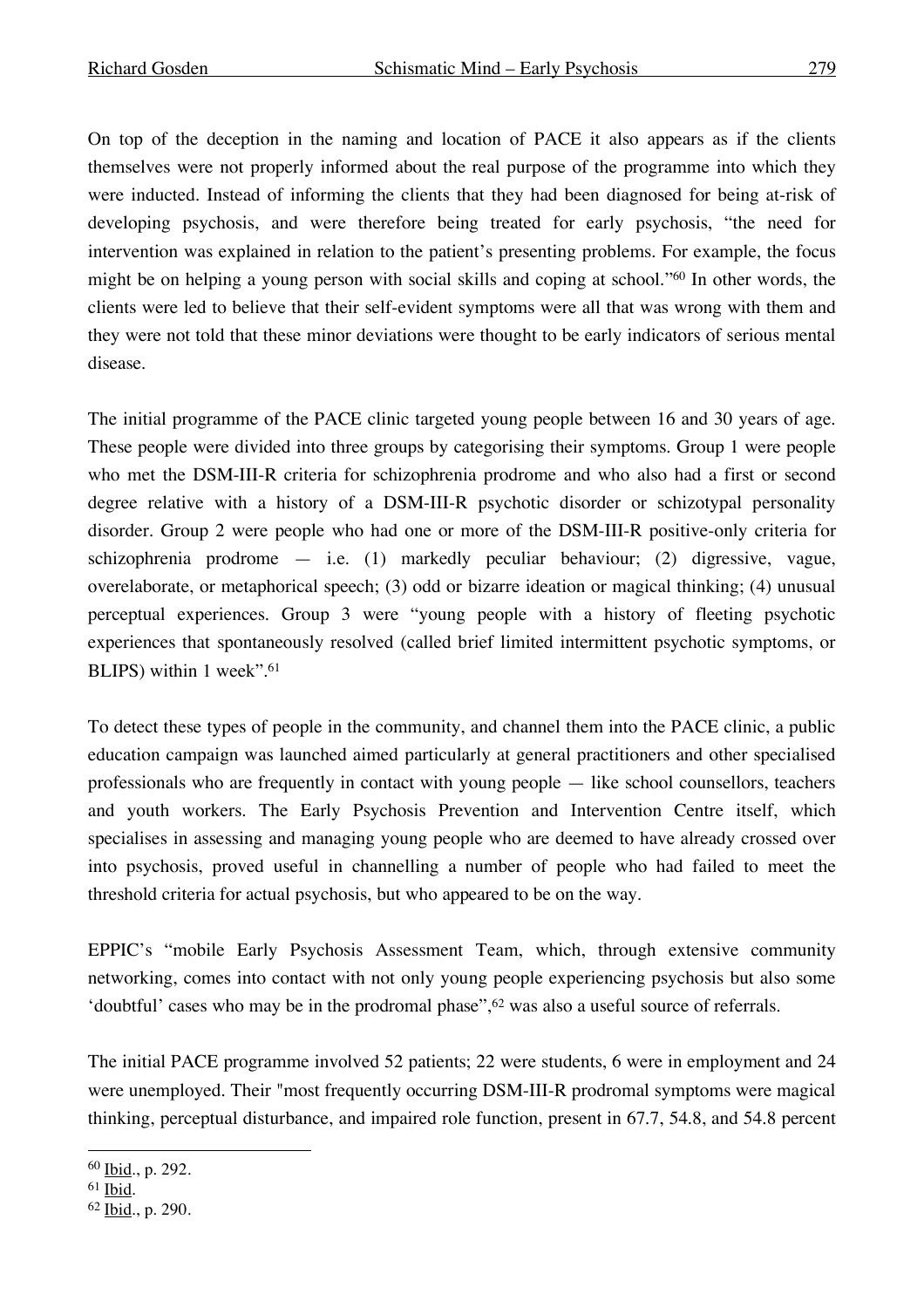of the subjects, respectively".63 The researchers were aware that many of these patients could have been false positives and so they "carefully weighed the benefits of receiving treatment during the atrisk mental state versus the risks involved, if such treatment was unnecessary."64

Treatment involved either psychosocial talking therapy or neuroleptic medication — and sometimes a combination of the two. It was thought that:

psychosocial interventions may be justified when nonspecific symptoms only are present. But prescribing neuroleptic medication may not be justified, because of the risk of side effects including tardive dyskinesia, until more specific signs occur. Using neuroleptic medication at this early stage may be highly effective, however; hence, the duration of neuroleptic treatment may only need to be brief, thereby reducing the likelihood of short- and long-term side effects. 65

By 1996 the EPPIC researchers were ready to claim success for the initial PACE programme which, they say, proved "that it is possible to identify and follow possibly prodromal individuals in the community". <sup>66</sup> But they were concerned with the fact that many of the patients monitored during the course of the programme did not make the transition to full psychosis. The transition rate to psychosis of people who have been identified with prodromal symptoms presents an interesting problem of interpretation. On the one hand, if most of the people treated for prodromal symptoms fail to cross the threshold into psychosis it can be claimed that the preventive treatment was successful. But on the other hand, it might also indicate that the prodromal indicators were not accurate and that a substantial fraction of false positives were included amongst the patients.

One way to resolve the interpretative problem would have been to follow the lead of the Buckingham Project and attempt to calculate whether the overall incidence of psychosis was reduced in the catchment area. But the PACE sample was apparently too small, and the catchment area too large, to make this approach practical. Instead the researchers decided to interpret the low transition rate of their patients as indicating that a substantial fraction were actually false/positives.67

Notwithstanding this lack of confidence in their diagnostic and treatment procedures the researchers began a new prospective study of at-risk individuals using up-dated diagnostic criteria. The same 16 to 30 years age group was targeted and there was the same division of the clients into three study

- <sup>65</sup> Ibid.
- <sup>66</sup> Ibid., p. 299.
- <sup>67</sup> Ibid.

 <sup>63</sup> Ibid., p. 293.

<sup>64</sup> Ibid., p. 291.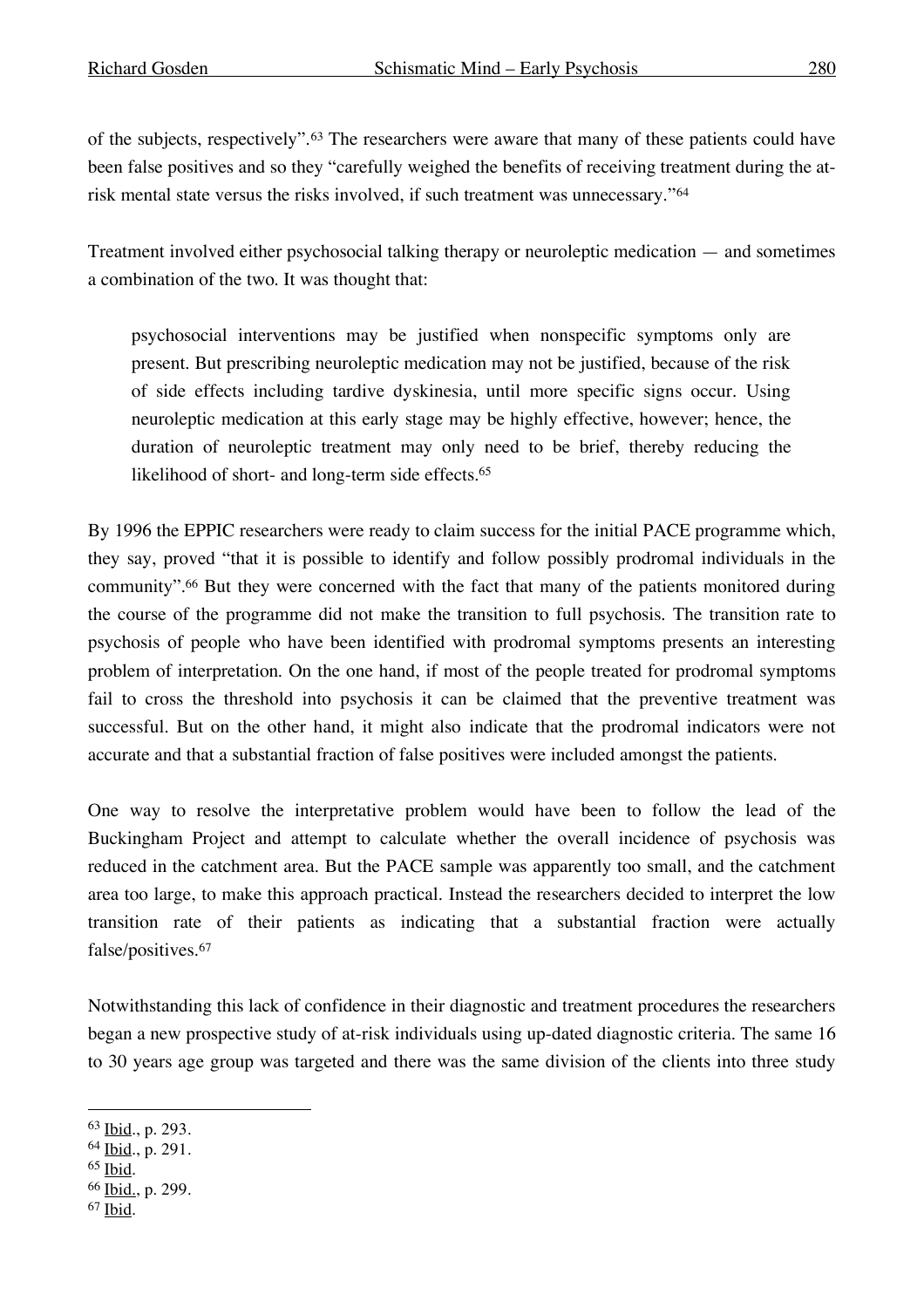groups. But this time Group 1 was defined by a combination of having a first degree relative with a history of DSM-IV psychotic disorder or schizotypal personality disorder together with "any change in mental state or functioning resulting in a loss of 30 points or more on the Global Assessment of Functioning (GAF; American Psychiatric Association 1987) scale, including nonspecific 'neurotic'-type presentations such as anxiety and depressive syndromes".68

The GAF scale assumes that the level of an individual's psychological, social and occupational functioning can be plotted on a continuum which extends from prime mental health to serious mental illness. The continuum consists of nine paragraphs, each representing 10 points on the scale, which describe levels of functioning which progress from very high functioning to almost complete dysfunctionality. The task of measuring a person on the GAF involves choosing the paragraph that best describes the subject's level of functioning at the time of an interview and allotting a score between 1 and 90 according to the relative position of the chosen paragraph on the continuum. 69

The revised Group 2 required the presence of one DSM-IV symptom for schizotypal personality disorder. Schizotypal personality disorder is a non-psychotic disorder of personality that has a number of schizophrenia-like symptoms: "The essential feature of Schizotypal Personality Disorder is a pervasive pattern of social and interpersonal deficits marked by acute discomfit with, and reduced capacity for, close relationships as well as by cognitive or perceptual distortions and eccentricities of behaviour."70 There are nine symptoms listed for this condition and a diagnosis usually requires the presence of five or more.

- (1) ideas of reference (excluding delusions of reference)
- (2) odd beliefs or magical thinking that influence behaviour and is inconsistent with subcultural norms (e.g., suspiciousness, belief in clairvoyance, telepathy, or "sixth sense", in children and adolescents, bizarre fantasies or preoccupations)
- (3) unusual perceptual experiences, including bodily illusions
- (4) odd thinking and speech (e.g. vague, circumstantial, metaphorical, overelaborate, or stereotyped)
- (5) suspiciousness or paranoid ideation
- (6) inappropriate or constricted affect
- (7) behaviour or appearance that is odd, eccentric or peculiar
- (8) lack of close friends or confidants other than first-degree relatives

 <sup>68</sup> Ibid.

<sup>69</sup> American Psychiatric Association, Diagnostic and Statistical Manual of Mental Disorders, Third Edition Revised, (DSM-III-R), op.cit., p. 12.

<sup>70</sup> American Psychiatric Association, Diagnostic and Statistical Manual of Mental Disorders, Fourth Edition, (DSM-IV), op.cit., p. 641.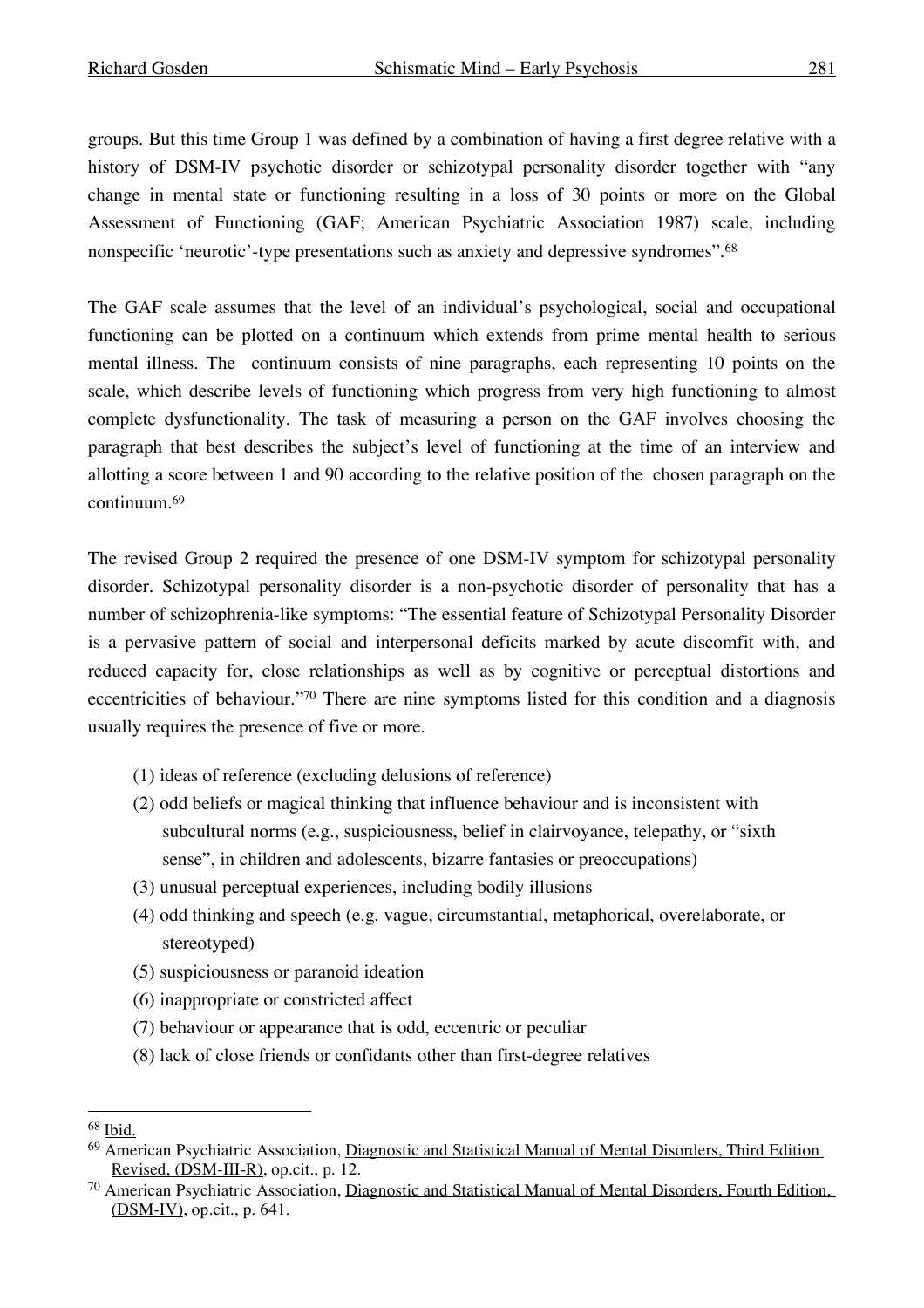(9) excessive social anxiety that does not diminish with familiarity and tends to be associated with paranoid fears rather than negative judgments about self  $71$ 

To be included in Group 2 of the new PACE programme the person's schizotypal symptom needed to occur several times a week and have been present for at least one week. The symptom should also "deviate significantly from normal as defined by a score of 2 or more on the unusual thought content scale of the BPRS or be held with a reasonable degree of conviction as defined by a score of 2 on the CASH rating scale for delusions". 72

(The BPRS is a system of psychiatric assessment devised in the early 1960s called the Brief Psychiatric Rating Scale. The CASH is a more recently invented assessment tool and stands for the Comprehensive Assessment of Symptoms and History. These rating systems will be discussed a little further on.)

The revised criteria for Group 3 required that a person have a history of transient psychotic symptoms like delusions, hallucinations or unusual thoughts.

This revised PACE study was also aimed at testing the "predictive power of a number of putative trait markers of schizophrenia".73 As well as the various "attenuated psychotic symptoms" listed above, the putative trait markers being examined included "neurobiological markers such as increased ventricular brain ratio and ventricular enlargement, neurochemical markers such as reduced dopamine uptake by platelets, and neuropsychological markers such as information processing deficits".74

The project was divided into two stages. In the first stage the young people thought to be at-risk of developing schizophrenia were to be divided into two streams: (1) those not receiving any treatment at all, and (2) those receiving a combination of psychosocial therapy and neuroleptic medication. The object of the first stage was to compare the transition rates to full psychosis for these two streams. The second stage divided another intake of patients into a further two comparative streams: (1) those who only receive psychosocial therapy, and (2) those who only receive neuroleptic medication. The purpose of this second stage was to similarly observe the comparative rates of progression on to full psychosis.75

- <sup>73</sup> Ibid.
- <sup>74</sup> Ibid.

 <sup>71</sup> Ibid., p. 645.

<sup>72</sup> Yung et al., 'Monitoring and Care of Young People at Incipient Risk of Psychosis', op.cit., p. 299.

<sup>75</sup> Ibid., p. 300.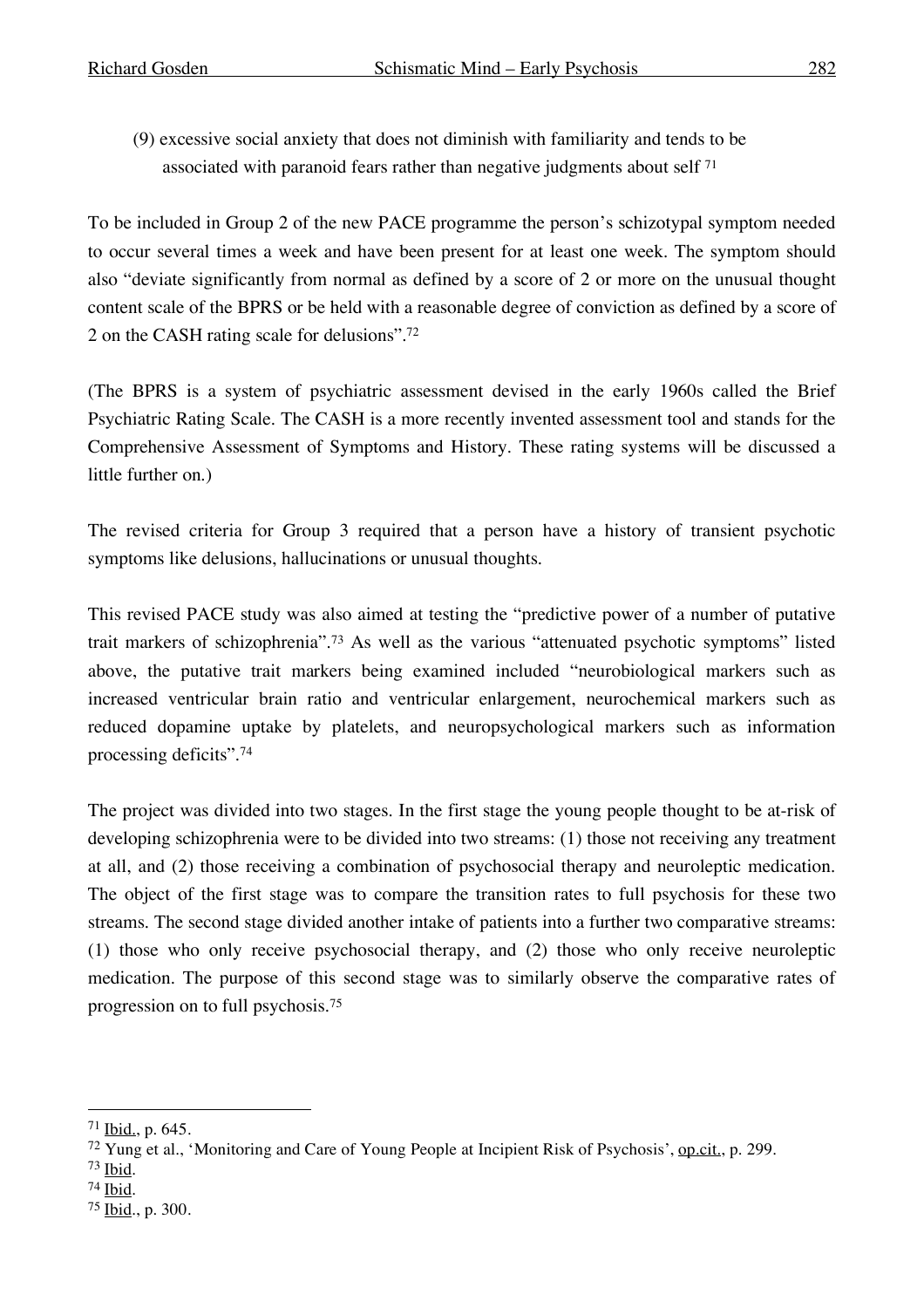In a recent publication the EPPIC researchers discuss progress they have made in their project and they disclose some of their findings. <sup>76</sup> The critical issues which they set out to explore were whether the revised prodromal symptoms could accurately identify a group of people who were at-risk of psychosis and whether some kind of prophylactic treatment might help to protect them from psychosis. However, the researchers apparently encountered a major obstacle with these lines of inquiry.

Their problem lay in the imprecision of the existing psychiatric understanding of psychosis. All the individuals in the study had been chosen because they had psychotic-like tendencies. But at the time of selection they were deemed to be not yet psychotic. The purpose of the research was to make precise observations of their individual progression in relation to the threshold of psychosis. What the researchers discovered was that this threshold had no precise definition: "The main outcome measure in this study was the development of psychosis. The point of onset is difficult to define prospectively and has to be defined arbitrarily."77

When the point of psychotic onset is determined retrospectively, which is the usual way of making a determination, it can be simply pegged to the point at which a person was first thought to be in need of psychiatric care, treatment and control. But psychiatric treatment and care had been already given to the people in the PACE study while they were still in an acknowledged pre-psychotic state, so their situation raised the issue of psychotic onset as something that required more precise definition.

This was not a new problem for some members of the EPPIC team. In earlier research, as part of a satellite study to the DSM-IV field trial for schizophrenia, the National Health and Medical Research Council Schizophrenia Research Unit's Early Psychosis Prevention and Intervention Centre had conducted a programme which assessed people with first-episode psychosis. Patrick McGorry, the Director of EPPIC, had participated in this work. In the research independent raters used four different procedures to determine a diagnosis for psychosis. They found there was a high level of misclassification which arose from variations in the methods of assigning criteria which determine the onset of psychosis. They warned that this lack of consensus would impede future research in the area of early psychosis.78

 <sup>76</sup> Alison R. Yung, Lisa J. Phillips, Patrick D. McGorry, Mats <sup>A</sup> Halgren, Colleen A. McFarlane, Henry J. Jackson, Shona Francey and George C. Patton, 'Can we predict the onset of first-episode psychosis in a high-risk group?', International Clinical Psychopharmacology, Vol. 13 (suppl 1), 1998, pp. s23-s30.

<sup>77</sup> Ibid., p. s26.

<sup>78</sup> Patrick D. McGorry, Cathy Mihalopoulos, Lisa Henry, Jenepher Dakis, Henry J. Jackson, Michael Flaum, Susan Harrigan, Dean McKenzie, Jayashri Kulkarni and Robert Karoly, 'Spurious precision: procedural validity of diagnostic assessment in psychotic disorders', American Journal of Psychiatry, Vol. 152, No. 2, February 1995, pp. 220-224.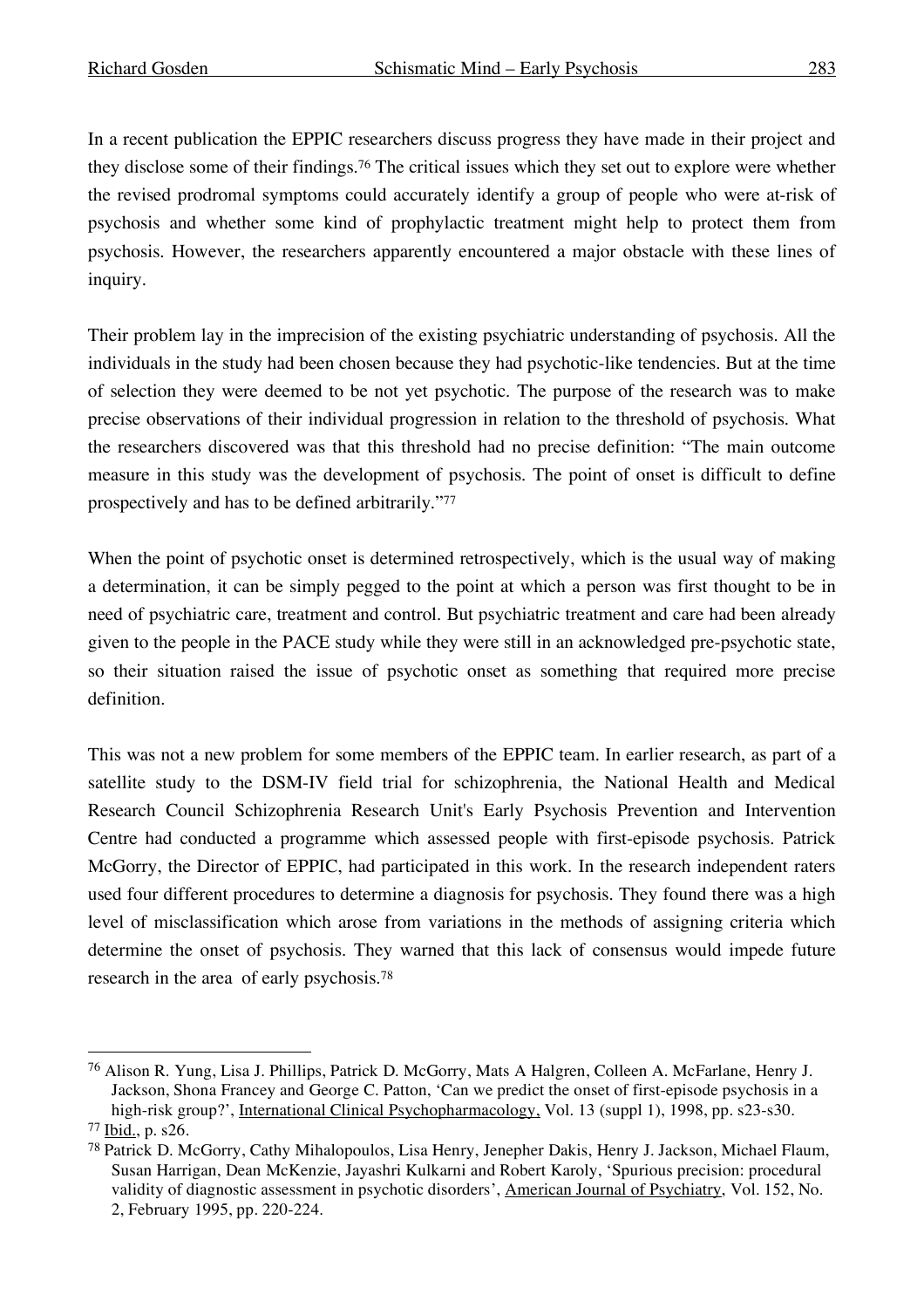The 'arbitrary' method of definition that was settled upon for the PACE study involved the specification of supposedly precise levels of a variety of psychotic indicators — like hallucinations, delusions, thought disorder and suspiciousness — on the BPRS and CASH rating scales. The EPPIC researchers reassured themselves that this definition of onset is similar to one used by other researchers in the field "and is in line with common clinical practice for instigation of neuroleptic treatment". 79

Accordingly they found that 48% of the people inducted into the research programme became psychotic within the first 12 months. The transition rate at 6 months was 40%. <sup>80</sup> Satisfied that they were on the right track with the revised symptomatology the researchers pointed to their next hurdle: "The ultimate question is, having identified precursor features with good positive predictive power, can the onset of psychosis be prevented by early intervention?"81

This question points to a serious gap in the material published about the PACE programme. The research programme using the schizotypal symptoms, as it was outlined in the Schizophrenia Bulletin<sup>82</sup> in 1996, had specifically intended to compare the transition to psychosis of patients who were given no treatment at all against those who received a combination of psychosocial therapy and neuroleptic treatment. It had also intended to compare the efficacy of psychosocial therapy against neuroleptic treatment.83 Unfortunately the results of this research have not been published yet. What is required are precise details about whether a particular kind of prophylactic treatment might help to prevent psychosis. Or whether, on the other hand, another kind of treatment might actually help to induce psychosis. In a recent interview with a journalist McGorry claimed that:

Some preliminary results of a study comparing a small group of high-risk patients who received low doses of one of the newer antipsychotic medications (risperidone) with a control group of patients who were offered supportive treatment and monitoring found that in the 6-month treatment phase of the study, only 9.5% of the patients receiving drug therapy progressed to psychosis vs 36% of the control group.84

The problem with this anedote is that the control group is not identified so it is not clear whether the two groups McGorry describes involve the drugs plus psychosocial treatment vs no treatment comparisons or the drug treatment vs psychosocial treatment comparisons. Whichever is the case it

 <sup>79</sup> Yung et al., 'Can we predict the onset of first-episode psychosis in a high-risk group?', op.cit., p. s26.

<sup>80</sup> Ibid., p. 28.

<sup>81</sup> Ibid., p. s29.

<sup>82</sup> Yung et al, 'Monitoring and Care of Young People at Incipient Risk of Psychosis', op. cit., pp. 283-303.

<sup>83</sup> Ibid., p. 300.

<sup>84</sup> Stephenson, op.cit.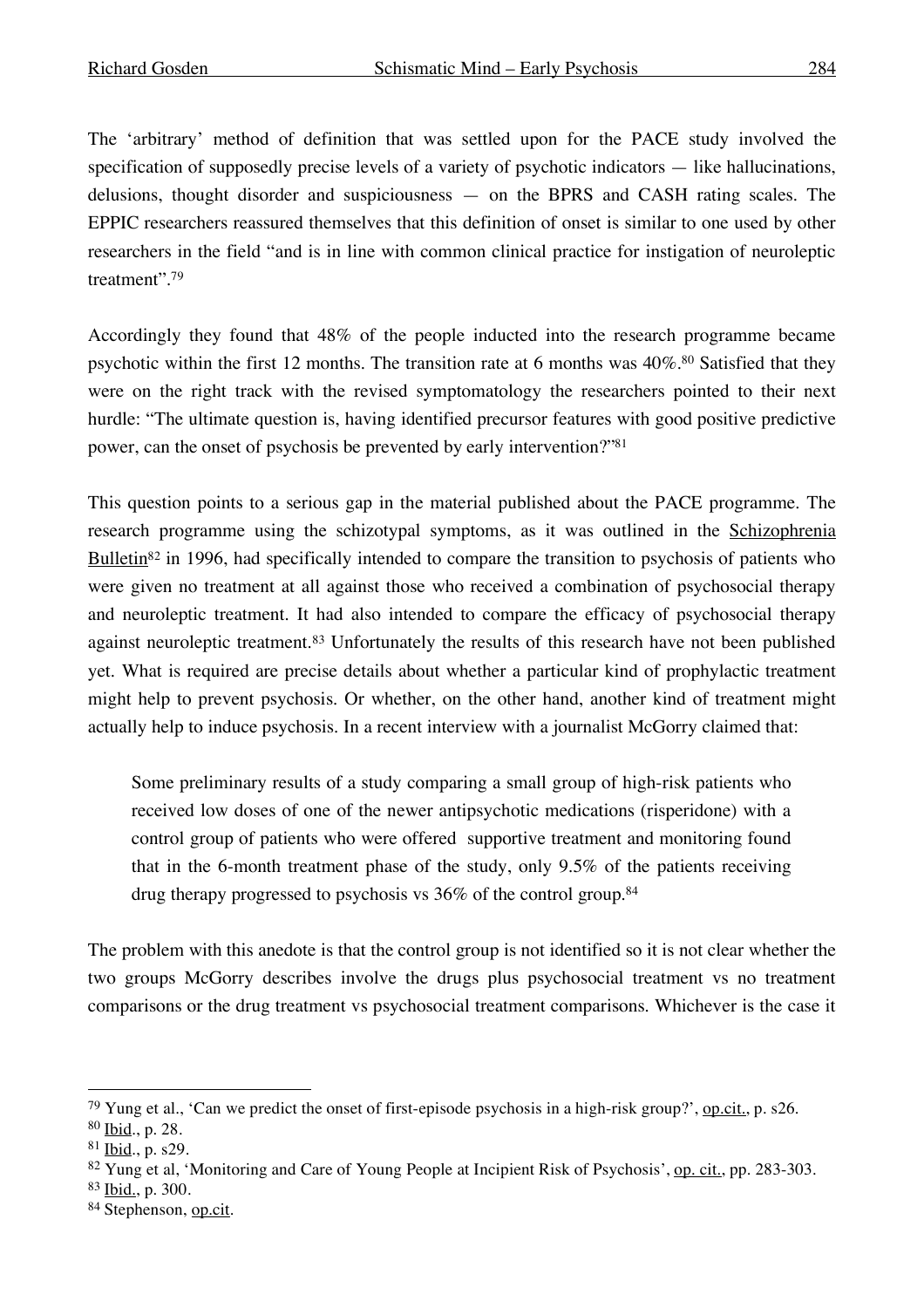seems apparent that McGorry is preparing the ground for the promotion of drug-based treatment for prepsychotic symptoms.

Perhaps a reason for the delay in publishing full details of this research stems from an unresolved ethical dilemma concerning the treatment of non-psychotic people with neuroleptic medication. If only about half of people with prodromal symptoms progressed on to psychosis it could mean that the remaining half are false/positives: "because over 50% of cases do not develop psychosis within twelve months routine treatment of this group would result in many young people being subject to unnecessary treatment and labelling."85

But unnecessary treatment of false/positives is not the only ethical question exercising the minds of the PACE researchers. In 1997 they published an article that gave some insight into other types of ethical matters that also worried them. Under the heading of "Ethical Issues" they rhetorically asked: "is our belief that someone is at high likelihood of imminent deterioration into psychosis enough to invoke involuntary status under the Mental Health Act?"<sup>86</sup> Involuntary treatment is a key issue with these psychiatrists since two-thirds of their patients at EPPIC's first-episode psychosis clinic are involuntary patients. <sup>87</sup> In the same article they also went on to discuss the cost/benefit ratios of psychosocial and neuroleptic treatments and foreshadowed that "with the advent of newer antipsychotic medications with fewer side-effects especially at low doses, one could argue that a shift downwards in the cost/benefit ratio is occurring."88

Despite the apparently unresolved ethical dilemmas, and the delayed publication of treatment results, the EPPIC researchers are clearly using their PACE research programmes to establish a degree of hegemony in the theory of diagnosing and treating early psychosis. In conjunction with the University of Melbourne's Department of Psychiatry they have recently initiated a Graduate Diploma in Mental Health Sciences: "EPPIC Statewide has become sensitised to a growing demand amongst clinicians for a program of study with a focus on maximising the preventive opportunities during the onset phase of serious mental illness in young people". <sup>89</sup> The course is offered via distance education and is designed for health care professionals who are already qualified in the

<sup>&</sup>lt;sup>85</sup> Yung et al., 'Can we predict the onset of first-episode psychosis in a high-risk group?', op.cit., p. s28.

<sup>86</sup> Alison R. Yung and Patrick D. McGorry, 'Is pre-psychotic intervention realistic in schizophrenia and related disorder?', Australian and New Zealand Journal of Psychiatry, No. 31, 1997, p. 802.

<sup>&</sup>lt;sup>87</sup> Paddy Power, Early Psychosis Prevention and Intervention Centre, in answer to a question after presentation of paper entitled, An Analysis of the Initial Treatment Phase and Follow-Up of First Episode Psychosis Patients, Second National Conference on Early Psychosis, Hobart Tasmania, 4-5 September, 1998.

<sup>88</sup> Yung and McGorry, 'Is pre-psychotic intervention realistic in schizophrenia and related disorder?', op. cit., p. 803.

<sup>89</sup> Early Psychosis Prevention and Intervention Centre, Graduate Diploma in Mental Health Sciences (Young People's Mental Health) 1998 Course Handbook, University of Melbourne, 1998, p. 3.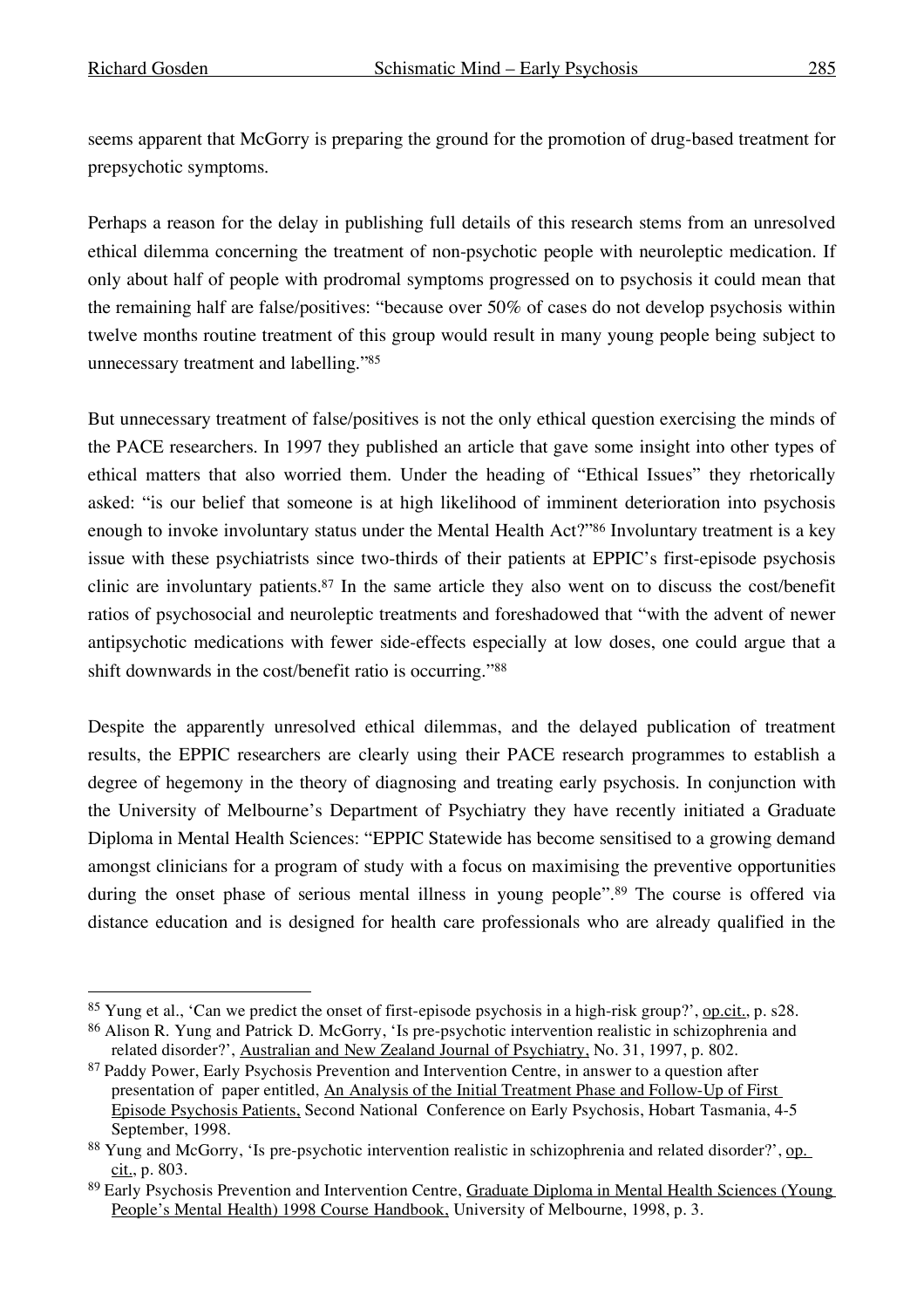areas of psychiatry, medicine, psychology, nursing, occupational therapy, social work and other related disciplines.90

The EPPIC researchers have also been active in developing national standards of best practice for early psychosis intervention and treatment in Australia. In early 1996 EPPIC won a tender to undertake the National Early Psychosis Project (NEPP). <sup>91</sup> The EPPIC clinic in Melbourne was made the location of the National Manager of NEPP. NEPP was jointly funded by the commonwealth and state governments of Australia to fulfil a number of aims:

- **\*** To facilitate the development and promotion of best practice in the identification and optimal early intervention in psychosis
- **\*** To progress mental health policy to ensure that services adopt and incorporate best practice principles in early psychosis delivery.
- **\*** To enhance the capacity of mental health professionals around Australia to meet the needs of young people with emerging psychosis.
- **\*** To develop a network through which mental health professionals, consumers, other key stake holders can share information and ideas about early psychosis.
- **\*** The emphasis of the project is on the development of collaborative and cooperative endeavours which can foster national agreement on best practice in this area of work whilst achieving a sustainable legacy of enhancements within the field of early psychosis.92

To facilitate this project a national office of NEPP was located with EPPIC in Melbourne, as well as the Victorian office of NEPP, while other state offices were located in the capital cities of each Australian state. NEPP was conceived as an 18 month project and was set-up to run until January 1998. Throughout the life of the project EPPIC was clearly its major driving force and its principal centre for research and policy development. It can therefore be assumed that PACE research projects have been influential in devising the national best practice model that has emerged from NEPP.

This best practice model is embodied in the recently published Australian Clinical Guidelines for Early Psychosis.<sup>93</sup> These guidelines have been developed to guide best practice in the diagnosis and

 <sup>90</sup> Ibid.

<sup>&</sup>lt;sup>91</sup> Early Psychosis Prevention and Intervention Centre, Newsletter of the Early Psychosis Prevention and Intervention Centre, Number 4, April, 1996, p. 8.

<sup>&</sup>lt;sup>92</sup> National Early Psychosis Project, The Development and Promotion of a National Best Practice Model in Early Intervention in Psychosis, National Early Psychosis Project, accessed September 1997, Available URL, http://yarra.vicnet.net.au/-eppic/nepp.html

<sup>93</sup> National Early Psychosis Project, Australian Clinical Guidelines for Early Psychosis, National Early Psychosis Project, Melbourne, 1998.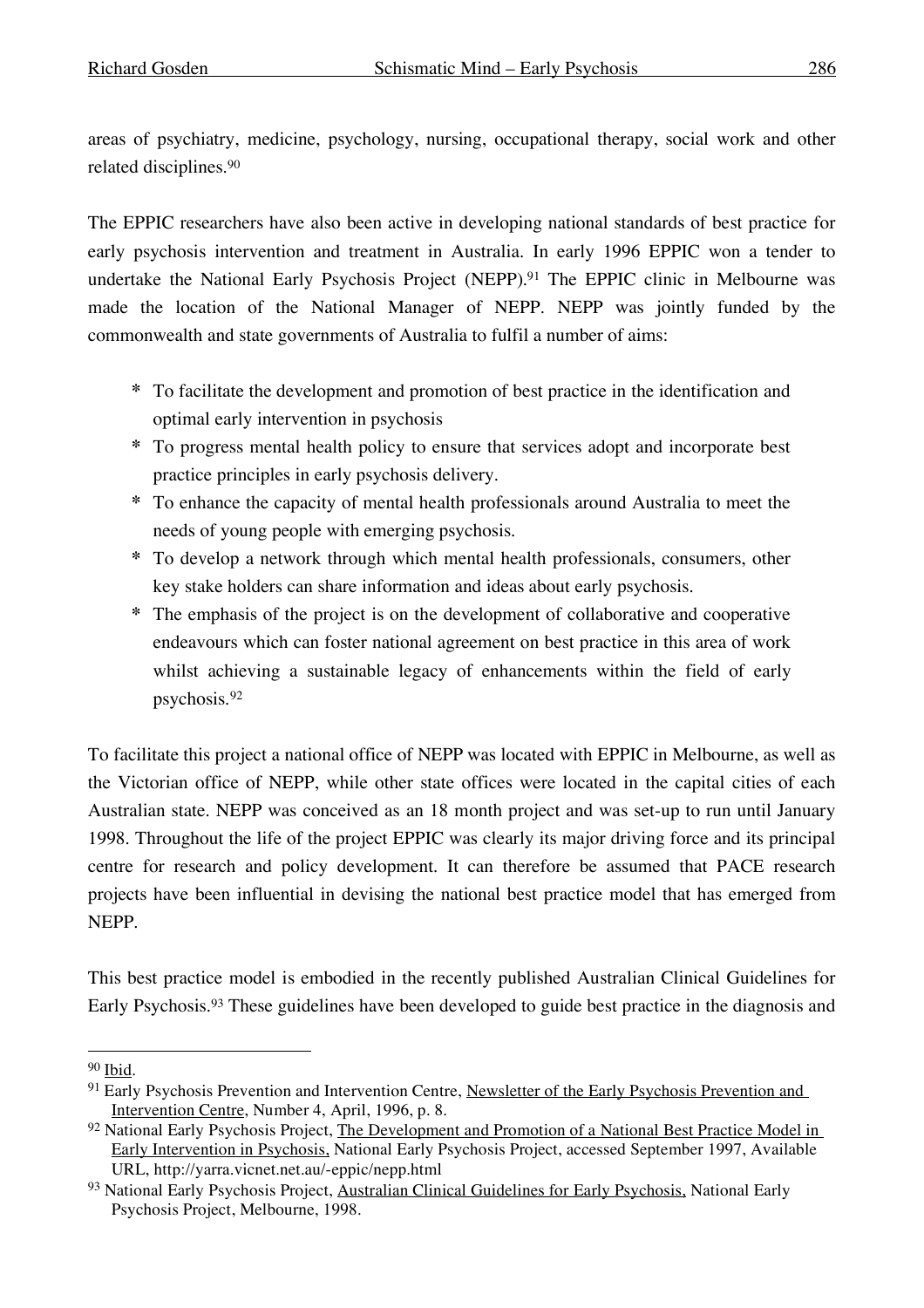treatment of early psychosis in Australia. The guidelines extend the definition of early psychosis to include "the period described as the prodrome and .... also .... to include the critical period up to five years from entry into treatment for the first episode".<sup>94</sup> Intervention during the prodromal phase is considered to be prevention and a chart supplied in the guidelines divides preventive strategies into the three levels of application described earlier: universal, selective and indicated.95

# Critical Analysis of Early Psychosis

To those who are sceptical about the medical model for schizophrenia, and who prefer one of the alternative models, the extension of the pathological definition of schizophrenia to include a prodromal phase should be disturbing. Without a prodromal phase a person is safe from unwanted psychiatric attention so long as a threshold of eccentricity is not crossed. This boundary of social tolerance, which psychiatrists refer to as a psychotic break, allows supporters of the mystical and myth-of-mental-illness (M-M-I) models to console themselves with the understanding that it is only people who can not control overt displays of mental deviance that are at risk of coercive psychiatric intervention in their lives.

In these circumstances supporters of the mystical model can argue that it is only unlucky or incompetent mystics who get labelled as schizophrenics. Similarly, advocates of the M-M-I model can believe that it is only careless or indifferent social deviants that allow themselves to become vulnerable to psychiatric scape-goating and out-casting. The existence of a commonly understood threshold which separates normal people and normal behaviour from mad people and mad behaviour gives a measure of reassurance to non-conformists and their supporters that psychiatric detection and intervention can be avoided so long as care is taken.

But the concept of early psychosis classifies mere tendencies towards mental deviance as indications of serious mental illness. The identification of a prodrome means that it is no longer required of a person to dive into the mystical waters to be branded as mentally disordered. Where there is a community screening programme for early psychosis it likely that a young person will be diagnosed with mental illness merely for showing and interest in the idea of mysticism.

Similarly, from the M-M-I perspective, it becomes no longer necessary to be recognisable as a social outcast, or to be used as a scapegoat, before the schizophrenia label is applied — now all that is necessary is to have a shortage of friends or to admit to minor difficulties in social functioning. A screening programme which purports to prevent schizophrenia, from the perspectives of these other models, can also be seen as preventing interest in the mystical experience and/or preventing individual difference.

<sup>94</sup> Ibid., p. 11.

<sup>95</sup> Ibid., p. 15.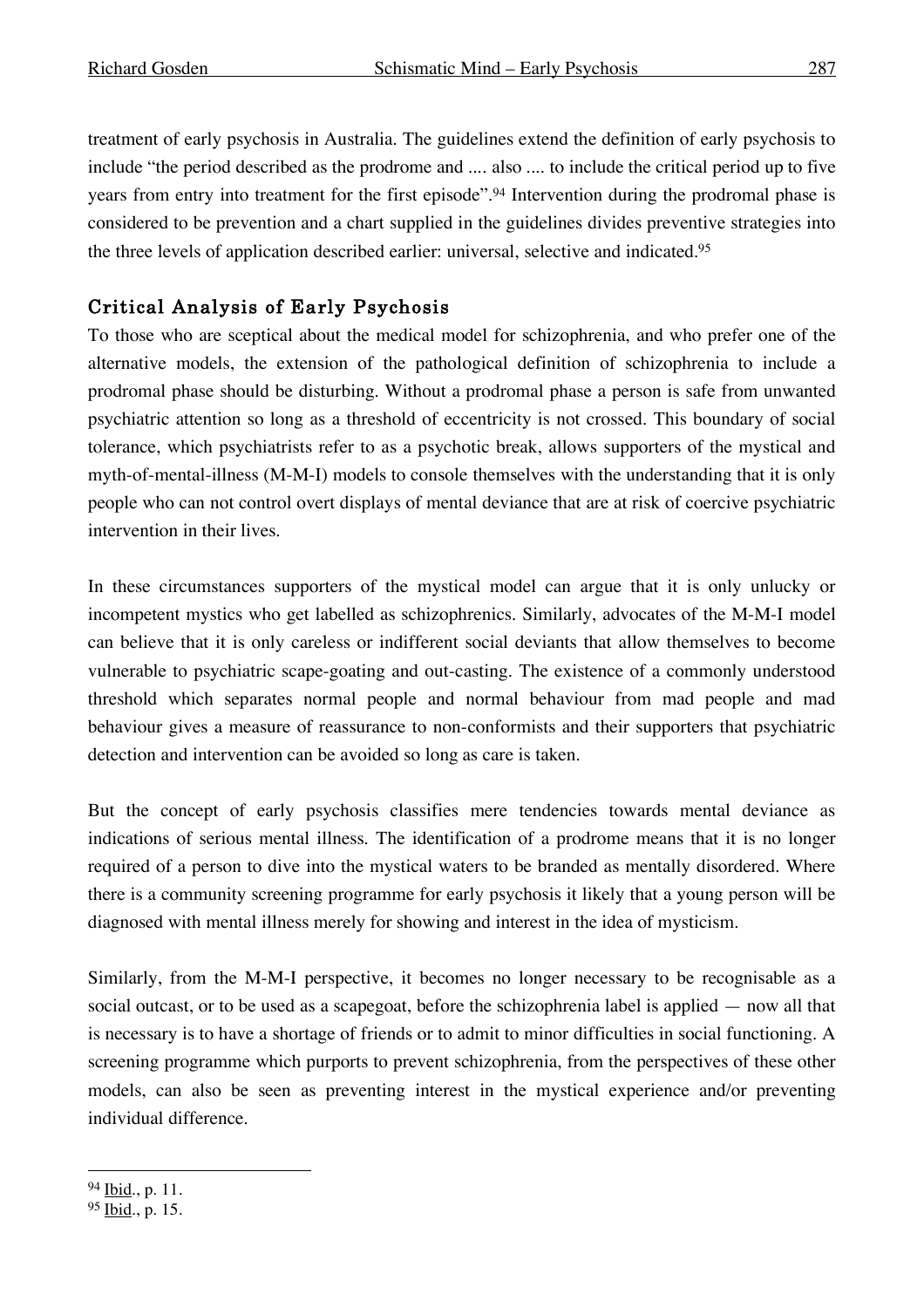At this stage of development the medical model's definition of a prodrome for schizophrenia seems highly vulnerable to accusations of arbitrariness. The EPPIC research, which experimented with various lists of prodromal symptoms, making adjustments when the fraction of school children caught in the net was too high, clearly demonstrates arbitrariness. A similar level of arbitrariness in relation to the definition of the point of entry into psychosis has been admitted by the researchers. This arbitrariness seems so transparent and pervasive that it raises questions whether the extension of the concept of schizophrenia into a prodromal phase could possibly threaten the plausibility of the whole medical model of schizophrenia.

It does not require much scepticism, for instance, to find the early psychosis screening system used in the Buckingham Project somewhat doubtful. Doctors were required to question their patients about such matters as sleeping patterns, appetite, level of interest in things, everyday worries, ability to concentrate on television, level of optimism, odd habits, panic, speech difficulties and hearing voices. A screening device like this is so broad-ranging that almost everybody would be able to give a positive answer to at least one of the symptoms at any given time.

What does it mean, for instance, when a person admits to a raft of everyday money and family worries if there is an economic recession in progress and the source of the problem is anxiety about losing employment? Or what does it mean if a person's sleeping patterns are disrupted when a spouse is doing shift work? There are so many different reasons why a person might manifest some of those symptoms, and they are such common experiences, (except for hearing voices which is normally specified as a symptom of psychosis, not the supposed prodrome), that it is hard to escape the conclusion that the Buckingham Project's criteria make the experience of minor hardships in life a sign of pathology.

In the above account of the PACE research programmes it is interesting to note that in the initial programme the most frequently occurring symptom, for which nearly 70% of the young people were treated, was magical thinking. But the standard psychiatric definition of magical thinking does not describe a particularly debilitating symptom. Many non-scientific approaches to dealing with 'problems of living', like prayer for instance, can easily fit the definition. Indeed, even some established phenomena of medical practice, like the placebo effect, could also fit. The Glossary of Technical Terms in DSM-IV defines it as: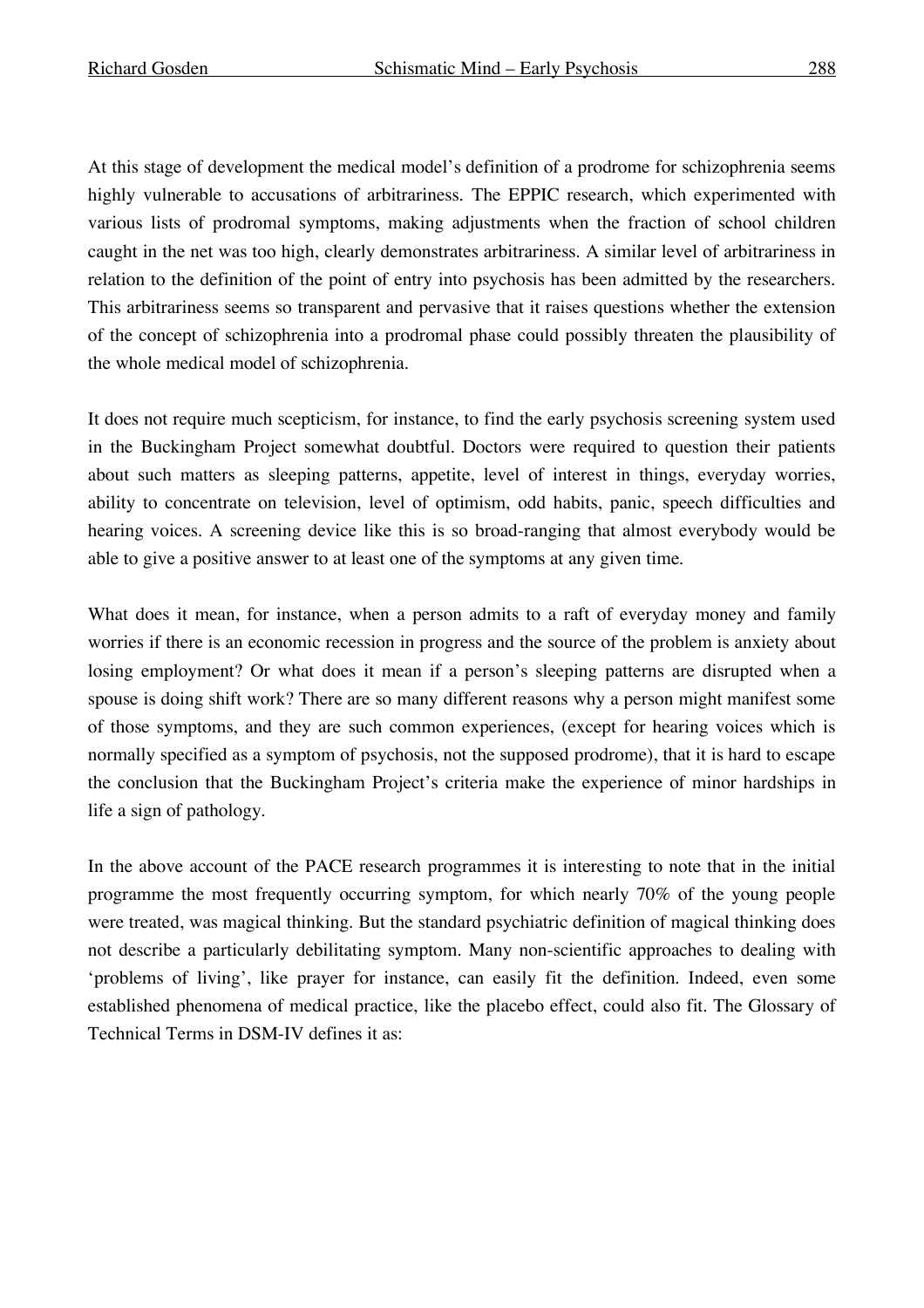**magical thinking** The erroneous belief that one's thoughts, words, or actions will cause or prevent a specific outcome in some way that defies commonly understood laws of cause and effect. Magical thinking may be part of normal child development. 96

It is not immediately apparent whether the programme by early psychosis researchers to eliminate magical thinking in young people supplies more evidence in support of the mystical model or the M-M-I model. But it does not supply good evidence to support the medical model. If magical thinking is indeed a normal part of child development, as DSM-IV suggests it might be, what conclusions are to be drawn about adolescents who still experience it? Are they deliberately contravening social conventions by persisting in patterns of thought that defy "commonly understood laws of cause and effect"? If so they would be better understood from the angle of the M-M-I model as social deviants. On the other hand they might be resisting conformity of thought in a way that will later lead them into the unusual psychological phenomena of mystical experience. Should we then consider magical thinking as a part of a prodrome for mystical experience?

In fact there is something quite extraordinary in the fact that the EPPIC researchers have been psychiatrically treating people for magical thinking. Patrick McGorry, the Director of EPPIC, is the one of the principal authors of a 1997 publication called the Early Psychosis Training Pack. In this document earlier research of McGorry's is cited which found that 51% of Australian 16-year-olds experience magical ideation.<sup>97</sup> If an outright majority of young people are known to have magical ideas should this type of mental activity be considered normal, and therefore not an indication of impending psychosis? Or, alternatively, is it an indication of the deplorable mental health of young Australians since a clear majority are shown to have a symptom of the schizophrenia prodrome? The EPPIC researchers do not mount any discussion about these choices of interpretation and their use of magical thinking as a prodromal symptom would appear to require some explanation.

The PACE research programmes also appear to raise some serious problems in regard to informed consent that might make them somewhat doubtful models for the development of national best practice standards for Australia. In their Schizophrenia Bulletin<sup>98</sup> article the EPPIC researchers Yung et al were surprisingly candid about the deliberate deception in the choice of the name and location of PACE. They even suggest they might have deliberately misled general practitioners about the real purpose of PACE so as not to risk losing referrals. The patients themselves were not informed about the true nature of their clinical diagnoses and a pretence was maintained that

 <sup>96</sup> American Psychiatric Association, Diagnostic and Statistical Manual of Mental Disorders, Fourth Edition, (DSM-IV), op.cit., p. 768.

<sup>97</sup> Patrick D. McGorry and Jane Edwards, Early Psychosis Training Pack, Module 1, Gardiner-Caldwell Communications, Macclesfield, Cheshire, 1997, p. 17, cited in table adapted from, McGorry et al., 'The prevalence of prodromal features of schizophrenia in adolescence: a preliminary survey', Acta Psychiatrica Scandanavica, 92, 1995, pp. 241-249.

<sup>98</sup> Yung et al., 'Monitoring and Care of Young People at Incipient Risk of Psychosis', op.cit., pp. 283-303.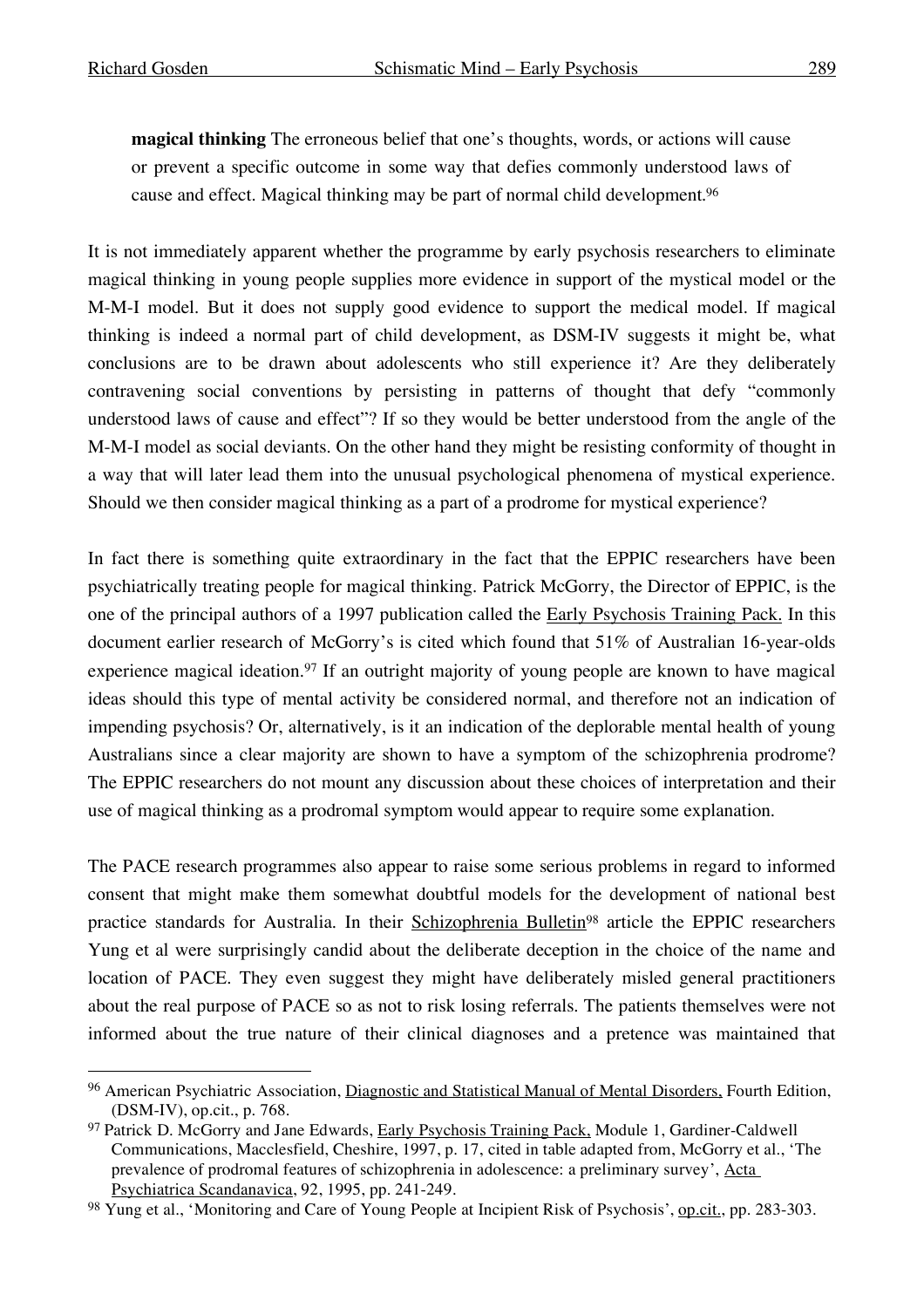treatment was being given to correct minor social problems. These deliberate deceptions on the part of the EPPIC researchers suggest that even the researchers themselves might lack confidence in the validity of a medical model for the prodrome of schizophrenia.

Although it is not clearly stated, this lack of an appropriate level of informed consent appears to also extend to the more recent PACE prospective research project.<sup>99</sup> In the first stage of this project, for which the subjects were divided into two groups, it seems likely that at least the people in the untreated group were not properly informed about the true nature of the research. There would seem to be little reason for people to remain in the programme, after being told they had the early symptoms of serious mental illness, if they had been properly informed that they had been assigned to a group for observation and would not receive any treatment.

The revised criteria for inclusion in this prospective study also require some comment in light of the alternative models for schizophrenia. The criteria for Group 1 suggest that if a person has a first degree relative with a history of psychosis or schizotypal personality disorder then any kind of temporary set-back in personal relationships or social functioning is psychiatric evidence of impending psychosis.

The GAF scale on which a set back in social functioning is to be measured does not provide any opportunity for evaluating the reason why such a set back might occur. Although the scale provides an instruction to exclude "impairment in functioning due to physical (or environmental) limitations"100 there is no provision to take into account other common factors like loss of employment, exam failure, residential disruption or disruption in personal relationships.

The significance of a 30 point difference on the GAF scale can be illustrated by comparing two descriptions from the scale published in DSM-IV. At the top of the scale on 100 points a person can be described as having:

Superior functioning in a wide range of activities, life's problems never seem to get out of hand, is sought out by others because of his or her many positive qualities. No symptoms.101

While 30 points down a person might have:

 <sup>99</sup> Ibid., pp. 299-300.

<sup>100</sup> American Psychiatric Association, Diagnostic and Statistical Manual of Mental Disorders, Fourth Edition, (DSM-IV), op.cit., p. 32.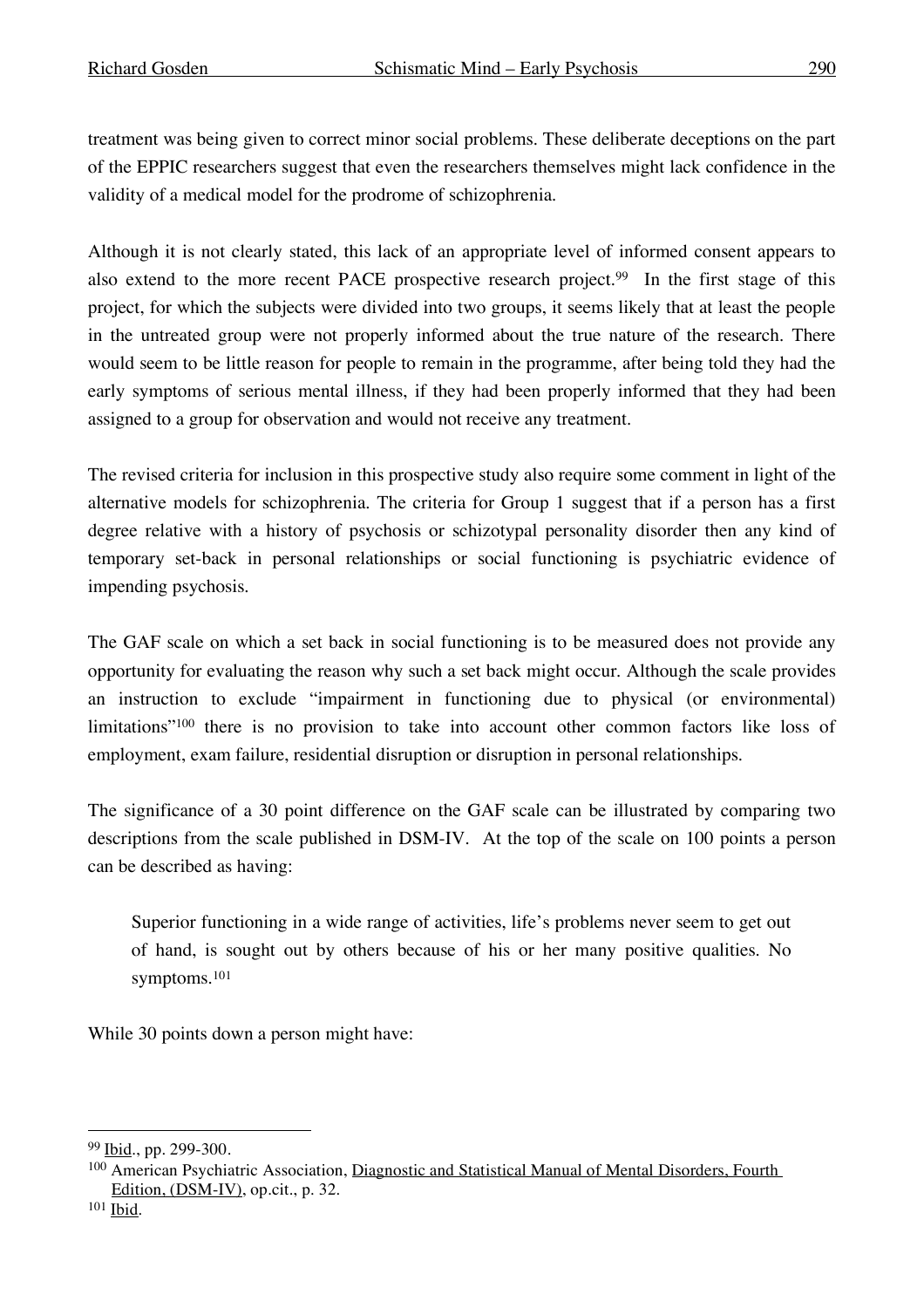Some mild symptoms (e.g. depressed mood and mild insomnia) or some difficulty in social, occupational, or school functioning (e.g., occasional truancy, or theft within the household), but generally functioning pretty well, has some meaningful interpersonal relationships.102

An underlying assumption of the PACE researchers apparently is that when a person has a first degree relative with a history of mental illness, although the person might only have a "few mild symptoms" and be "generally functioning pretty well", if this level of functioning is still considerably lower than a previous level, then this set back is to be read as part of a slide towards psychosis. Given this criteria it would seem wise for any adolescent in the EPPIC catchment area of Melbourne, who has a mentally ill relative, to always put on a cheerful face in the company of medical practitioners.

Group 2 patients for this prospective study were identified by the presence of any single symptom on the DSM-IV diagnostic criteria for schizotypal personality disorder. It was required that the degree of abnormality of this symptom should be sufficient to meet a specified level of deviation on two independent rating scales — the BPRS (Brief Psychiatric Rating Scale) and the CASH (Comprehensive Assessment of Symptoms and History). Any of the schizotypal personality disorder symptoms used to identify a psychotic prodrome had to be scored at two or more on the BPRS or two or more on the CASH rating scale for delusions.

Both the BPRS and the CASH are similar to the GAF in that an interviewer is required to subjectively estimate a person's level of mental function by observing specified characteristics and choosing an appropriate level of dysfunction according to a scale. In the case of the BPRS there are 16 specified symptoms of dysfunction that have to each be rated for intensity on a 7 level scale i.e. not present, very mild, mild, moderate, moderate severe, severe, extremely severe. 103

If level 1 is a determination that the symptom is "not present" and level 2 only describes a symptom as being "very mild" then this means that a specification that a symptom rate at 2 or more on the BPRS actually means that only the slightest trace of the symptom needs to be found. Similarly, the CASH rating scale for delusions is a five level scale — questionable, mild, moderate, marked, severe — and a rating of 2 (mild) therefore only requires a degree more certainty than that of "questionable".104

 <sup>102</sup> Ibid.

<sup>103</sup> John E. Overall and Donald R. Gorham, 'The Brief Psychiatric Rating Scale', Psychological Reports, Vol. 10, 1962, p. 803.

<sup>104</sup> Nancy C. Andreasen, Michael Flaum and Stephan Arndt, 'The Comprehensive Assessment of Symptoms and History (CASH)', Archives of General Psychiatry, Vol. 49, August 1992, p. 618.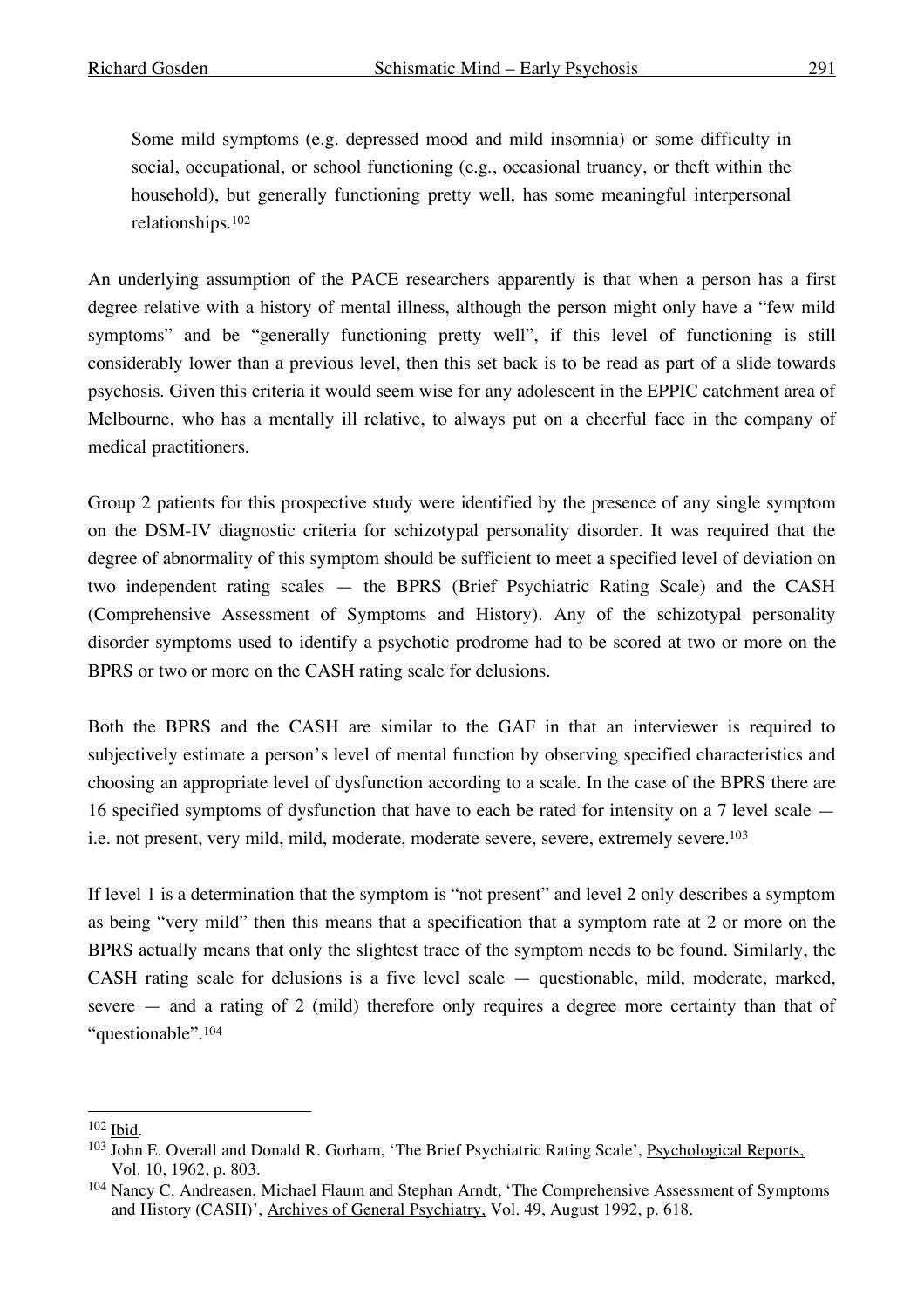The purpose of specifying a minimum rating for schizotypal symptoms is apparently to ensure that the diagnostic threshold is set high enough to exclude people who only have mild symptoms. However, the above analysis clearly demonstrates that a threshold of 2 on the BPRS and CASH scales still allows a person with the slightest trace of a symptom to be included. This begs the question: why specify a diagnostic threshold if the setting is too low to be exclusive?

There is also another curious aspect about these threshold specifications. Ostensibly the idea is that a diagnostician should measure the severity of a schizotypal symptom by matching it to scaled severity descriptions on the BPRS and CASH scales. To do this there needs to be a close correlation between the description of schizotypal symptoms and the symptoms that are rated for severity on the BPRS and CASH — otherwise a match cannot be made. But when these comparisons are made it is evident there is only a partial and fragmentary correlation between the 9 schizotypal symptoms and the 16 BPRS symptoms. On top of this there is no correlation at all between the CASH rating symptom for delusions and the schizotypal symptoms because delusions have been specifically excluded from the schizotypal diagnostic criteria. 105

Added together these anomalies concerning the BPRS and CASH rating specifications suggest that they actually have no significance at all for distinguishing people who have the psychotic prodrome. It is difficult to escape the conclusion that these rating specifications have only been introduced to give a superficial semblance of scientific precision to the research.

Perhaps there was a reason why this was thought to be necessary. The PACE prospective study, by utilising the symptoms of schizotypal personality disorder, appropriates, without explanation, diagnostic criteria for a mental disorder that is not normally considered to be a prodrome for psychosis. In fact the DSM-IV description of the condition specifically states that, "Schizotypal Personality Disorder has a relatively stable course, with only a small proportion of individuals going on to develop Schizophrenia or another Psychotic Disorder".106 If this is true about people who meet the normal diagnostic criteria for the disorder, by having five or more of the symptoms, what is to be assumed about the real risk of psychosis for people who meet the PACE diagnostic criteria for 'putative' psychotic prodrome by only having one symptom, and that single symptom perhaps only in very mild form?

Indeed, the Australian Clinical Guidelines for Early Psychosis do not recommend the use of the schizotypal symptoms. Instead a 16 item list of "Prodromal Symptoms and Signs" of psychosis is provided:

 <sup>105</sup> American Psychiatric Association, Diagnostic and Statistical Manual of Mental Disorders, Fourth Edition, (DSM-IV), op.cit., p. 641.

<sup>106 &</sup>lt;u>Ibid., p. 643.</u>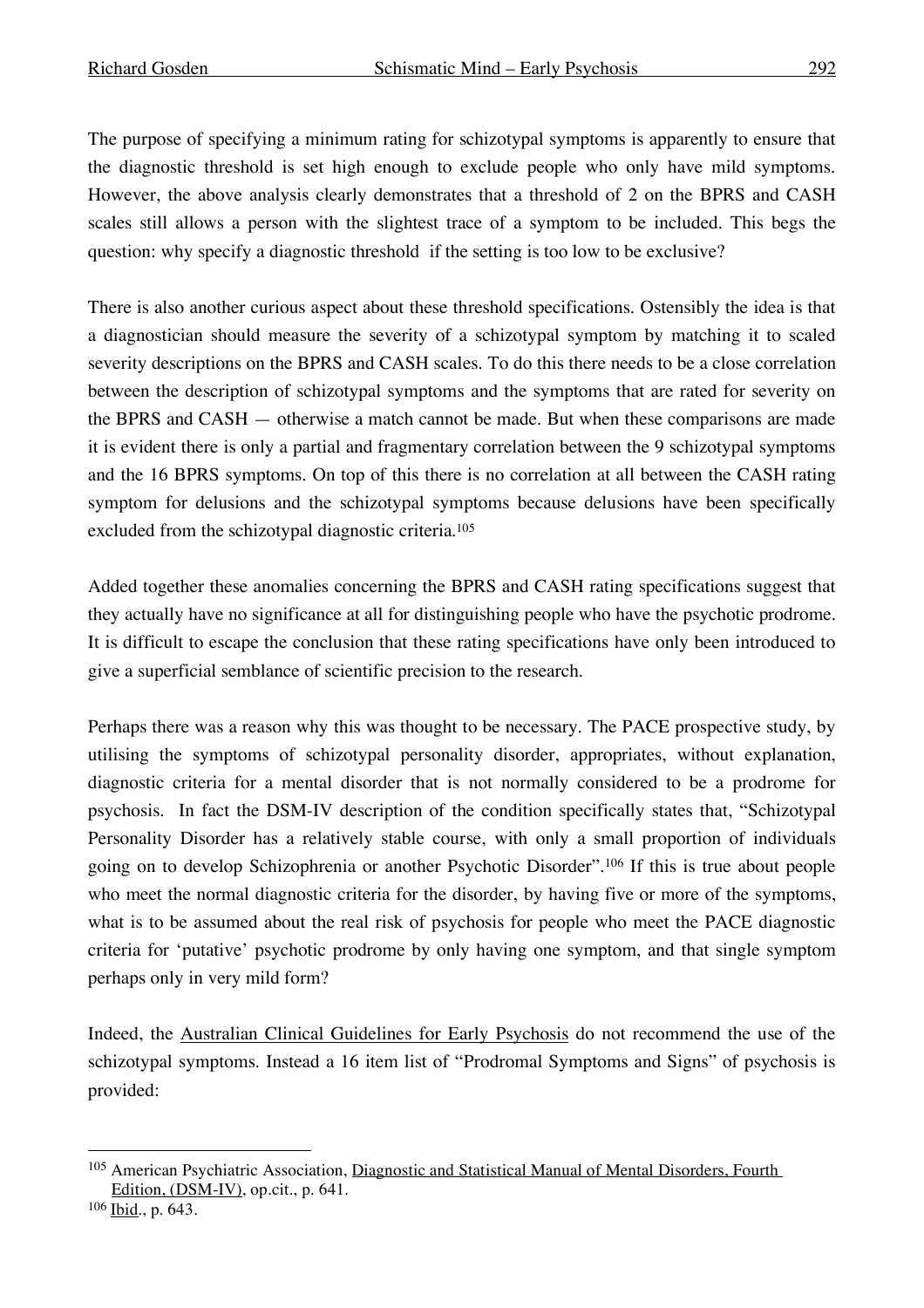Suspiciousness; Depression; Anxiety; Tension; Irritability; Mood swings; Anger; Sleep disturbances.

Appetite changes; Loss of energy or motivation; Memory or concentration difficulties; Perception that things around them have changed; Belief that thoughts have speeded up or slowed down; Deterioration in work or study; Withdrawal and loss of interest in socialising; Emerging unusual beliefs.<sup>107</sup>

But even these officially endorsed indicators of the prodrome are supplied with a qualification. In order to cover themselves the authors of the Clinical Guidelines acknowledge that "these signs and symptoms are not usually indicative of a developing psychosis."108 This is apparently said to prevent over-zealous usage and to minimise the alarm that might arise in normal people who encounter this list and reflect on themselves. The guidelines advise that these signs are only meant to be used as symptoms of impending psychosis when "they occur in individuals who have been identified as *'at-risk'* of psychosis". 109

There is a separate table with a list that can be used to identify the people who are *'at-risk'*. The idea is to first narrow down the field before using the prodromal symptoms and signs. The narrowed field focuses on adolescents and young people. There is a fairly extraordinary mixture of further risk factors that range from the quite specific "Family history of psychotic disorder" to the equivocal "Season of birth" to the thoroughly non-specific "Life events" and "Subjective/functional change in the person". <sup>110</sup> Essentially the risk factors seem to be tailored to fit almost any young person who is a bit worrisome to parents, school teachers or other authority figures.

Apart from supplying its own lists of symptoms and risk factors the Clinical Guidelines also advise that "[i]nformation currently available to promote awareness and identification of symptoms is captured in the pamphlet 'Something is Not Quite Right' (SANE Australia)". <sup>111</sup> SANE Australia is a business name of Schizophrenia Australia Foundation which generally purports to represent the interests of relatives of schizophrenic people. The pamphlet is distributed on request with a note on letter-head which announces that the pharmaceutical company Pfizer is one of the organisation's sponsors. (Pfizer make a new atypical neuroleptic called ziprasidone).

The SANE pamphlet is directed at parents, teachers, employers and workmates of "difficult" people. Two checklists of symptoms are supplied to assist in recognising the severity of the

<sup>&</sup>lt;sup>107</sup> National Early Psychosis Project, Australian Clinical Guidelines for Early Psychosis, op.cit., p. 13.

<sup>108</sup> Ibid.

<sup>109</sup> Ibid.

<sup>110</sup> Ibid., p. 12.

<sup>111</sup> Ibid., p. 19.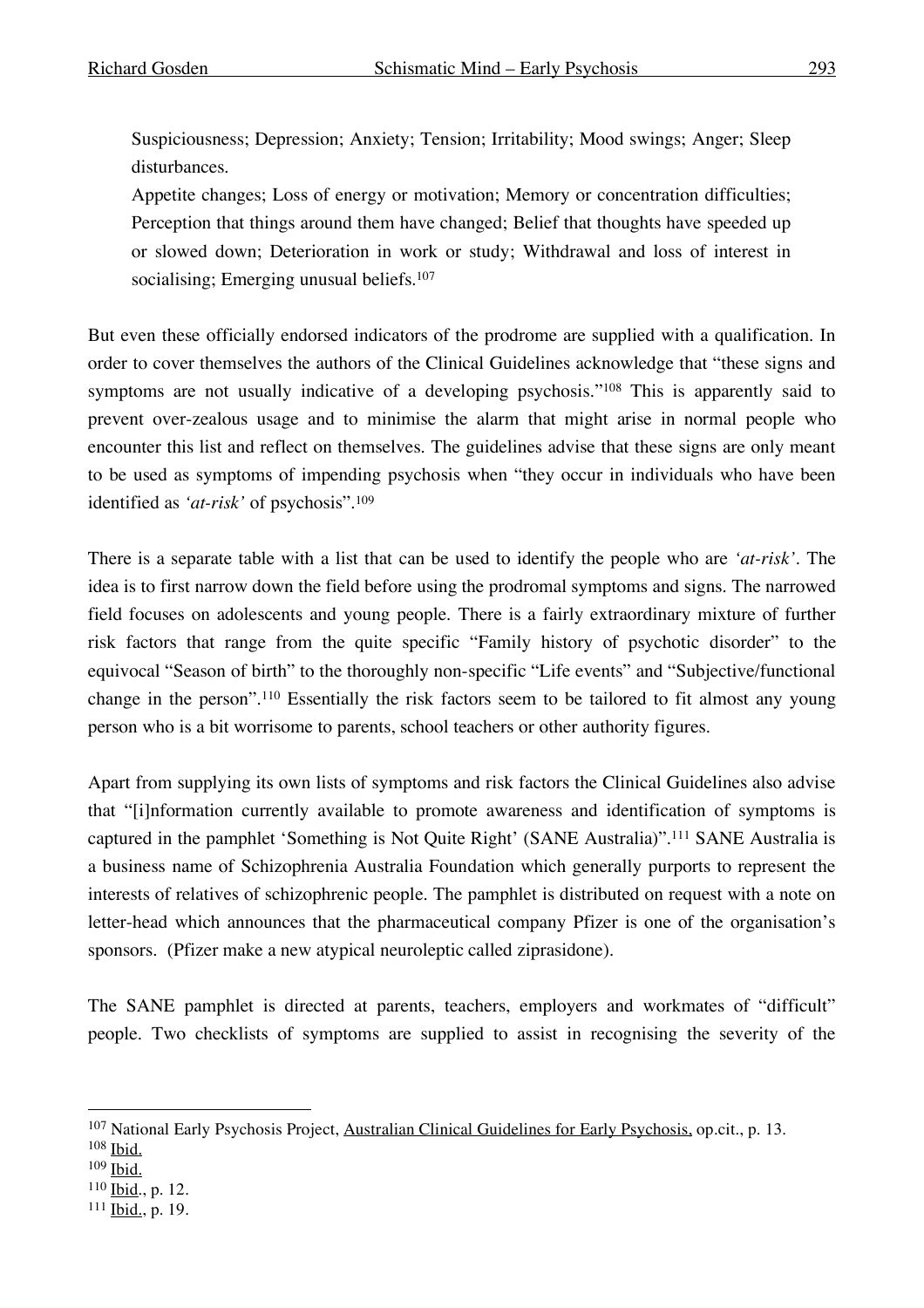underlying mental illness that might be giving rise to the difficulties. Boxes are provided beside each symptom so that observers can tick off a person's faults. Checklist 1 is:

Behaviour which is considered **normal** although difficult. *Difficult behaviour at home, school or in the workplace.* People may be —

| rude          | irritable      | over-sensitive |
|---------------|----------------|----------------|
| lazy          | rebellious     | weepy          |
| argumentative | over-emotional | withdrawn      |
| thoughtless   | shy $112$      |                |

Observers are warned that these behaviours may not be cause for alarm but if they persist or are too disruptive then advice should be sought from a GP, school or workplace counsellor, Citizens Advice Bureau or Mental Health Centre.

Checklist 2 is a list of 18 behaviours which are said to be definitely abnormal and which require medical assessment as soon as possible.

- **\*** withdraw completely from family, friends and workmates.
- **\*** be afraid to leave the house (particularly in daylight hours).
- **\*** sleep or eat poorly. Sleep by day and stay awake at night, often pacing around.
- **\*** be extremely preoccupied with a particular theme, for example, death, politics, or religion.
- **\*** uncharacteristically neglect household or personal or parental responsibilities, or personal hygiene or appearance.
- **\*** deteriorate in performance at school or work, or leave jobs.
- **\*** have difficulty concentrating, following conversation or remembering things.
- **\*** talk about or write things which do not really make sense.
- **\*** panic, be extremely anxious or markedly depressed, or suicidal.
- **\*** lose variation in mood, be *flat*. Lack emotional expression, for example, humour, friendliness.
- **\*** have marked changes in mood, for example from quiet to excited or agitated.
- **\*** have inappropriate emotional responses, for example, giggling on hearing sad news.
- **\*** hear voices that no-one else can hear.
- **\*** believe, without reason, that others are plotting against, spying on, or following them and have extreme fear of, or anger at, those people.

 <sup>112</sup> SANE Australia, Something is not quite right, pamphlet produced by SANE Australia, Melbourne, 1998.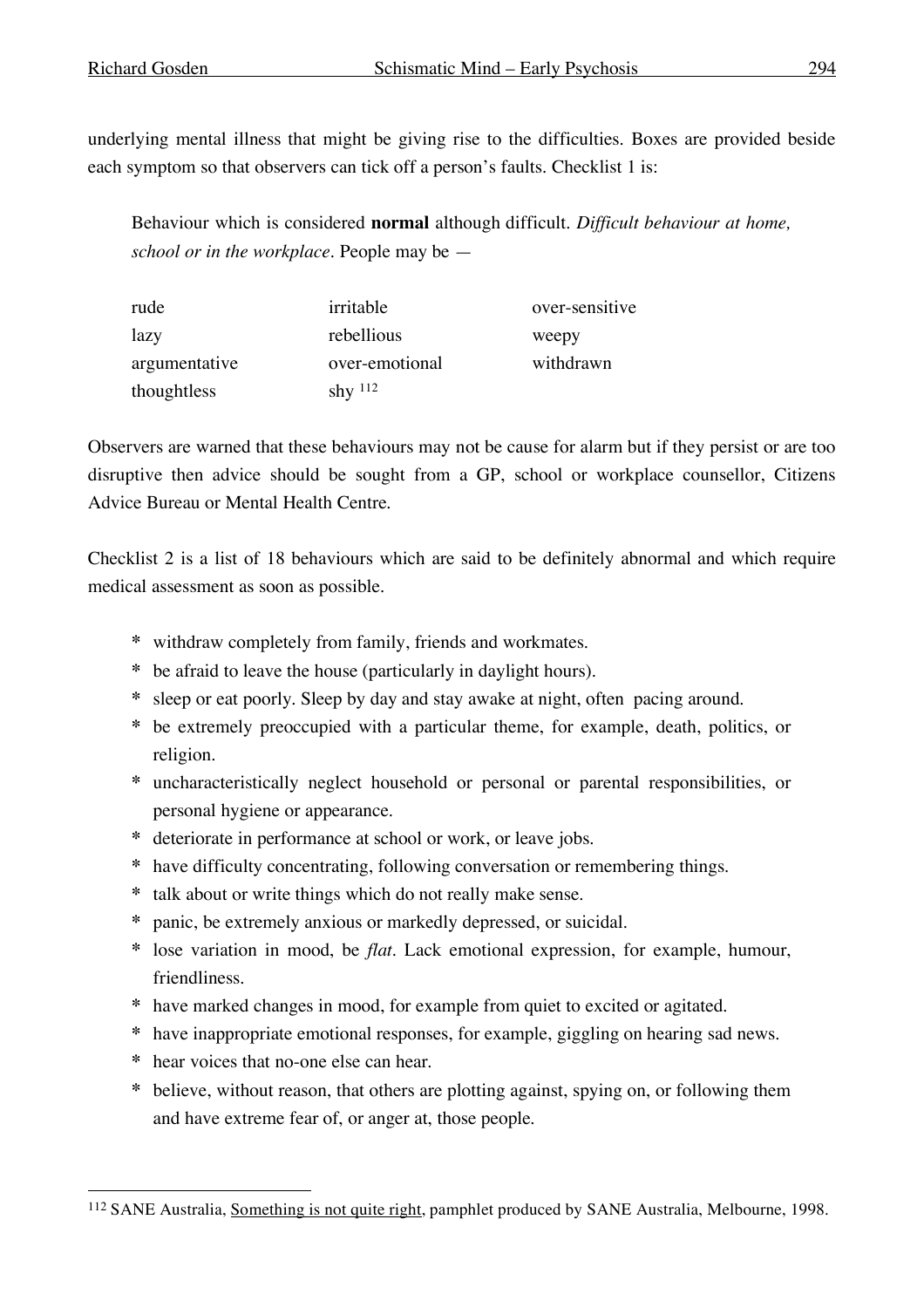- **\*** believe they are being harmed, or influenced to do things against their will by television, radio, aliens or the devil, for example.
- **\*** believe they have special powers, for example that they are important religious leaders, politicians or scientists when this is not the case.
- **\*** believe their thoughts are being interfered with or that they can influence the thoughts of others.
- **\*** spend extravagant and unrealistic sums of money. 113

The SANE pamphlet advises that if the person demonstrates "outright resistance to the idea of visiting the doctor, consult with the doctor yourself to work out a plan over time. It may be possible and appropriate for the doctor to assess the person at home". <sup>114</sup> When a person is reluctant to submit to a medical assessment it is likely that the doctor will see the friends or relatives as his/her client rather than the person to be assessed. This introduces a great deal of scope for bias in the assessment particularly since the symptomatology is largely a matter of opinion. Summary detention in a mental hospital or coercion to participate in a pre-psychosis treatment programme are likely outcomes.

The SANE checklists of symptoms have been reproduced in full because their official endorsement by the Clinical Guidelines has given them special significance. They are not simply the opinions of an interest group but have been integrated into the official definition of pre-psychotic schizophrenia. This special significance should be considered in the context of a discussion about competing explanatory models for schizophrenia. The SANE programme of using non-medical people as front-line diagnosticians and encouraging them to identify and report people who are irritating/offensive/disturbing must give some credence to the myth-of-mental-illness model. The potential of using psychiatric coercion for social control is particularly evident in the fourth symptom of the above list: "be extremely preoccupied with a particular theme, for example, death, politics, or religion".

# Drug Company Influence

Some of the risk factors for psychosis specified in the Clinical Guidelines are based on hypotheses of aetiology for schizophrenia that remain unconfirmed. "Season of birth", for instance, is a hypothesis of doubtful merit. Research undertaken in Scotland found that 13,661 schizophrenics born between 1914 and 1960 had fluctuations in the numbers born in the months of February, March, April and May. The fluctuations appeared to be tied to the temperature pattern six months earlier — the colder the autumn, the higher the incidence of schizophrenic births the following

 <sup>113</sup> Ibid.

<sup>114</sup> Ibid.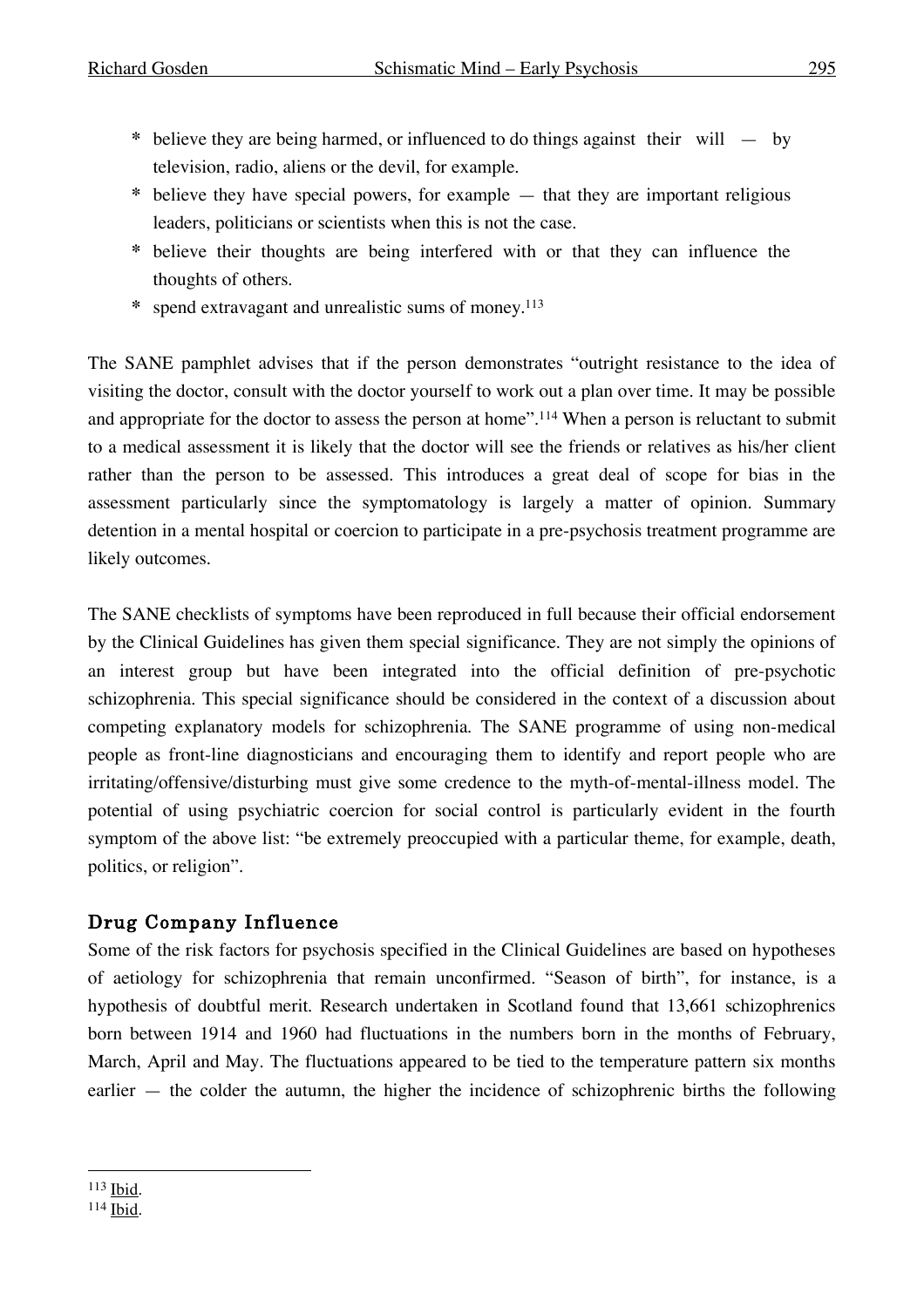spring.<sup>115</sup> However, these findings are not confirmed by research in other countries. Korean researchers, for instance, who attempted to replicate the Scottish findings in their own country found no statistical link to season of birth at all. 116

It has been claimed that statistical research undertaken in Queensland, Australia confirms the season of birth hypothesis by indicating that schizophrenics born in the Southern Hemisphere have a seasonal pattern of birth which mirrors those born in the Northern Hemisphere.<sup>117</sup> But any bias towards season of birth in either hemisphere, if it exists at all, is obviously only a minor factor. Even the proponents of the season of birth hypothesis only claim that there is rise in the number of schizophrenic births at certain times of the year, not that all, or even most, schizophrenic births are tied to a seasonal calendar. The hypothesis might be a useful adjunct to aetiological research but to use season of birth as a diagnostic indicator, as the Clinical Guidelines do, is quite ludicrous. The majority of people who develop schizophrenic symptoms are still born outside the 'risk season' while the vast majority of people who are born within the 'risk season' are obviously not at any risk of developing schizophrenia.

So why does season of birth appear as a 'risk factor' in the Clinical Guidelines? Perhaps it is because the list of 'risk factors' and the list of 'symptoms and signs' were not originally devised for the Clinical Guidelines but were adopted without comment from a publication called the Early Psychosis Training Pack.118 Although the principal authors of this Training Pack are the Director and Assistant Director of EPPIC the document was produced by a British public relations company which specialises in pharmaceutical marketing called Gardiner-Caldwell Communications.<sup>119</sup> The Training Pack was funded by an 'educational grant' from the pharmaceutical company Janssen-Cilag.120 Janssen-Cilag manufacture a new atypical neuroleptic used for treating schizophrenia called Risperdal (risperidone).

It is perhaps worth noting that Gardiner-Caldwell also publishes a web-based journal entitled Influenza Bulletin<sup>121</sup> for an organisation called the European Scientific Working-Group on Influenza (ESWI). ESWI receives funding from a number of pharmaceutical companies — two of which are Solvay Pharma and SmithKline Beecham. Both Solvay and SmithKline Beecham

 <sup>115</sup> R. E. Kendell, and W. Adams, 'Unexplained Fluctuations in the Risk for Schizophrenia By Month and Year of Birth', British Journal of Psychiatry, Vol. 158, 1991, pp. 758-763.

<sup>116</sup> C. E. Kim, Y. S. Lee, Y. H. Lim, I. Y. Noh, and S. H. Park, 'Month of Birth and Schizophrenia in Korea. Sex, Family History and Handedness', British Journal of Psychiatry, Vol. 164, No. 6, 1994, pp. 829-831.

<sup>117</sup> E. Fuller Torrey, 'Theories of Causation of Schizophrenia', The Jim Brownlie Memorial Lecture, 20th Anniversary Conference of the Schizophrenia Fellowship of New Zealand, 6-7 September, 1997.

<sup>118</sup> McGorry and Edwards, Early Psychosis Training Pack, op.cit., 1997.

<sup>119</sup> Ibid., Module 1, p. 30.

<sup>120</sup> Ibid., p. 31.

<sup>&</sup>lt;sup>121</sup> Gardiner-Caldwell Communications, *Influenza Bulletin*, accessed July 1998, Available URL, http://www.eswi.com/bull/5/home.htm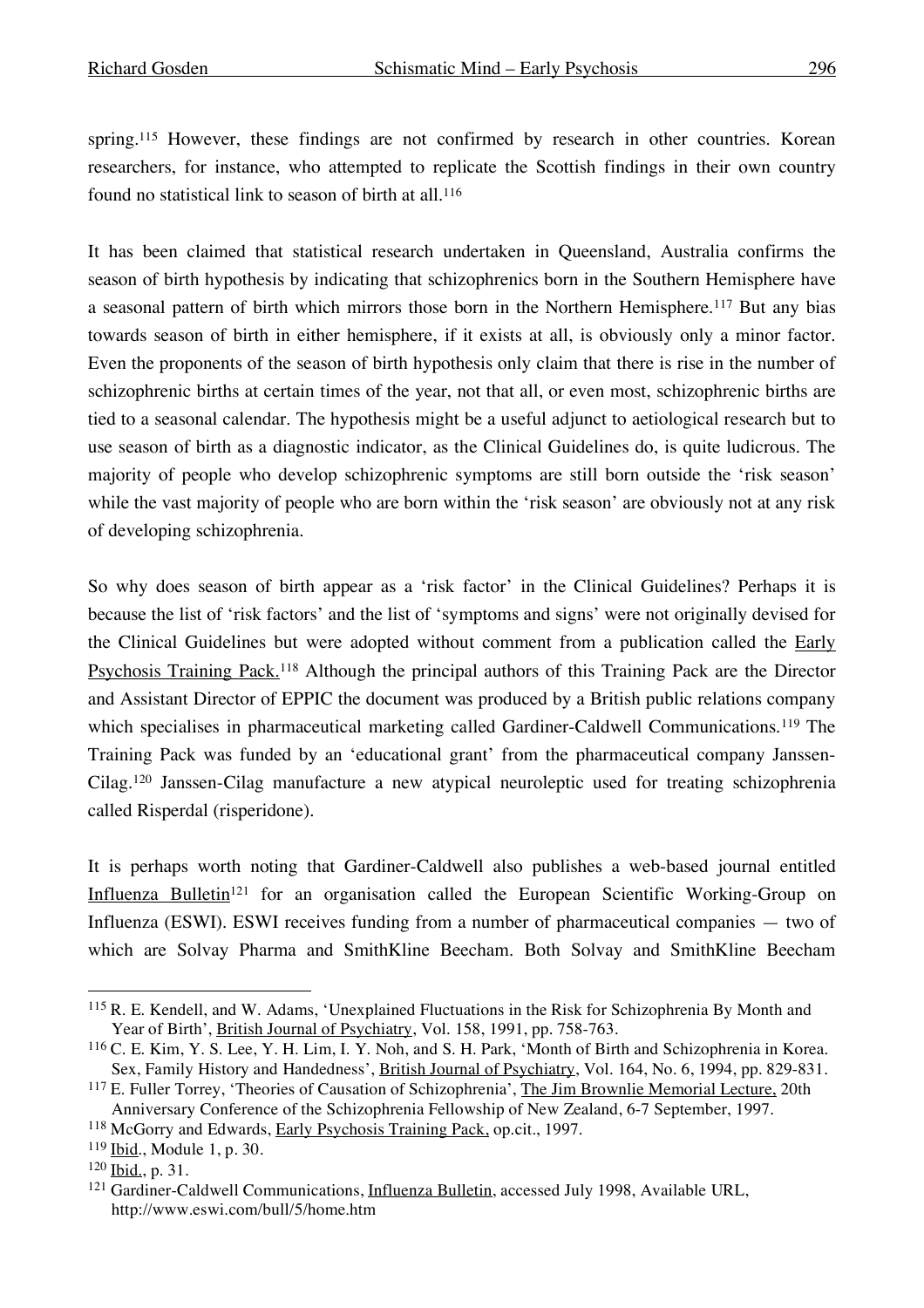manufacture influenza vaccines. It seems Gardiner-Caldwell have developed a public relations speciality whereby they provide promotional assistance for medical researchers which, at the same time, helps to expand the potential markets for their pharmaceutical sponsors. The Early Psychosis Training Pack should be considered in this light. But in making this consideration questions arise as to why the clinical guidelines for early psychosis 'best practice' in Australia have utilised vital material from a public relations Training Pack without explanation.

A popular hypothesis amongst schizophrenia researchers about the season of birth postulates a link between influenza infection of mothers in the second trimester of pregnancy and schizophrenia in offspring. Although this theory is quite widespread a review of the evidence shows it to be doubtful. <sup>122</sup> Despite the flimsy evidence some psychiatric researchers have called for an influenza vaccination programme for all women of child-bearing age as a preventive measure against mental illness. 123

It is an interesting speculation to consider whether Gardiner-Caldwell's public relations work to expand the market for influenza vaccines might have some linkage to the specification in the Training Pack and the Clinical Guidelines of season of birth as a risk factor for early psychosis. Is it possible Gardiner-Caldwell might be using their influence with early psychosis researchers to position the season of birth hypothesis so that a perceived need for influenza vaccination of childbearing age women can be made a part of future 'best practice' in preventive medicine for schizophrenia?

This type of public relations activity on behalf of drug companies does indeed seem to play a role in other early psychosis research. Most often, though, the public relations work is on behalf of companies that manufacture new schizophrenia drugs.

A community education programme supporting a new two-step program for early intervention in first episode psychosis at the London Health Sciences Centre, London, Ontario, is being sponsored by Zeneca.124 The community education involves teaching doctors, parents, school teachers, college teachers and guidance counsellors how to identify the signs and symptoms of early psychosis in young people and where to direct young people for psychiatric intervention. Zeneca manufacture a new atypical neuroleptic called Seroquel (quetiapine).

 <sup>122</sup> Daniel R. Weinberger, 'From neuropathology to neurodevelopment', The Lancet, Vol. 346, No. 8974, <sup>26</sup> August, 1995, pp. 552-558.

<sup>&</sup>lt;sup>123</sup> R. Livingston, B. S. Adams and H. S. Bracha, 'Season of birth and neurodevelopmental disorders: summer birth is associated with dyslexia', Journal of the American Academy of Child and Adolescent Psychiatry, Vol. 32, No. 3, May, 1993, pp. 612-616.

<sup>124</sup> Anonymous, 'Young Adults Experiencing Psychosis Remain Undiagnosed', Mental Health Net, accessed August, 1996, Available URL, http:// www. cmhc.com/articles/young.htm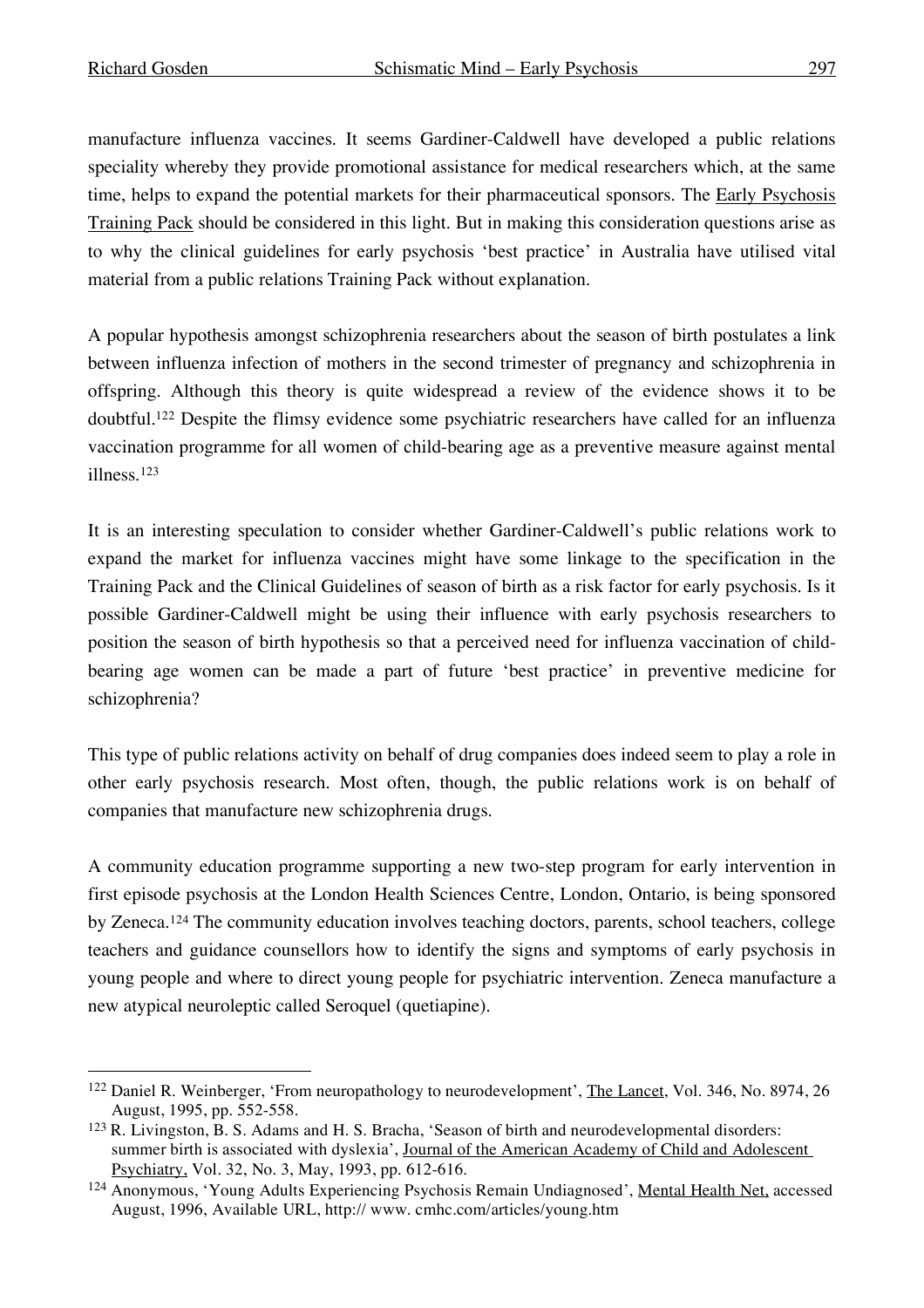The Western Psychiatric Institute and Clinic (WPIC) in Pittsburg, Pennsylvania is running a Program for Assessment and Care in Early Schizophrenia (PACES).<sup>125</sup> To facilitate this research WPIC educates primary health care suppliers and educational professionals in their catchment area about the early signs of psychosis. A part of the research in conjunction with this programme is to test the efficacy of three new atypical neuroleptics. One is a study of the long-term effects of Janssen-Cilag's drug Risperdal (risperidone). This study is funded by Janssen-Cilag. Another looks at the therapeutic efficacy and safety of Eli Lilly's new drug Ziprexa (olanzapine). This study is funded by Eli Lilly. A third study examines the outcome of switching schizophrenia treatment from conventional neuroleptics to Pfizer's new atypical ziprasidone. This study is funded by Pfizer. 126

A recently established programme in the United States called SOS aims to increase the awareness of schizophrenia by emphasising the importance of early intervention and detection. "The SOS programme — known in full as 'SOS - Signs of Schizophrenia: What To Look For, What To Do' — was set up by the National Mental Health Association in conjunction with Janssen Pharmaceutica in the USA."127

EPPIC's preventive treatment centre for young people, PACE, also receives drug company funding from Janssen-Cilag.128 This may well have paid off handsomely for the company. The EPPIC researchers have established a leadership role in early psychosis research and treatment in Australia and this was apparent in the organisation of the National Early Psychosis Project and the Clinical Guidelines that emerged from the Project. It may not be coincidental that a half page of the Clinical Guidelines is dedicated to dosage recommendations for using risperidone in first-episode psychosis.129 The Clinical Guidelines do not extend these dosage recommendations to include other schizophrenia drugs and the recommendations for risperidone give the appearance of an official endorsement of the drug.

A further indication of the influence gained by Janssen-Cilag through sponsoring EPPIC initiatives can be found in a Resource Kit for General Practitioners which has been assembled to assist doctors "in dealing with young people at risk of Serious Mental Illness".130 The Resource Kit outlines a plan for integrating general practitioners into the ongoing out-patient services for young people who have been given psychiatric treatment for early psychosis. The plan is modelled on the existing

 <sup>125</sup> Western Psychiatric Institute and Clinic (WPIC), accessed July 1998, Available URL, http://brains2.wpic.pitt.edu/paces.html

<sup>126</sup> Ibid.

<sup>127</sup> Anonymous, 'Early Detection and Intervention in Schizophrenia: The Patient's Perspective', Schizophrenia Review, Vol. 6, No. 1, January 1998, p. 4.

<sup>&</sup>lt;sup>128</sup> Early Psychosis Prevention and Intervention Centre, PACE Background, Early Psychosis Prevention and Intervention Centre, accessed July 1998, Available URL, http://brains2.wpic.pitt.edu/paces.html

<sup>129</sup> National Early Psychosis Project, Australian Clinical Guidelines for Early Psychosis, op.cit., p. 28.

<sup>&</sup>lt;sup>130</sup> Early Psychosis Prevention and Intervention Centre, Resource Kit for General Practitioners, Clyde Consulting, Yarraville, Victoria, 1998, cover page.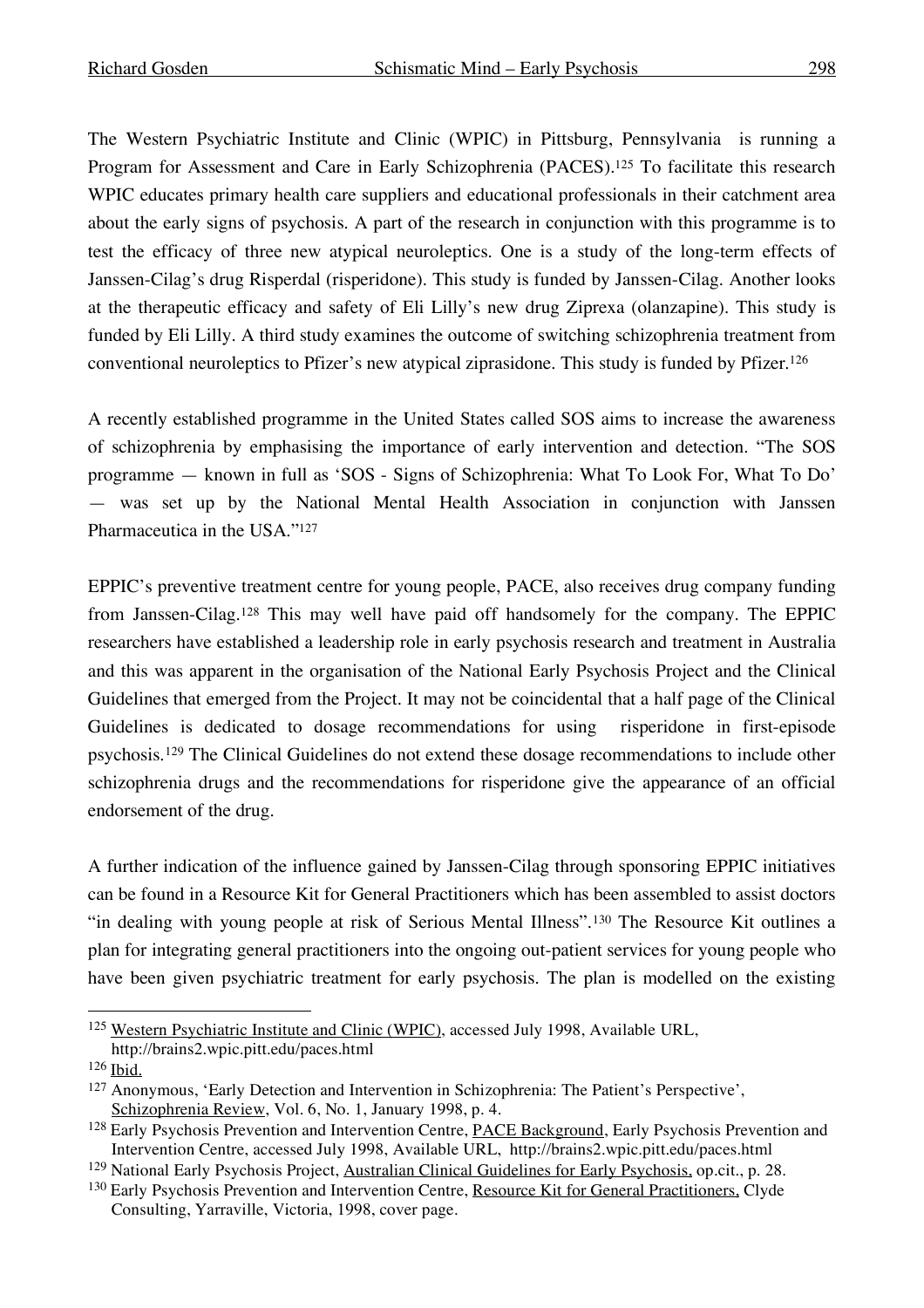practice at EPPIC and involves an 18 month schedule during which responsibility for the patient's supervision is progressively transferred from psychiatric specialists to a local GP. The Resource Kit is designed to be kept as a reference book by GPs. To ensure GPs are encouraged to prescribe the sponsor's products a prominently displayed banner across the cover bears the Janssen-Cilag name and logo.

As well as this, the Second National Conference on Early Psychosis — "Realising the Potential" organised and hosted by EPPIC at Hobart Tasmania in early September 1998, was principally sponsored by Pfizer, with additional sponsorship coming from Janssen-Cilag, Eli Lilly and Novartis (manufacturer of clozapine). <sup>131</sup> The conference was attended by psychiatrists and mental health workers, most of whom were either involved in already-operating early psychosis programmes, or were in the process of setting one up.

The conference was held at the Hobart casino and the foyer of the conference venue was given a carnival atmosphere by the presence of stalls set up by the four drug companies. During intervals between conference sessions barkers from the drug company stalls competed with one another for the attention of conference delegates, with public relations teams distributing literature, coffee, and numerous gifts including pens, tea-towels, writing pads and rubber balls all prominently stamped with company and product logos. A popular gift was a soft, sponge rubber brain replica from Eli Lilly. The brain is designed to be held in the hand so the ridges and crevices can be contemplatively probed and squeezed by psychiatric therapists. Eli Lilly's new atypical neuroleptic brand name, Ziprexa, is prominently stamped on each side of the brain as a reminder of the preferred form of therapy.

In the final plenary session of this conference I managed to ask a question of the assembled delegates: "Why are early psychosis programmes taking off now — and why is it happening in Australia — when there does not seem to have been a breakthrough in knowledge about the aetiology of schizophrenia and Australia does not normally lead the world in mental health initiatives?"132

The reaction to this question was very interesting. The delegates became animated as they questioned one another for the answer. But strangely, nobody seemed to have one. In the end my working hypothesis was left intact: i.e. early psychosis research and intervention programmes were being driven by funding and lobbying from the pharmaceutical companies that have recently launched new atypical neuroleptics onto the market.

 <sup>131</sup> Early Psychosis Prevention and Intervention Centre, Registration Brochure, Second National Conference on Early Psychosis, Early Psychosis Prevention and Intervention Centre, 1998.

<sup>132</sup> Richard Gosden, question from the floor, final Plenary Session, Second National Conference on Early Psychosis, Hobart Tasmania, 4-5 September, 1998.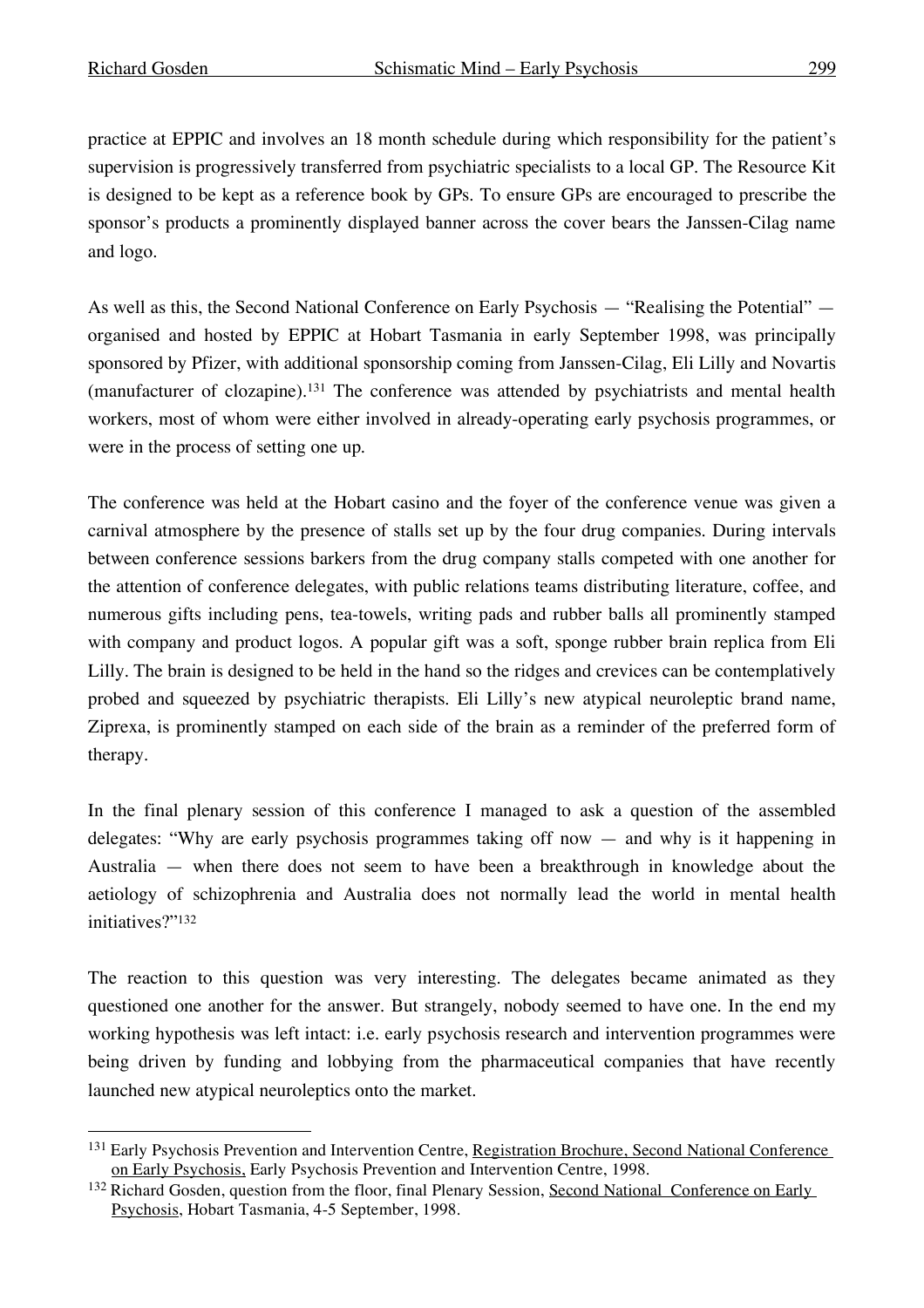The objective of these pharmaceutical companies is to expand the market for the new drugs. The size of the market for palliative treatment of the psychotic and post-psychotic stages of schizophrenia is limited by the diagnostic conventions that have been established for schizophrenia. This is the market they are entering with their new drugs. But the size of the market for prophylactic treatment of pre-psychotic schizophrenia is potentially much larger. This is the expanded market they are seeking to create. Australia is figuring prominently in this strategy because it is being used as a proving ground for the idea of preventive medicine for schizophrenia. This is in preparation for the introduction of full-scale preventive medicine campaigns in the much larger drug markets of North America and Europe.

But prophylactic treatment with neuroleptic medication, of people who have not manifested a psychological crisis, and who are currently coping, carries an enormous burden of ethical responsibility. This is because of the severe risks of drug induced diseases that are incurred by taking the new drugs. The manufacturers of atypicals are currently warning prescribing psychiatrists about these risks by including long lists of adverse drug reactions in advertisements published in psychiatric journals. There is an extraordinary range of these drug-induced diseases and sometimes the warnings are so extensive they run to two pages of extremely small type.

The more serious adverse reactions identified in the warnings, like agranulocytosis<sup>133</sup> and neuroleptic malignant syndrome, <sup>134</sup> cause sudden death. The advertisements also warn about laboratory evidence which indicates the new drugs are carcinogens<sup>135</sup> and mutagens.<sup>136</sup> Despite the claims from some quarters that tardive dyskinesia is not a problem with atypicals most of the advertisements warn that these drugs do cause the disease. An advertisement for Risperdal (risperidone) spells it out clearly under the heading of WARNINGS: "**Tardive Dyskinesia**. A syndrome of potentially irreversible, involuntary, dyskinetic movements may develop in patients treated with antipsychotic drugs. Whether antipsychotic drug products differ in their potential to cause tardive dyskinesia is unknown."137

Paradoxically, the manufacturers also warn about the possibility of adverse mental and behavioural reactions. Many of these psychiatric reactions are the very disorders that prophylactic treatment

<sup>133</sup> Novartis (Sandoz Pharmaceuticals Corporation), Clozaril (clozapine) advertisement, Archives of General Psychiatry, Vol. 55, No. 1, January, 1998, p. 8.

<sup>134</sup> Janssen Pharmaceutica, Risperdal (risperidone) advertisement, Psychiatric Services, Vol. 49, No. 9, September, 1998, p. 1124.

<sup>135</sup> Eli Lilly and Company, Zyprexa (olanzapine) advertisement, Psychiatric Services, Vol 49, No. 3, March, 1998, p. 310.

<sup>136</sup> Zeneca Pharmaceuticals, Seroquel (quetiapine) advertisement, Psychiatric Services, Vol. 49, No. 3, March, 1998, p. 284.

<sup>137</sup> Risperdal (risperidone) advertisement, op.cit.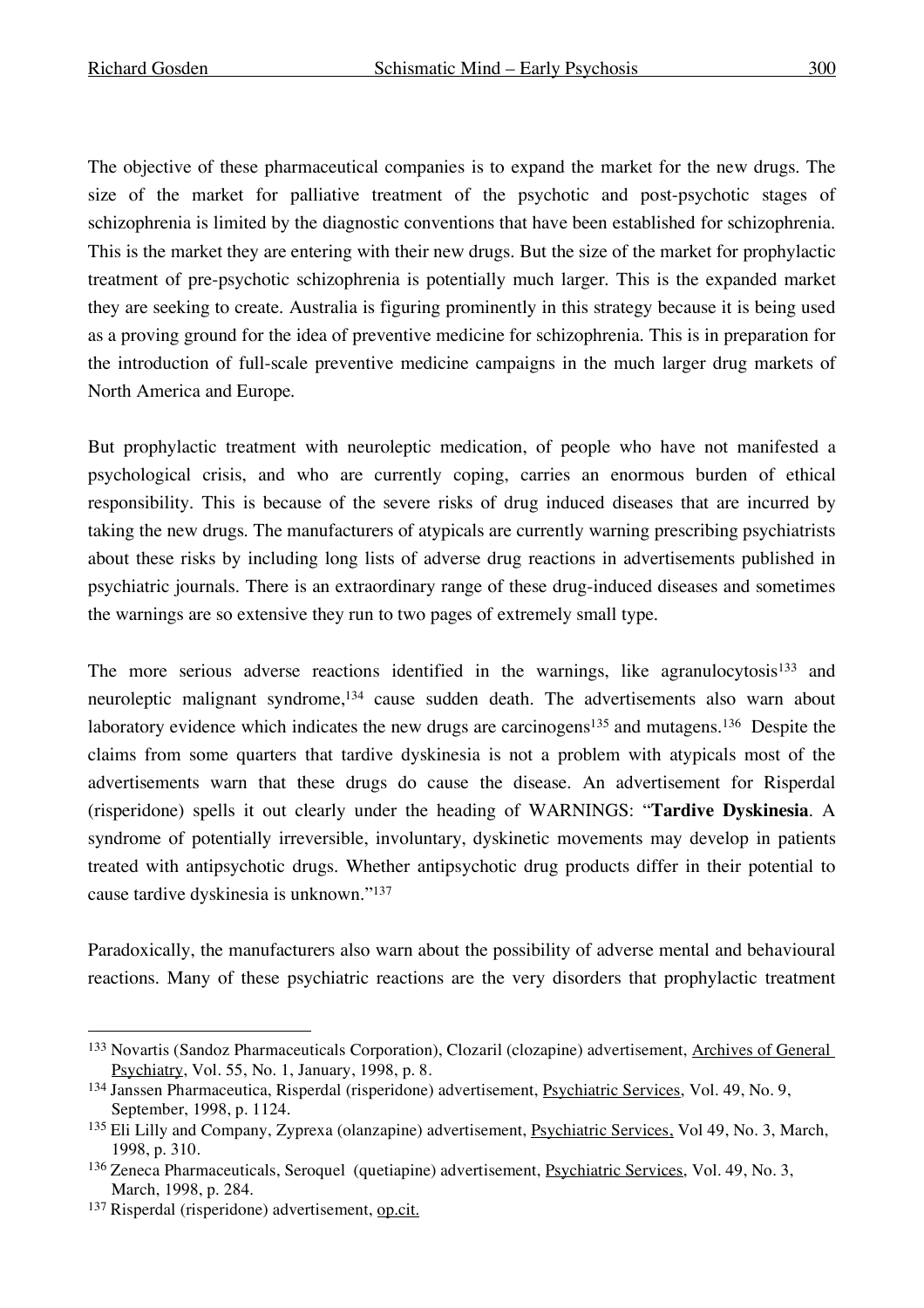with the drugs is intended to prevent. In other words, instead of preventing psychosis the advertisements are warning that the new atypicals are likely to induce the condition. An advertisement published by Zeneca Pharmaceuticals, for instance, after warning about an extraordinary variety of ways their new atypical can induce ill-health, identifies "Other Adverse Events Observed During the Pre-Marketing Evaluation of SEROQUEL". <sup>138</sup> These include:

abnormal dreams, dyskinesia, thinking abnormal, tardive dyskinesia, vertigo, involuntary movements, confusion, amnesia, psychosis, hallucinations, hyperkinesia, libido increased, urinary retention, incoordination, paranoid reaction, abnormal gait, myoclonus, delusions, manic reaction, apathy, ataxia, depersonalisation, stupor, bruxism, catatonic reaction, hemiplegia. 139

A Clozaril (clozapine) advertisement also warns about the risk of a variety of drug-induced negative and positive symptoms like loss of speech, amentia, delusions/hallucinations and paranoia.140 If treatment with atypical neuroleptics can induce psychosis, hallucinations and delusions, as is frankly being admitted in advertisements for the drugs, questions most definitely arise about the application of these drugs as prophylactics against psychosis. In the long term, will prophylactic treatment actually increase the incidence of psychosis rather than reduce it? This is a question that does not seem to have been considered in the literature.

Another obvious question to be addressed concerns how to interpret the significance of transition to psychosis by a person who has been receiving prophylactic treatment. Does such an event indicate accuracy in the diagnosis of prodromal symptoms, and ineffectiveness in the prophylactic treatment to prevent the psychosis? If so then perhaps it might encourage the prescription of increased doses of prophylactic drug treatment for other patients.

But on the other hand such an event could simply indicate an adverse drug reaction by a person with a false/positive diagnosis. If this were the correct interpretation then it would be better to take other patients off their prophylactic medication altogether, rather than increase the dosage. Once again these lines of discussion are not arising in the literature.

Perhaps the most insidious of the ethical burdens for the promoters of the prophylactic use of atypicals comes from the growing body of evidence that withdrawal from some of these drugs can sometimes cause a psychotic reaction. It seems that the brain chemistry of some people treated with atypicals is changed in a way that makes them dependent on continued treatment. When atypical

<sup>138</sup> Seroquel (quetiapine) advertisement, op.cit.

<sup>139</sup> Ibid.

<sup>140</sup> Clozaril (clozapine) advertisement, op.cit.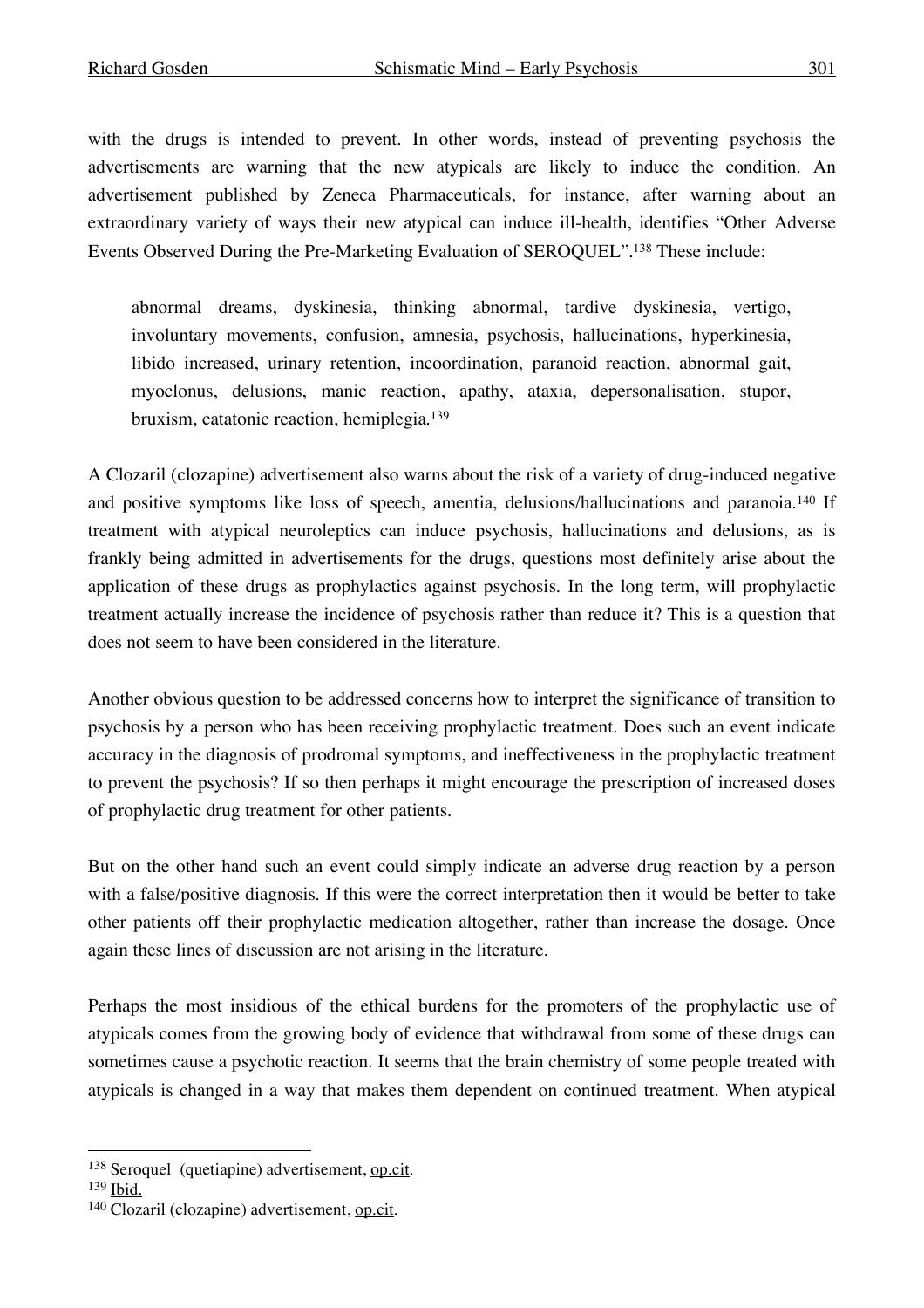neuroleptic treatment is withdrawn from them they experience an immediate psychotic reaction that can only be rectified by recommencement of treatment. 141

The ethical burden for psychiatrists treating the supposed prodrome of schizophrenia will include resisting the temptation to interpret psychosis induced by atypical neuroleptic withdrawal as merely being evidence that the person was correctly diagnosed in the first place. Unethical psychiatrists may be tempted to argue that it was the prophylactic treatment which, up to the point of withdrawal, prevented the person from entering psychosis. In this way the original diagnosis and prophylactic treatment could easily be vindicated, when in fact they might both be at fault.

# Conclusion

There are at least two methods by which advocates of the medical model could convincingly demonstrate the existence of an identifiable pre-psychotic phase of schizophrenia. The first would be to undertake diagnostic interviews with a large sample of adolescents and predict who would later become psychotic, and who would not. This could be done without informing the people involved of the particular prediction that had been made for them and without offering treatment to those people who were thought to be heading for psychosis. Using such facilities as electoral rolls and admission records to mental hospitals and psychiatric units the predictions could then be tested over extended time periods. But there is no indication that this relatively simple and obvious method of testing theories about pre-psychotic symptoms has been utilised anywhere in the world.

The second approach would be to detect and treat all the people in a given catchment area who manifested the pre-psychotic signs. This approach would seek to demonstrate, through early treatment, a significant reduction in the number of people who become psychotic in that area. Falloon's Buckingham Project claimed to have done this but the flexibility of his definition of psychosis cast doubt on the outcome.

As things stand the early psychosis projects that have been put into operation are largely of the same type as the Buckingham Project. They involve both detection and treatment and thereby attempt to reduce the incidence of psychosis in the catchment areas in which they operate. However, there is no certain evidence that this objective has been achieved anywhere, or indeed, is achievable. The efficacy of detection and treatment methods for pre-psychosis remains largely hypothetical at this stage. This means that the various programmes that have been put into effect are largely experimental.

 <sup>141</sup> J. K. Stanilla, J. de-Leon and G. M. Simpson, 'Clozapine withdrawal resulting in delirium with psychosis: a report of three cases', Journal of Clinical Psychiatry, Vol. 58, No. 6, June 1997, pp. 252-255.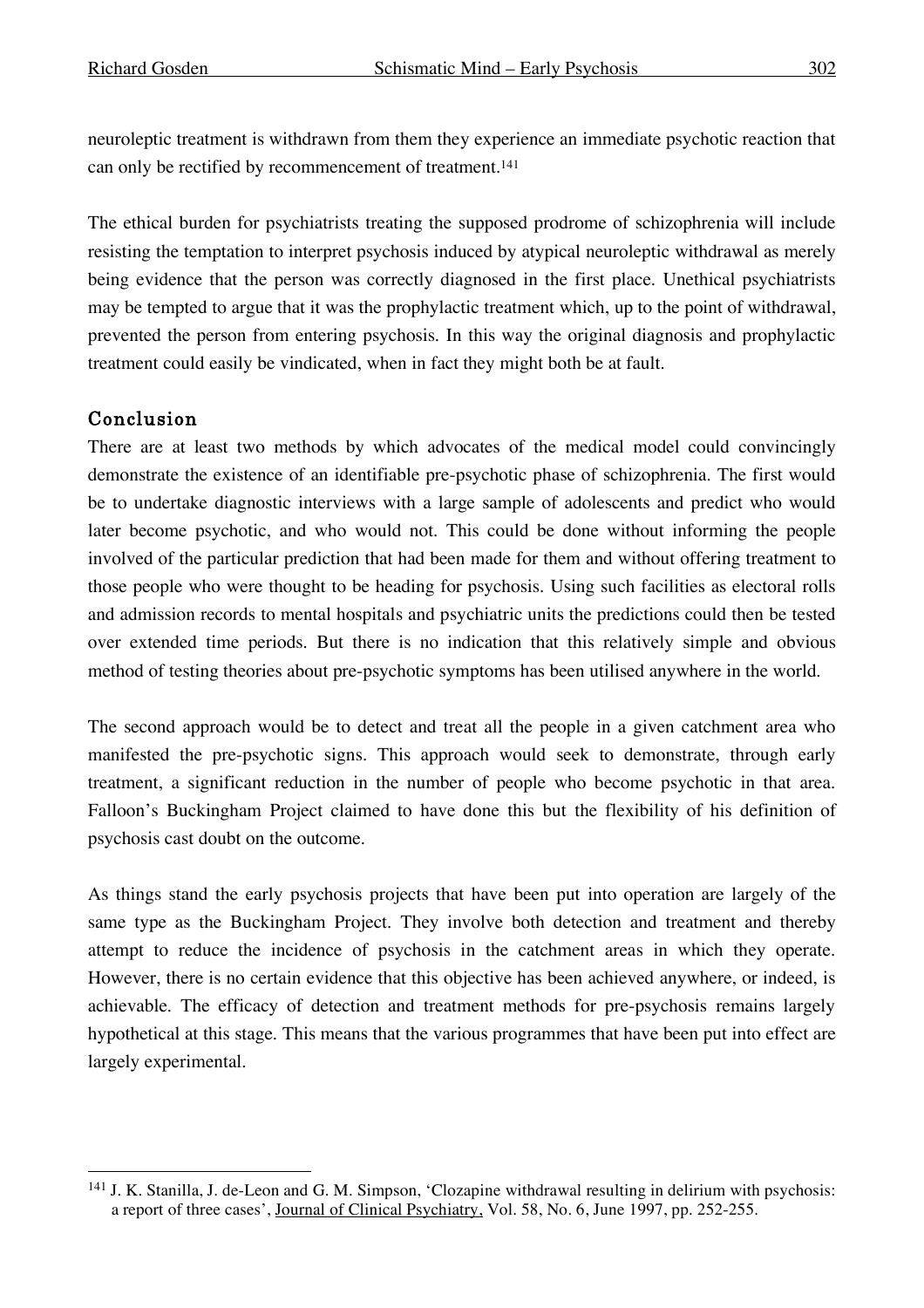This raises concerns about human rights, specifically in relation to informed consent. Coercion is readily apparent in the area of early psychosis intervention and two-thirds of the patients being treated by EPPIC's first-episode psychosis clinic are involuntary patients. <sup>142</sup> Although at this time it is not apparent that people are being treated involuntarily for prodromal symptoms, the possibility is already being discussed in the literature<sup>143</sup> and it is likely to happen in selected cases in the future. 144

Problems with symptomatology and treatment make it unlikely that pre-psychosis detection and intervention programmes will ever deliver the kind of unequivocal social and community health advantages that are generally expected from preventive medicine campaigns. This means that the extension of the definition of schizophrenia into a prodromal phase is unlikely to provide further support for the medical model of schizophrenia.

However, whereas programmes of early detection and intervention might not give further support to the medical model for schizophrenia, at the same time, it is entirely possible that over time they might actually enhance the plausibility of the two competing models — perhaps the myth-ofmental-illness model more than the mystical model. When psychiatrists openly refer to prepsychotic indicators as being 'putative', and then proceed to intervene in the lives of people who are thought to manifest them, treating them with the same potent neuroleptics that are used on supposedly full-blown schizophrenia, then the argument that schizophrenia is just a psychiatric myth seems more persuasive.

This point is emphasised by considering the commercial advantages that are likely to accrue to pharmaceutical companies from an expansion of the definition of schizophrenia to include a prepsychotic phase. A preventive medicine campaign based on the type of prodromal symptoms and risk factors specified in the Australian Clinical Guidelines for Early Psychosis potentially defines the whole generation of young people as being at-risk and in need of treatment. If proponents of the M-M-I model can demonstrate that pharmaceutical marketing strategies are indeed the primary motivating force behind the campaign for prevention of schizophrenia then it will make it easier to argue that the whole medical model for schizophrenia is a myth that has been invented to serve special interests.

 <sup>142</sup> Paddy Power, Early Psychosis Prevention and Intervention Centre, in answer to a question after presentation of paper entitled, An Analysis of the Initial Treatment Phase and Follow-Up of First Episode Psychosis Patients, Second National Conference on Early Psychosis, Hobart Tasmania, 4-5 September, 1998.

<sup>143</sup> Yung and McGorry, 'Is pre-psychotic intervention realistic in schizophrenia and related disorder?', op.cit., p. 802.

<sup>144</sup> Patrick McGorry, Director of the Early Psychosis Prevention and Intervention Centre, Personal Communication, at the Second National Conference on Early Psychosis, Hobart Tasmania, 4-5 September, 1998.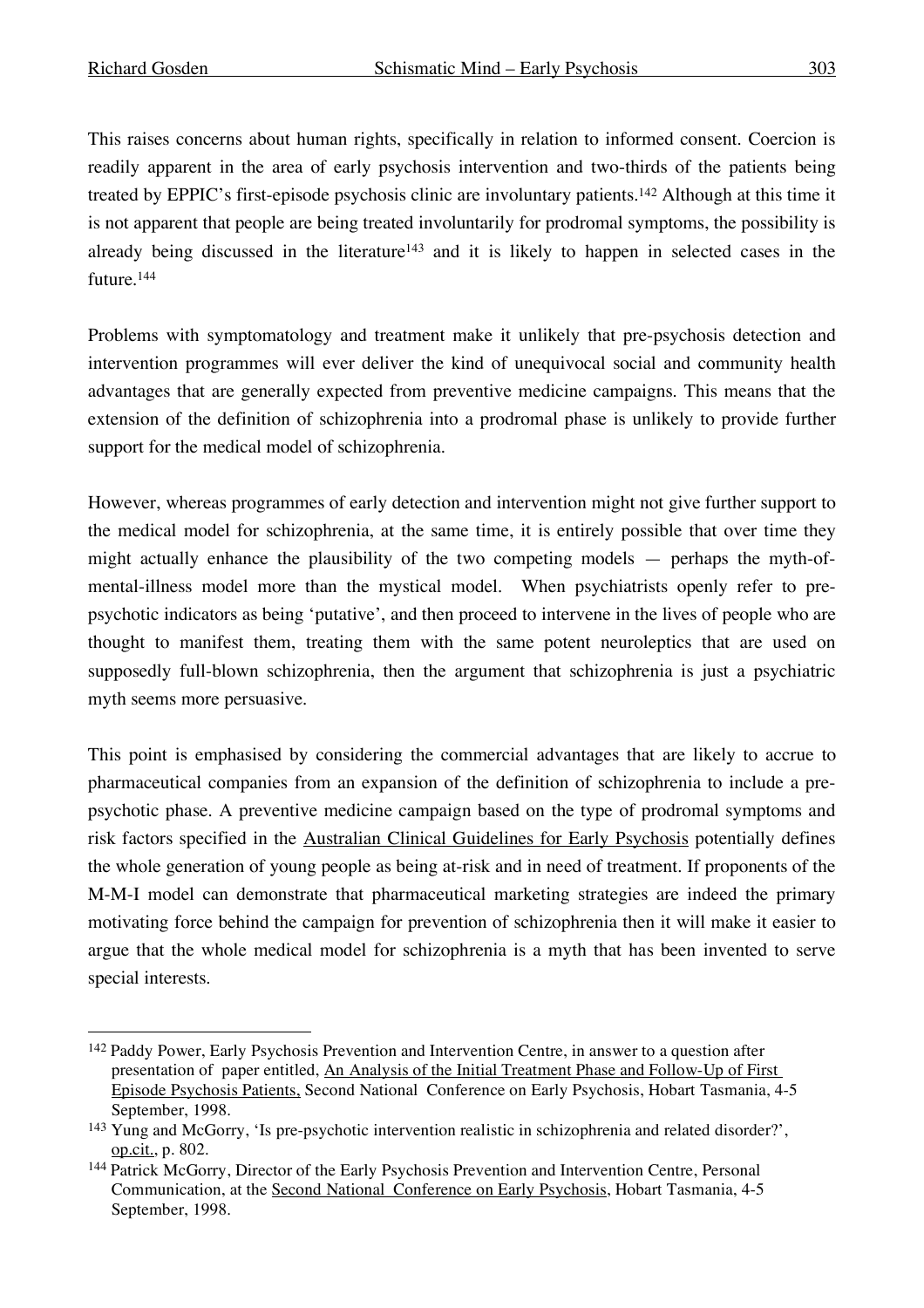Similarly, when magical thinking is found to be the most common prodromal symptom that leading researchers in the field are treating then the link between schizophrenia and mystical inclinations would also appear to strengthen. But the use of magical thinking as the pre-eminent symptom can also lend support to the myth-of-mental-illness model. This is because the EPPIC psychiatrists who are treating patients for this symptom have prior knowledge from their surveys that magical thinking is also experienced by the majority of normal young people. They seem to be ignoring evidence they have themselves collected and published that magical thinking is not necessarily a sign of mental pathology at all.

Indeed, the pseudo-authoritativeness characterising much of the literature regularly demonstrates a lack of reflection on the part of early psychosis researchers about the superficial nature of their claims. A good example of this can be found in the Early Psychosis Training Pack. Under the heading of "How to achieve early recognition — Triggers for considering psychosis or prepsychosis"145 the Training Pack advises doctors dealing with adolescents and young people to be sure of "[m]aintaining a high index of suspicion - signs to look out for."146 This advice is followed by the 16 item list of "Signs and Symptoms", the first of which is "suspiciousness". This juxtapositioning of the idea of suspicion, first as an efficiency measure for diagnosticians and then as a sign of pathology in patients, begs the question: Is it credible for psychiatrists to claim that "suspiciousness" in young people is a sign of serious mental illness when the same psychiatrists argue that clinicians should cultivate an attitude of suspicion in themselves as an efficiency measure?

There is a certain degree of irony here, where suspicion is encouraged to combat suspicion, which apparently escapes the authors of the Training Pack. But the contrariness raises an important question as to whether suspiciousness and the other putative signs and symptoms are correctly judged to be indicators of mental pathology. From the M-M-I perspective the duplicitous use of suspicion could easily be interpreted as evidence of using psychiatry for social control. That is, suspicion is a worthy quality when it is used as a tool of efficiency by a person with authority but it becomes a sign of pathology when it is found in a person of low status or in a person who is challenging authority.

The EPPIC researchers have cited a 1938 article by D. Ewen Cameron as their original authority for believing that "suspiciousness may predict subsequent psychosis".<sup>147</sup> This is itself a rather suspicious source. Cameron is the Canadian psychiatrist who gained notoriety in the 1980s after it

 <sup>145</sup> McGorry and Edwards, Early Psychosis Training Pack, op.cit., P.9.

<sup>146</sup> Ibid.

<sup>&</sup>lt;sup>147</sup> Yung et al., 'Monitoring and Care of Young People at Incipient Risk of Psychosis', op.cit., p. 286.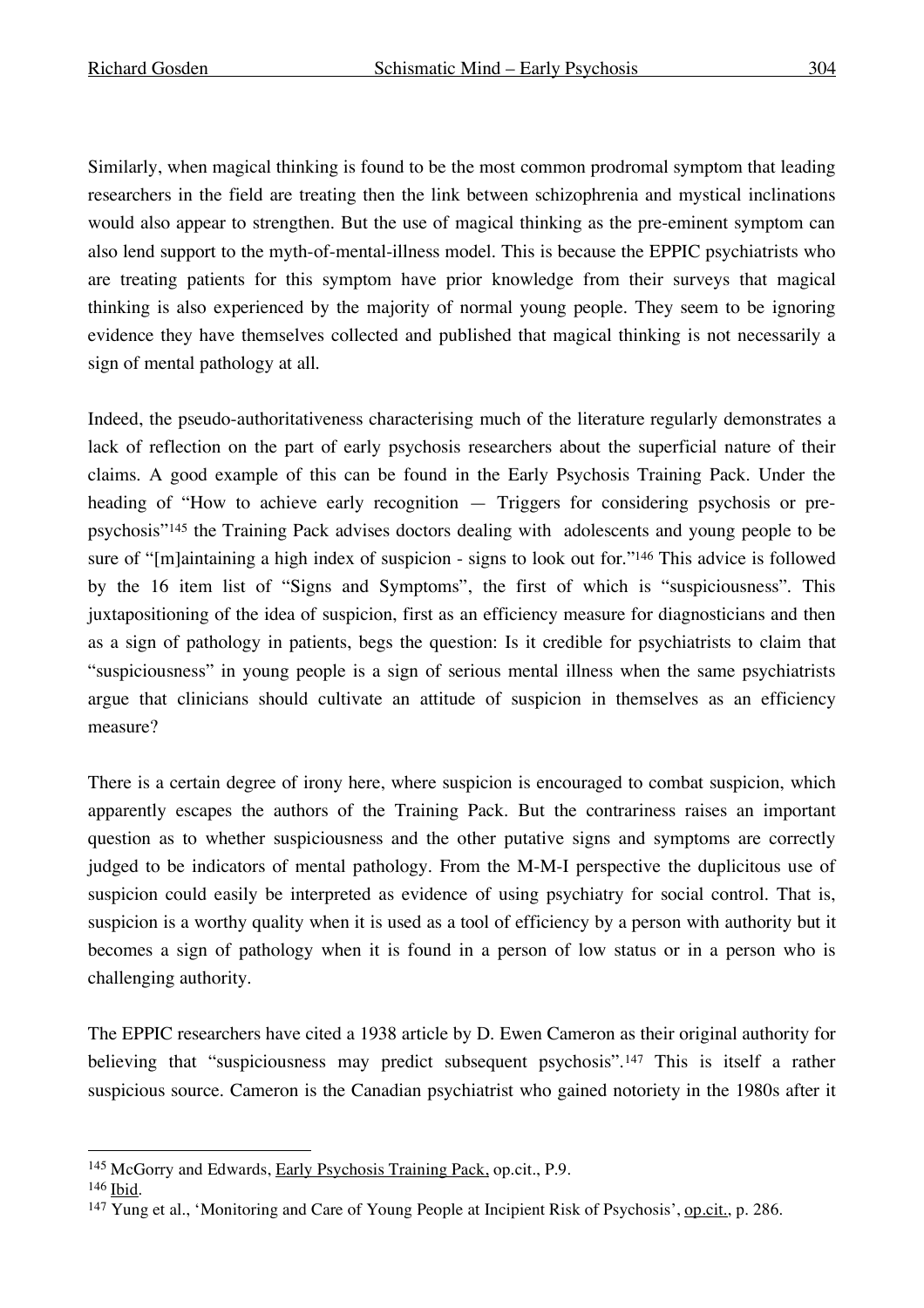was revealed he had undertaken cruel and unethical experiments on his patients during the 1950s and 1960s with funding from the CIA. 148

Using a deep sleep technique combined with multiple daily assaults of ECT Cameron attempted to cure schizophrenia by erasing all memory of self from his patients' minds. The CIA was apparently interested in utilising these techniques in espionage work. In 1988 the CIA acknowledged complicity in Cameron's work when they arranged to pay \$750,000 in compensation to some of the victims.<sup>149</sup> Cameron's exploits were the subject of a 1979 book by John Marks entitled The Search for the Manchurian Candidate. 150

Cameron is perhaps the most widely discredited psychiatrist of all time and contemporary psychiatric researchers who cite him as a source of authority for their own ideas demonstrate, at the very least, a deficiency of judgement. Nevertheless, the Cameron-inspired symptomatology has been incorporated into the Australian Clinical Guidelines for Early Psychosis where suspiciousness is given as the leading symptom of pre-psychotic schizophrenia.151

The deficiency of judgement regarding Cameron extends beyond merely adopting his suggestion about the use of suspiciousness as a symptom. Proponents of early psychosis repeatedly cite Cameron as the originator of the whole concept for early detection and intervention programmes for schizophrenia.<sup>152</sup> Patrick McGorry, the Director of EPPIC, even quoted Cameron to lead his introductory essay to a June 1998 early psychosis supplement he edited of the British Journal of Psychiatry:

"Very early schizophrenia still constitutes a relatively unexplored territory. Entry into this territory calls for new ideas on the social problems involved in bringing the early schizophrenic promptly under treatment, or where the treatment should be carried out and in what it should consist." D. Ewen Cameron (1938)153

<sup>&</sup>lt;sup>148</sup> Report of the Royal Commission Into Deep Sleep Therapy, Justice J. P. Slattery, Royal Commissioner, New South Wales Government, Sydney, Volume 2, 1990, pp. 48-58.

<sup>149</sup> Peter Breggin, Toxic Psychiatry, Fontana, London, 1993, p. 250.

<sup>150</sup> John Marks, The Search for the Manchurian Candidate, W. W. Norton and Company, New York, 1979.

<sup>151</sup> National Early Psychosis Project, Australian Clinical Guidelines for Early Psychosis, op.cit., p. 13.

<sup>152</sup> See for example, Alison R. Yung et al., 'Prediction of psychosis: A step towards indicated prevention of schizophrenia', British Journal of Psychiatry, Vol. 172, Supplement, June 1998, pp. 14-20. and Richard Jed Wyatt et al., 'First-episode schizophrenia: Early intervention and medication discontinuation in the context of course and treatment', British Journal of Psychiatry, Vol. 172, Supplement, June 1998, pp. 77- 83.

<sup>153</sup> D. E. Cameron, 'Early schizophrenia', American Journal of Psychiatry, 95, 1938, pp. 567-578. Quoted in Patrick McGorry, 'Preventive strategies in early psychosis', British Journal of Psychiatry, Vol. 172, Supplement, June 1998, pp. 1-2.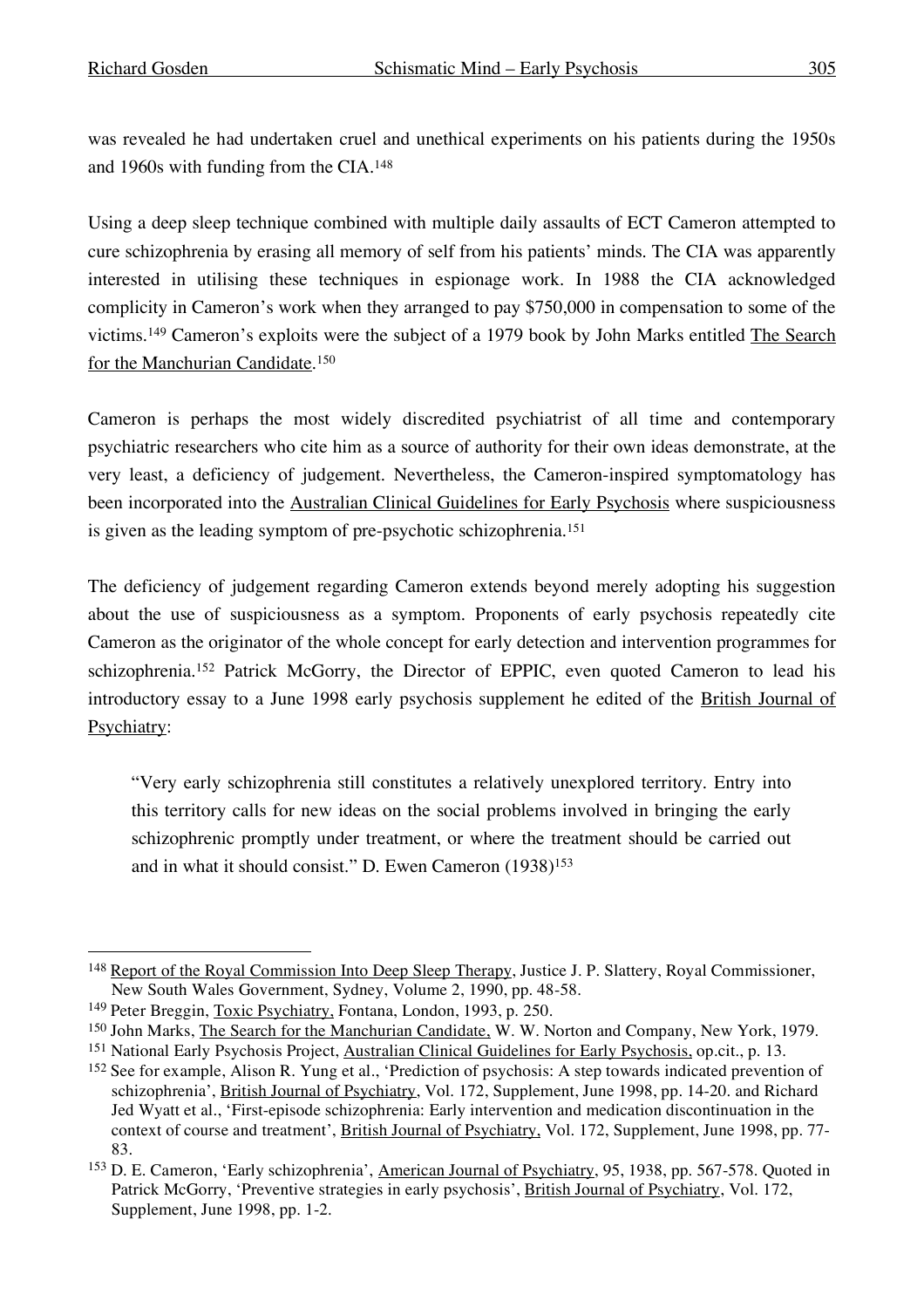Referring to the origins of the idea of pre-psychotic treatment McGorry went on to say that "[t]his form of preventive intervention, [was] originally fore-shadowed by Cameron."<sup>154</sup> In the 1938 article Cameron writes enthusiastically about the effectiveness of "the newer therapeutic techniques used in schizophrenia". Cameron's 1938 article is followed by a commentary from the leading authority on schizophrenia at the time, Harry Stack Sullivan. Unlike McGorry, and without foreknowledge of Cameron's future notoriety, Sullivan demonstrated disgust with Cameron's proposal and issued a strong rebuttal.

I would be very deeply disturbed if, as is implied by the last speaker [Cameron], people who show signs of personality disorders, early mental disorder of an indeterminate kind, were to be rushed through treatment with insulin, metrazol and camphor on the chance that they might otherwise have developed schizophrenia. I privately have a suspicion that might have a distinctly unfavourable effect on the general intelligence level and so on of the community.

What does it mean that a person will have schizophrenia which can be detected by the intelligent layman months to years before the schizophrenia appears? In seven and half years of exclusive preoccupation with the schizophrenia problem I was unable to put my finger on anything sufficiently simple and obvious to service this purpose. 155

Although in the text of his article Cameron did not specify the treatments he had in mind for early psychosis some of the references he gave clearly confirm Sullivan's suspicion that insulin shock was intended. In closing the Discussion of his article, following Sullivan's rebuttal of his ideas, Cameron buckled and lamely reversed his former position: "I don't think that it is any way feasible to consider at the present time treatment of persons suffering from early non-specific symptoms by means of pharmacological shock treatment."156

This exchange between Sullivan and Cameron indicates that it was Sullivan's strong rebuttal that made pharmacological shock unfeasible as treatment in the late 1930s. If it is now feasible to use the latest form of pharmacological shock  $-$  atypical neuroleptics  $-$  on the same symptoms, then perhaps it is only because there is no figure in the psychiatric profession, like Sullivan, with sufficient stature and a commensurate level of social conscience, to mount the necessary protest.

<sup>154</sup> McGorry, Ibid.

<sup>155</sup> Harry Stack Sullivan, 'Discussion', in D. Ewen Cameron, 'Early schizophrenia', American Journal of Psychiatry, 95, 1938, p. 579.

<sup>156</sup> D. Ewen Cameron, 'Discussion', in 'Early schizophrenia', American Journal of Psychiatry, 95, 1938, p. 581-582.